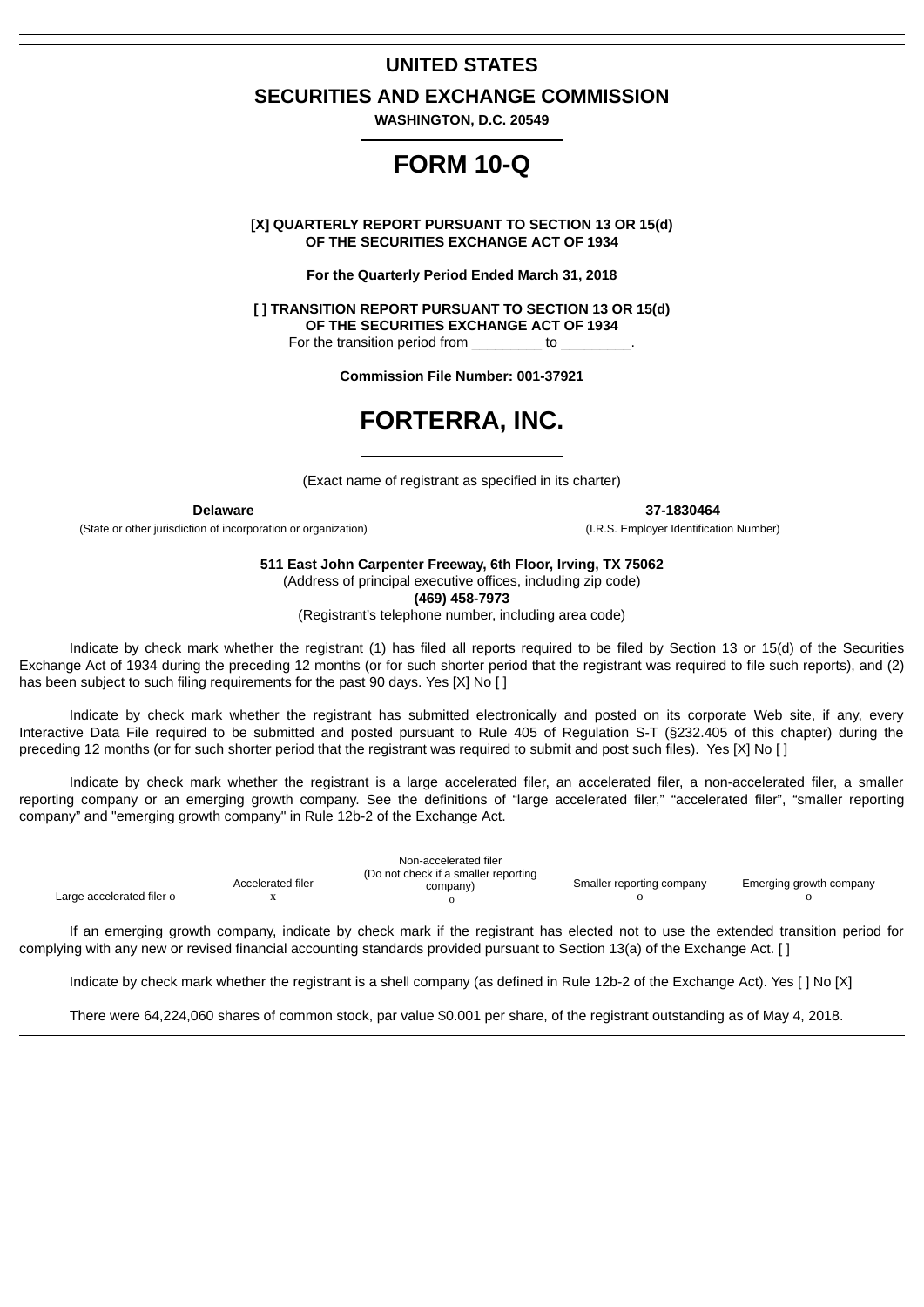|                |                                                                                       | Page           |
|----------------|---------------------------------------------------------------------------------------|----------------|
| Part I         | <b>Financial Information</b>                                                          |                |
| Item 1.        | <b>Financial Statements</b>                                                           | $\overline{1}$ |
|                | Condensed Consolidated Statements of Operations                                       | ≟              |
|                | Condensed Consolidated Statements of Comprehensive Loss                               | $\overline{2}$ |
|                | <b>Condensed Consolidated Balance Sheets</b>                                          | $\overline{3}$ |
|                | <b>Condensed Consolidated Statements of Cash Flows</b>                                | $\overline{4}$ |
|                | Notes to the Unaudited Condensed Consolidated Financial Statements                    | $\overline{5}$ |
| Item 2.        | Management's Discussion and Analysis of Financial Condition and Results of Operations | $\frac{28}{2}$ |
| Item 3.        | Quantitative and Qualitative Disclosures About Market Risk                            | 37             |
| Item 4.        | Controls and Procedures                                                               | <b>38</b>      |
| <b>Part II</b> | <b>Other Information</b>                                                              |                |
| Item 1.        | Legal Proceedings                                                                     | <u>40</u>      |
| Item 1A.       | <b>Risk Factors</b>                                                                   | 40             |
| Item 2.        | Unregistered Sales of Equity Securities and Use of Proceeds                           | 40             |
| Item 3.        | Defaults Upon Senior Securities                                                       | 40             |
| Item 4.        | Mine Safety Disclosures                                                               | 40             |
| Item 5.        | Other Information                                                                     | 40             |
| Item 6.        | Exhibits                                                                              | <u>41</u>      |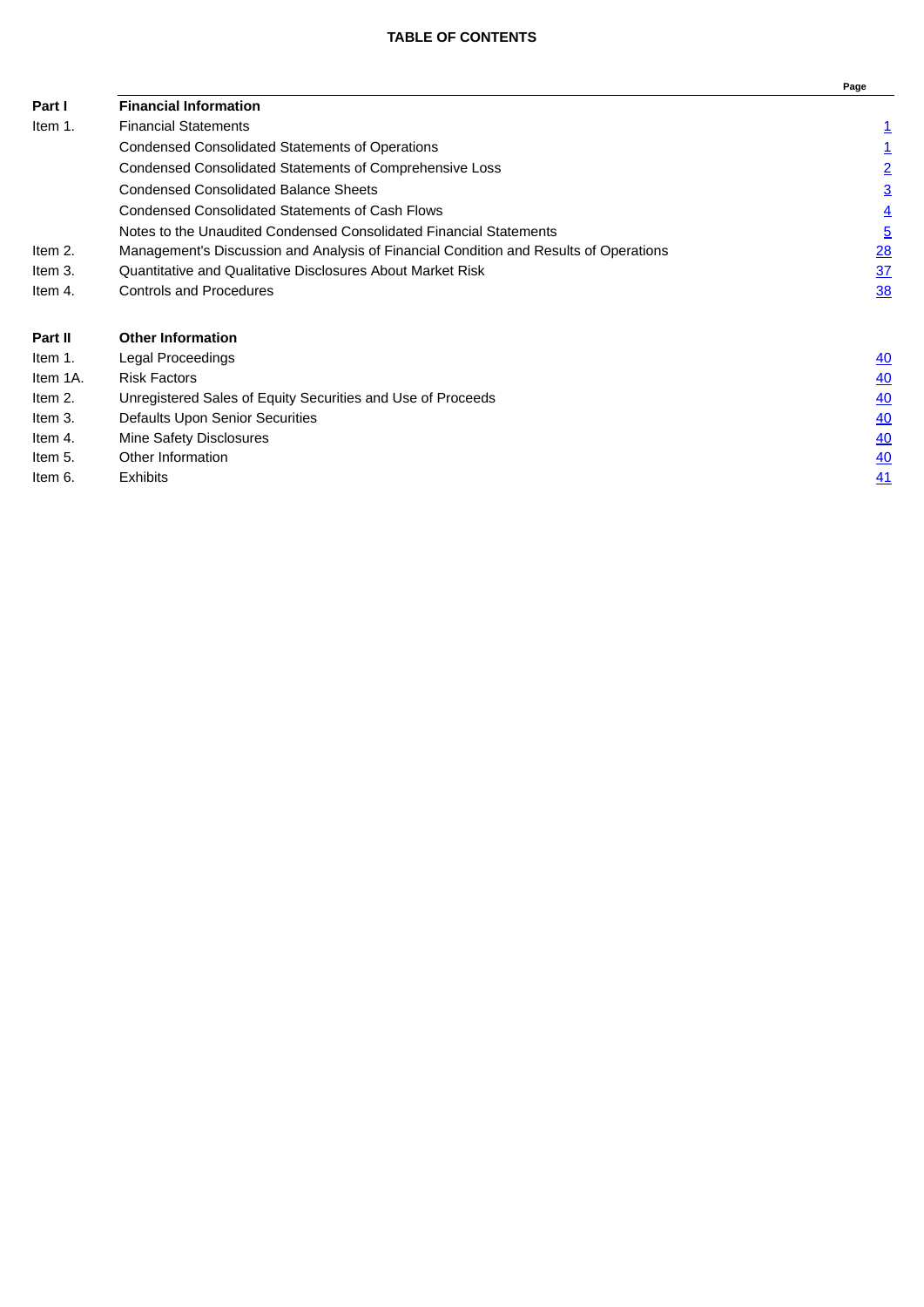<span id="page-2-1"></span><span id="page-2-0"></span>**Item 1. Financial Statements**

### **FORTERRA, INC. Condensed Consolidated Statements of Operations** *(in thousands, except per share data)*

|                                             |               | Three months ended<br>March 31, |               |           |
|---------------------------------------------|---------------|---------------------------------|---------------|-----------|
|                                             |               |                                 |               |           |
|                                             |               | 2018                            |               | 2017      |
|                                             |               |                                 | (unaudited)   |           |
| <b>Net sales</b>                            | $\frac{1}{2}$ | 289,960                         | $\frac{1}{2}$ | 338,302   |
| Cost of goods sold                          |               | 255,595                         |               | 299,335   |
| <b>Gross profit</b>                         |               | 34,365                          |               | 38,967    |
| Selling, general & administrative expenses  |               | (51, 862)                       |               | (65, 301) |
| Impairment and exit charges                 |               | (1, 445)                        |               | (435)     |
| Earnings from equity method investee        |               | 1,849                           |               | 3,171     |
| Other operating income, net                 |               | 790                             |               | 1,233     |
|                                             |               | (50,668)                        |               | (61, 332) |
| Loss from operations                        |               | (16, 303)                       |               | (22, 365) |
|                                             |               |                                 |               |           |
| Other income (expense)                      |               |                                 |               |           |
| Interest expense                            |               | (13, 308)                       |               | (13, 542) |
| Other income, net                           |               | 6,016                           |               |           |
| Loss before income taxes                    |               | (23, 595)                       |               | (35, 907) |
| Income tax benefit                          |               | 3,685                           |               | 13,364    |
| <b>Net loss</b>                             | \$            | (19, 910)                       | \$            | (22, 543) |
|                                             |               |                                 |               |           |
| Basic and Diluted loss per share:           |               |                                 |               |           |
| Net loss                                    | $\frac{1}{2}$ | (0.31)                          | $\frac{1}{2}$ | (0.35)    |
| Weighted average common shares outstanding: |               |                                 |               |           |
| <b>Basic and Diluted</b>                    |               | 63,838                          |               | 63,789    |

*See accompanying notes to unaudited condensed consolidated financial statements*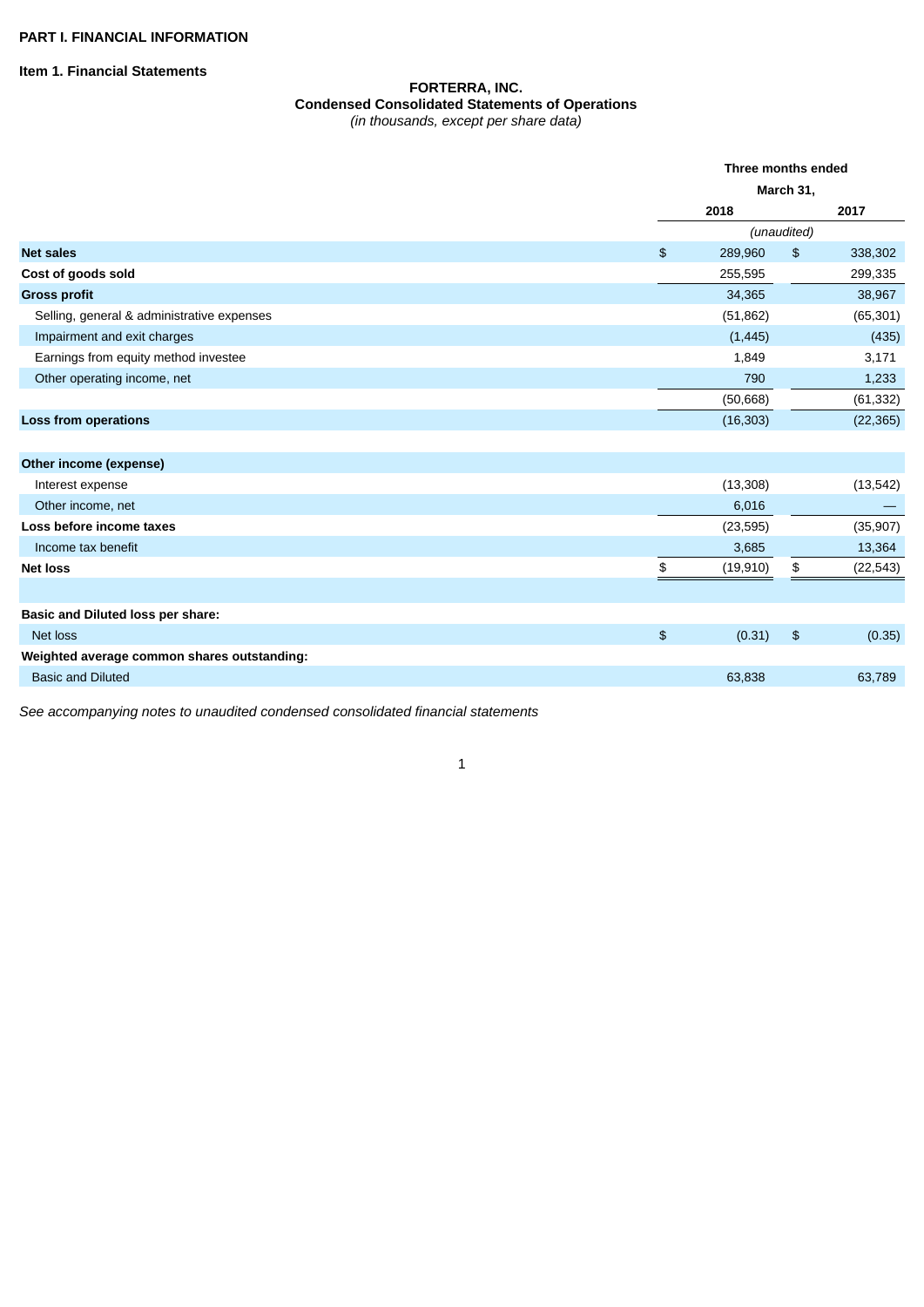# **FORTERRA, INC. Condensed Consolidated Statements of Comprehensive Loss** *(in thousands)*

<span id="page-3-0"></span>

|                                                             | Three months ended |               |      |           |
|-------------------------------------------------------------|--------------------|---------------|------|-----------|
|                                                             | March 31,          |               |      |           |
|                                                             | 2017<br>2018       |               |      |           |
|                                                             | (unaudited)        |               |      |           |
| Net loss                                                    | \$                 | $(19,910)$ \$ |      | (22, 543) |
| Unrealized gain (loss) on derivative activities, net of tax |                    | 970           |      | (496)     |
| Reclassification due to the adoption of ASU 2018-02         |                    | (830)         |      |           |
| Foreign currency translation adjustment                     |                    | (1, 557)      |      | 1,030     |
| Comprehensive loss                                          |                    | (21, 327)     | - \$ | (22,009)  |

*See accompanying notes to unaudited condensed consolidated financial statements*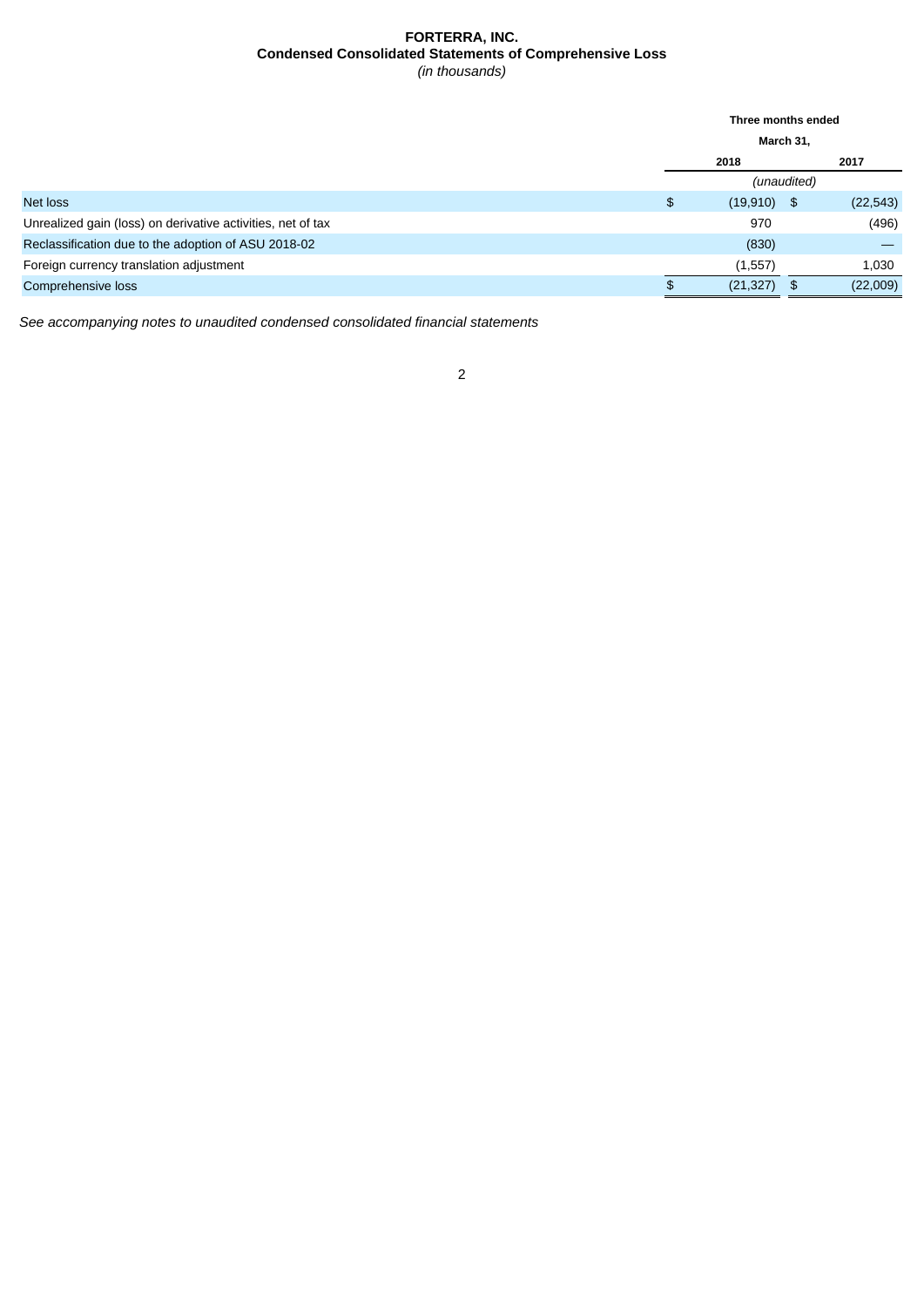# **FORTERRA, INC. Condensed Consolidated Balance Sheets** *(in thousands, except per share data)*

<span id="page-4-0"></span>**March 31, 2018 December 31, 2017 ASSETS** *(unaudited)* **Current assets** Cash and cash equivalents **6** 104,534 Receivables, net 192,654 Inventories 268,659 236,655 Prepaid expenses 6,381 5,381 5,381 5,381 5,381 5,381 5,381 5,381 5,381 5,381 5,381 5,381 5,381 5,381 5,381 5,381 5,381 5,381 5,381 5,381 5,381 5,381 5,381 5,381 5,381 5,381 5,381 5,381 5,381 5,381 5,381 5,381 5,381 5,381 5 Other current assets 23,083 27,059 Current assets held for sale — 12,242 Total current assets 578,525 578,525 **Non-current assets** Property, plant and equipment, net 412,572 Goodwill 505,063 496,141 Intangible assets, net 220,267 225,304 Investment in equity method investee 56,294 54,445 Other long-term assets 22,757 18,866 Non-current assets held for sale example and the same of the same of the same of the same of the same of the same of the same of the same of the same of the same of the same of the same of the same of the same of the same Total assets \$ 1,766,640 \$ 1,811,238 **LIABILITIES AND EQUITY Current liabilities** Trade payables \$ 127,906 \$ 108,560 Accrued liabilities 39,729 72,782 Deferred revenue 11,240 9,029 Current portion of long-term debt 12.510 12.510 12.510 12.510 Current portion of tax receivable agreement 34,601 34,601 Current liabilities held for sale — 4,615 Total current liabilities 225,986 242,097 **Non-current liabilities** Senior term loan 1,179,963 1,181,277 Deferred tax liabilities 59,161 67,481 Deferred gain on sale-leaseback 74,921 75,743 Other long-term liabilities 29,187 and 29,187 and 29,187 and 29,187 and 29,187 and 29,187 and 29,187 and 29,187 and 29,187 and 29,187 and 29,187 and 29,187 and 29,187 and 29,187 and 29,187 and 20,187 and 20,187 and 20,187 Long-term tax receivable agreement 82,962 82,962 Total liabilities 1,653,549 1,678,747 Commitments and Contingencies (Note 14) **Equity** Common stock, \$0.001 par value, 190,000 shares authorized; 64,227 and 64,231 shares issued and outstanding the contract of the contract of the contract of the contract of the contract of the contract of the contract of the contract of the contract of the contract of the contract of the contract of the contract o Additional paid-in-capital 231,120 230,023 Accumulated other comprehensive loss (6,515) (5,098) Retained deficit (111,532) (92,452) Total shareholders' equity 132,491 132,491 132,491 132,491 132,491 132,491 132,491 132,491 132,491 132,491 132,491 132,491 132,491 132,491 132,491 132,491 132,491 132,491 132,491 132,491 132,491 132,491 132,491 132,491 132 Total liabilities and shareholders' equity the state of the state of the state of the state of the state of the state of the state of the state of the state of the state of the state of the state of the state of the state

*See accompanying notes to unaudited condensed consolidated financial statements*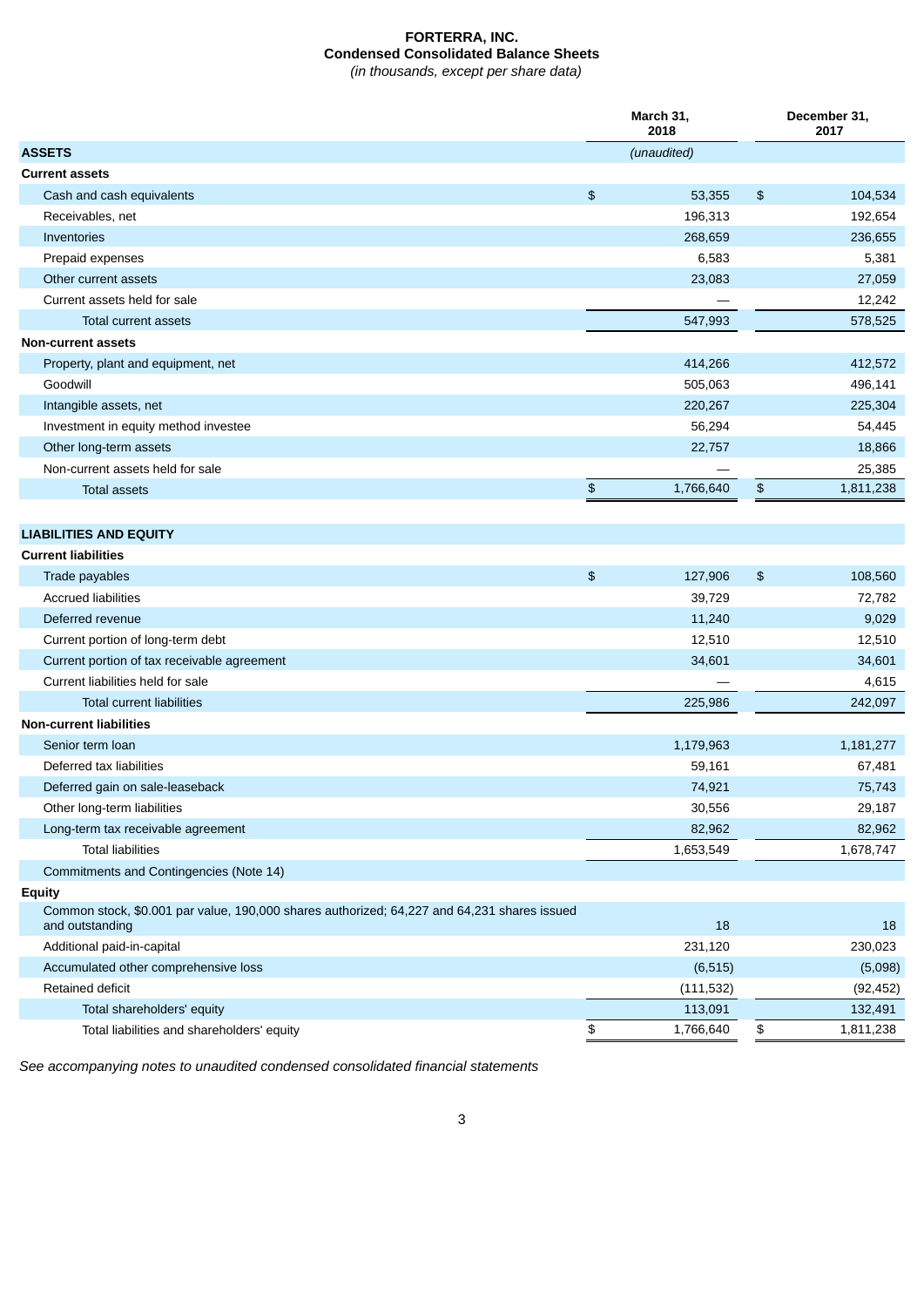# **FORTERRA, INC. Condensed Consolidated Statements of Cash Flows** *(in thousands)*

<span id="page-5-0"></span>

|                                                                             |               | Three months ended |                           |           |
|-----------------------------------------------------------------------------|---------------|--------------------|---------------------------|-----------|
|                                                                             |               | March 31,          |                           |           |
|                                                                             |               | 2018               |                           | 2017      |
| CASH FLOWS FROM OPERATING ACTIVITIES                                        |               |                    | (unaudited)               |           |
| <b>Net loss</b>                                                             | \$            | $(19,910)$ \$      |                           | (22, 543) |
| Adjustments to reconcile net loss to net cash used in operating activities: |               |                    |                           |           |
| Depreciation & amortization expense                                         |               | 27,412             |                           | 29,804    |
| Gain on business divestiture                                                |               | (6,016)            |                           |           |
| Loss on disposal of property, plant and equipment                           |               | 53                 |                           | 774       |
| Amortization of debt discount and issuance costs                            |               | 2,017              |                           | 1,976     |
| Stock-based compensation expense                                            |               | 1,154              |                           |           |
| Earnings from equity method investee                                        |               | (1, 849)           |                           | (3, 171)  |
| Distributions from equity method investee                                   |               |                    |                           | 2,250     |
| Unrealized gain on derivative instruments, net                              |               | (3, 349)           |                           | (2,034)   |
| Unrealized foreign currency gains, net                                      |               | (187)              |                           | 26        |
| Provision (recoveries) for doubtful accounts                                |               | (614)              |                           | 1,677     |
| Deferred taxes                                                              |               | (8,644)            |                           | (4, 514)  |
| Deferred rent                                                               |               | 585                |                           | 589       |
| Other non-cash items                                                        |               | 457                |                           | 458       |
| Change in assets and liabilities:                                           |               |                    |                           |           |
| Receivables, net                                                            |               | (3)                |                           | (42,066)  |
| Inventories                                                                 |               | (30, 772)          |                           | (38, 305) |
| Related party receivables                                                   |               | 140                |                           | (5, 972)  |
| Other current assets                                                        |               | 2,730              |                           | (1, 354)  |
| Accounts payable and accrued liabilities                                    |               | (7,980)            |                           | 2,408     |
| Other assets & liabilities                                                  |               | 1,435              |                           | 2,214     |
| NET CASH USED IN OPERATING ACTIVITIES                                       |               | (43, 341)          |                           | (77, 783) |
| CASH FLOWS FROM INVESTING ACTIVITIES                                        |               |                    |                           |           |
| Purchase of property, plant and equipment                                   |               | (9,273)            |                           | (17, 077) |
| Settlement of net investment hedges                                         |               | (4,990)            |                           |           |
| Assets and liabilities acquired, business combinations, net                 |               | 10,055             |                           | (35, 346) |
| NET CASH USED IN INVESTING ACTIVITIES                                       |               | (4,208)            |                           | (52, 423) |
| CASH FLOWS FROM FINANCING ACTIVITIES                                        |               |                    |                           |           |
| Payments on term loans                                                      |               | (3, 128)           |                           | (2,625)   |
| Proceeds from revolver                                                      |               |                    |                           | 134,000   |
| Payments on revolver                                                        |               |                    |                           | (14,000)  |
| Other financing activities                                                  |               | (136)              |                           | (7)       |
| NET CASH (USED IN) PROVIDED BY FINANCING ACTIVITIES                         |               | (3, 264)           |                           | 117,368   |
| Effect of exchange rate changes on cash                                     |               | (366)              |                           | 354       |
| Net change in cash and cash equivalents                                     |               | (51, 179)          |                           | (12, 484) |
| Cash and cash equivalents, beginning of period                              |               | 104,534            |                           | 40,024    |
| Cash and cash equivalents, end of period                                    | \$            | 53,355             | \$                        | 27,540    |
| SUPPLEMENTAL DISCLOSURES:                                                   |               |                    |                           |           |
| Cash interest paid                                                          | $\frac{1}{2}$ | 14,096             | $\boldsymbol{\mathsf{s}}$ | 12,738    |
| Income taxes paid                                                           |               | 899                |                           | 925       |
| SUPPLEMENTAL NON-CASH INVESTING AND FINANCING DISCLOSURES:                  |               |                    |                           |           |
| Assets and liabilities acquired in non-cash exchange                        |               | 18,140             |                           |           |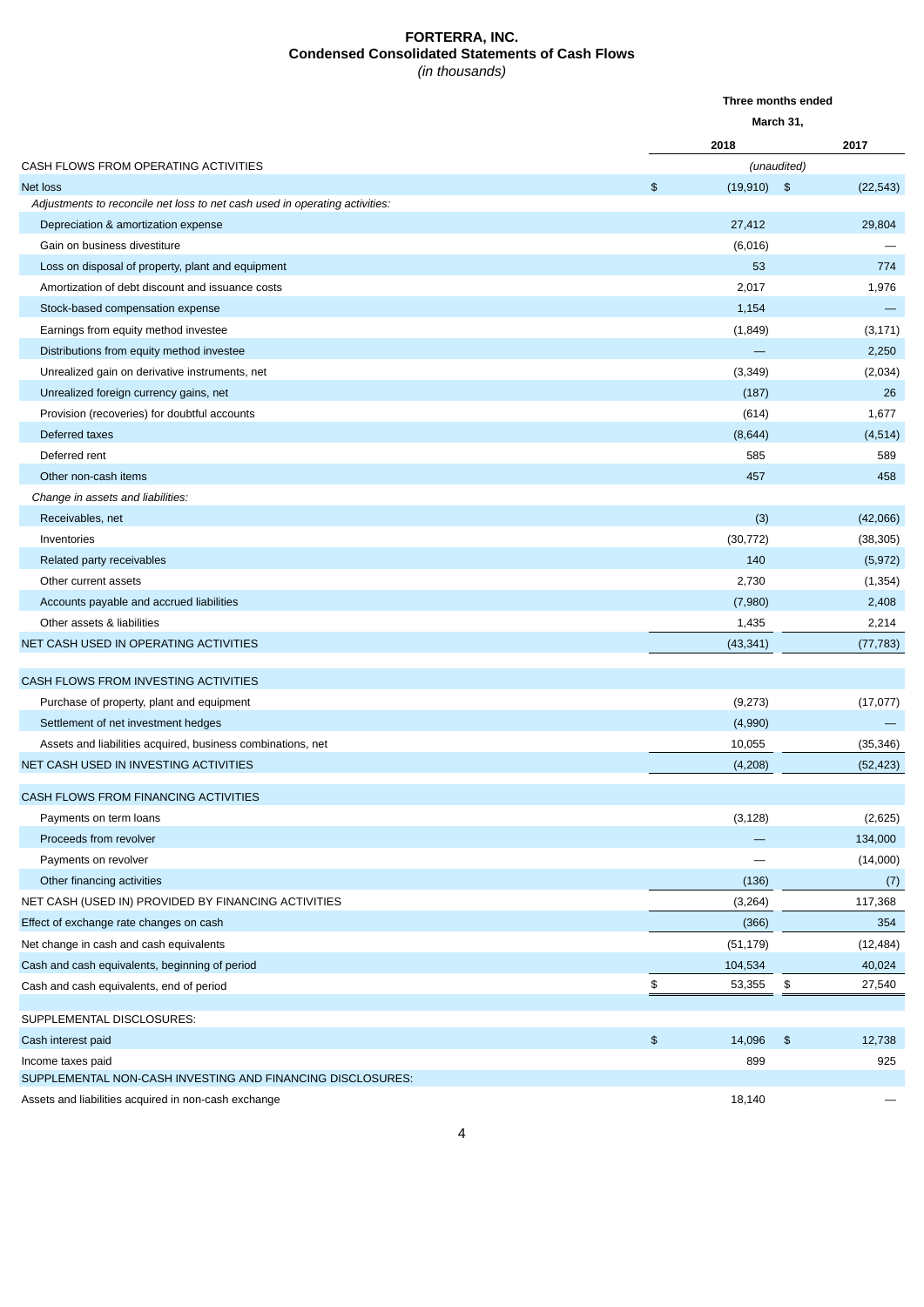### <span id="page-6-0"></span>**1. Organization and description of the business**

# *Description of the Business*

Forterra, Inc. ("Forterra" or the ''Company'') is involved in the manufacturing, sale and distribution of building materials in the United States and Eastern Canada. Forterra's primary products are concrete drainage pipe, precast concrete structures, and water transmission pipe used in drinking and wastewater systems. These products are used in the residential, infrastructure and non-residential sectors of the construction industry.

### *Organization*

Forterra, a Delaware corporation, was formed on June 21, 2016 to hold the business of Forterra Building Products. The entities comprising the business of Forterra Building Products were indirect wholly-owned subsidiaries of HeidelbergCement A.G. ("HC") prior to its acquisition by LSF9 Concrete Holdings Ltd. ("LSF9") on March 13, 2015, including certain businesses that were divested between March 2015 and October 2016. In October 2016, in a corporate reorganization transaction (the "Reorganization") ownership of the remaining businesses of Forterra Building Products was transferred to Forterra, a wholly-owned subsidiary of Forterra US Holdings, LLC, which is indirectly whollyowned by an affiliate of Lone Star Fund IX (U.S.),L.P. (along with its affiliates, related parties and associated, but excluding the Company and other companies that it owns as a result of its investment activity, "Lone Star"). On October 25, 2016, Forterra sold 18,420,000 shares of common stock in its initial public offering (the "IPO"). No shares of preferred stock have been issued or were outstanding as of December 31, 2017 or March 31, 2018.

### *Recent Transactions*

On July 31, 2017, the Company sold its U.S. concrete and steel pressure pipe business, which was part of the Company's Water Pipe & Products segment, to an affiliate of Thompson Pipe Group ("TPG") for aggregate consideration of \$23.2 million (the "U.S. Pressure Pipe Divestiture"), as well as certain assets relating to a U.S. Drainage Pipe & Products manufacturing facility. The assets acquired, recognized at fair value, include \$3.8 million of working capital, \$1.8 million of machinery and equipment, and a customer intangible totaling \$0.8 million. The Company used the net proceeds from the transaction to partially pay down the balance outstanding on its \$300.0 million asset-based revolving credit facility (the "2016 Revolver"). See Note 11, Debt and deferred financing costs, for greater detail regarding the 2016 Revolver.

On January 31, 2018, in accordance with the asset purchase agreement, the Company divested assets relating to the operation of certain pipe and precast facilities in Tennessee, Alabama, and Georgia to Foley Products Company (or "Foley") in exchange for \$10.1 million in cash, land in Sherman, Texas and a Drainage Pipe & Products facility located in Prentiss, Mississippi. The cash received was used for general corporate purposes. See Note 3, Business combinations, for additional details regarding the transaction.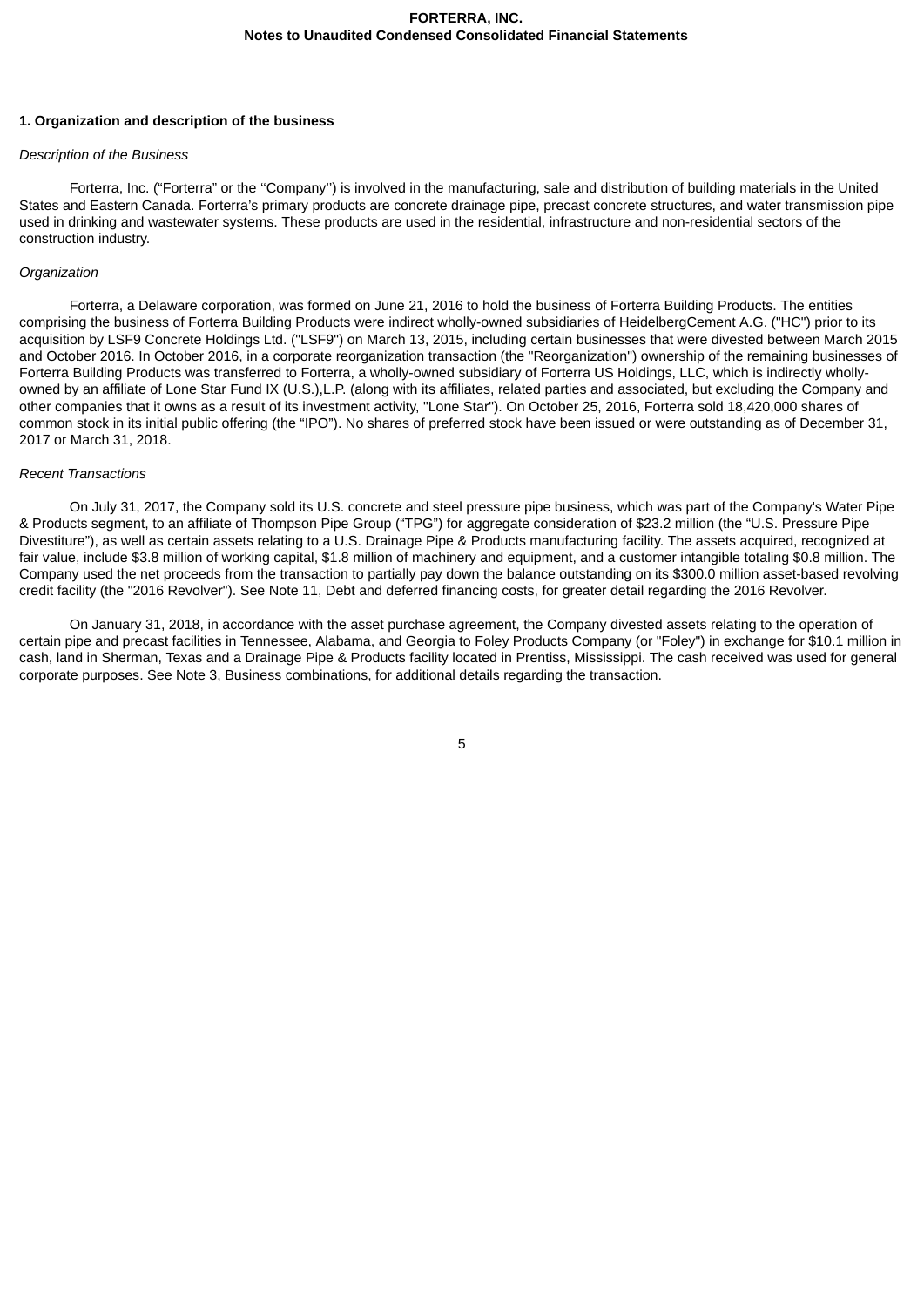### **2. Summary of significant accounting policies**

### *General*

The Company's condensed consolidated financial statements have been prepared in accordance with generally accepted accounting principles in the United States ("U.S. GAAP") and include the accounts and results of operations of the Company and its consolidated subsidiaries. All intercompany transactions have been eliminated in consolidation.

The condensed consolidated balance sheets and the condensed consolidated statements of operations, comprehensive income (loss) and cash flows for the periods presented herein reflect all adjustments that are of a normal recurring nature and are necessary for a fair statement of the results of the periods shown. Certain information and note disclosures normally included in annual financial statements have been condensed or omitted pursuant to the rules and regulations of the U.S. Securities and Exchange Commission ("SEC").

The results of operations for the periods presented are not necessarily indicative of the results that may be expected for the year ending December 31, 2018. Seasonal changes and other conditions can affect the sales volumes of the Company's products. The financial results for any interim period do not necessarily indicate the expected results for the year.

These condensed consolidated financial statements should be read in conjunction with the audited consolidated financial statements and notes thereto for the year ended December 31, 2017 as provided in Forterra, Inc.'s Annual Report on Form 10-K for the year ended December 31, 2017 filed with the SEC on March 7, 2018 (the "2017 10-K"). The Company has continued to follow the accounting policies set forth in those financial statements, except as supplemented and documented below.

During the first quarter of 2017, the Company identified and corrected prior period errors related to cost accrual items which should have been recognized in 2016. A cumulative correction was recorded during the quarter ended March 31, 2017 that increased pretax loss by \$4.6 million, which consisted of a \$3.3 million increase to cost of goods sold and a \$2.0 million increase to selling, general and administrative expenses, partially offset by a \$0.7 million increase in revenues. The Company evaluated the impact of correcting these errors and concluded the errors were immaterial to the annual operating results for the year ended December 31, 2017 and the trend of earnings.

### *Use of estimates*

The preparation of the condensed consolidated financial statements in conformity with U.S. GAAP requires management to make estimates and assumptions that affect the reported amounts of assets and liabilities, the disclosure of contingent assets and liabilities as of the reporting date, and the reported amounts of revenues and expenses during the reporting period. Actual results could differ from these estimates. These estimates are based on management's best knowledge of current events and actions that the Company may undertake in the future. The more significant estimates made by management relate to fair value estimates for assets and liabilities acquired in business combinations; estimates for accrued liabilities for environmental cleanup, bodily injury and insurance claims; estimates for commitments and contingencies; and estimates for the realizability of deferred tax assets, the tax receivable agreement obligation, inventory reserves, allowance for doubtful accounts and impairment of goodwill and long-lived assets.

# *Credit Risk*

At March 31, 2018, the Company had an individual customer within its Water Pipe & Products segment that accounted for more than 10% of total net sales for the three months ended March 31, 2018. The customer represented approximately 15% of the Company's total net sales for the three months ended March 31, 2018, and amounts receivable from the customer at March 31, 2018 represented approximately 18% of the Company's total receivables, net.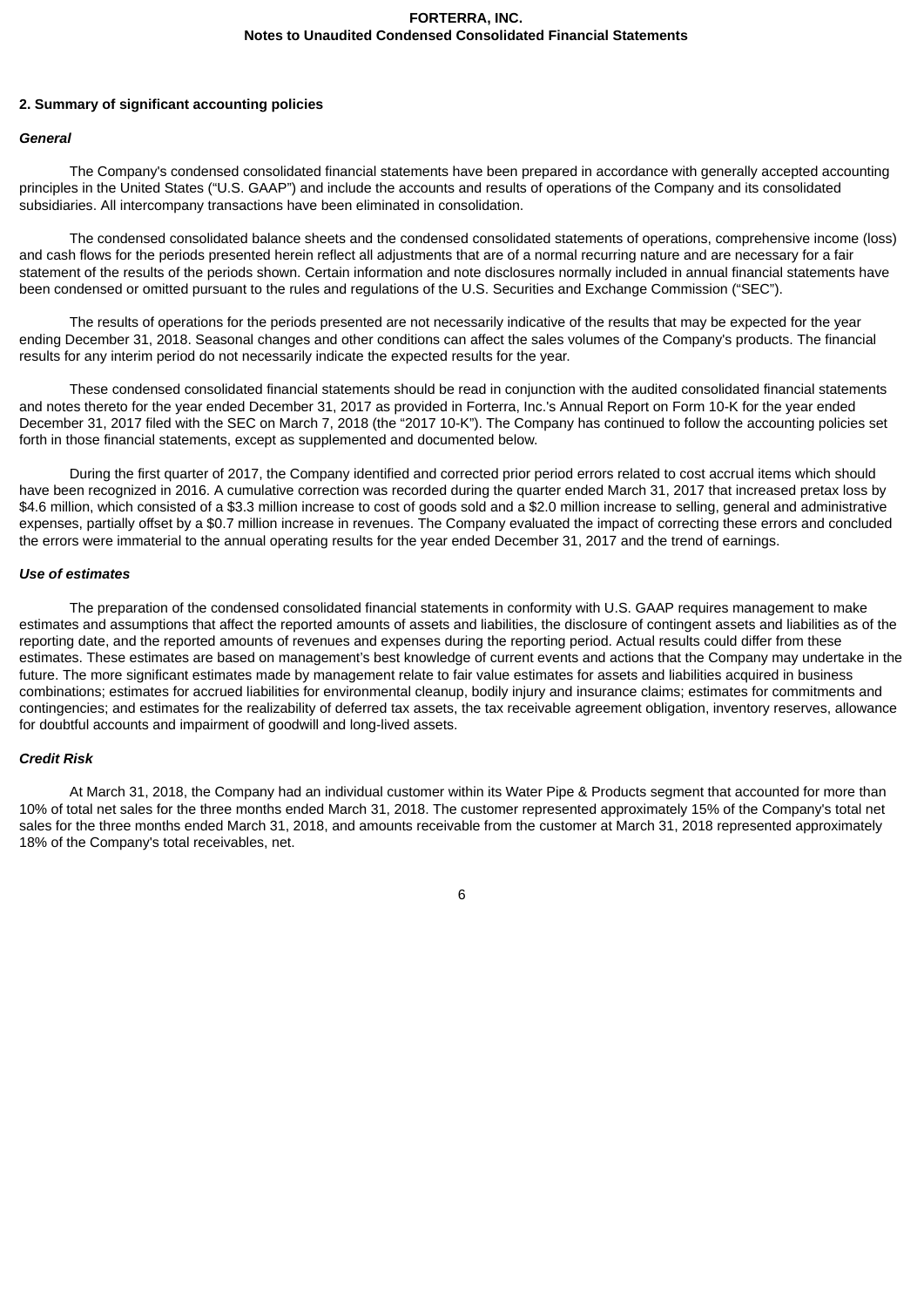#### *Recent Accounting Guidance Adopted - Revenue recognition*

In May 2014, the Financial Accounting Standards Board ("FASB") issued Accounting Standards Update ("ASU") 2014-09, *Revenue from Contracts with Customers (Topic 606)* and issued subsequent amendments to the initial guidance. Topic 606 supersedes the revenue recognition requirements in Topic 605, *Revenue Recognition*. The new guidance outlines a single comprehensive model for accounting for revenue arising from contracts with customers. This guidance requires an entity to recognize revenue when it transfers promised goods or services to customers in an amount that reflects the consideration to which the entity expects to be entitled in exchange for those goods or services and also requires certain additional disclosures. The Company adopted the new standard on January 1, 2018 using the modified retrospective method which did not have a material impact on the Company's condensed consolidated financial statements for the period ending March 31, 2018 and is not expected to have a material impact in future periods. No adjustment to retained earnings was required for the cumulative effect of initially applying the new standard. Results for periods beginning on or after January 1, 2018 are presented under Topic 606, which prior period amounts are not adjusted and continue to be reported in accordance with the prior accounting guidance under Topic 605, *Revenue Recognition*.

#### *Revenue recognition policy*

The Company's revenue contracts are primarily single performance obligations for the sale of product both to trade customers and distributors. A majority of revenue recognized by the Company is recognized at the time control is transferred to customers, in an amount that reflects the consideration the Company expects to be entitled to in exchange for the products. The Company considers several indicators for the transfer of control to its customers, including the significant risks and rewards of ownership of products, the Company's right to payment and the legal title of the products. Based upon the assessment of control indicators, sales to trade customers and distributors are generally recognized when products are delivered to customers.

All variable consideration that may affect the total transaction price, including contractual discounts, rebates, returns and credits are included in net sales. Estimates for variable consideration are based on historical experience, anticipated performance and management's judgment. Generally, the Company's contracts do not contain significant financing.

For certain engineering and construction contracts and building contracting arrangements, the Company enters into long-term contracts with customers. Revenue is recognized as the identified performance obligations are satisfied over time using an acceptable input method to measure the progress toward completion of the performance obligation if: the customer receives the benefits as work is performed, the customer controls the asset as it is being produced, or if the product being produced for the customer has no alternative use and the Company has a contractual right to payment. The Company uses its cost incurred to date relative to total estimated costs at completion to measure progress. The Company's contract liabilities consist of billings to customers in excess of revenue recognized which the Company records as deferred revenue. Revenue for the three months ended March 31, 2018, which was included in contract liabilities at the beginning of the period was not material. Contract assets include revenue recognized in excess of amounts billed and balances billed but not yet paid by customers under retainage provisions which are classified as a current asset within receivables, net on the Company's balance sheet. The Company had no material contract assets on the condensed consolidated balance sheets as of March 31, 2018.

The Company records net sales including taxes collected on behalf of its customers. Shipping and handling costs are accounted for as contract fulfillments costs and classified as cost of goods sold. See Note 18, Segment reporting, for the Company's disaggregated revenue disclosures.

### *Recent Accounting Guidance Adopted - Other*

In February 2018, the FASB issued ASU 2018-02, *Income Statement - Reporting Comprehensive Income (Topic 220): Reclassification of Certain Tax Effects from Accumulated Other Comprehensive Income* to allow a reclassification from accumulated other comprehensive income ("OCI") to retained earnings for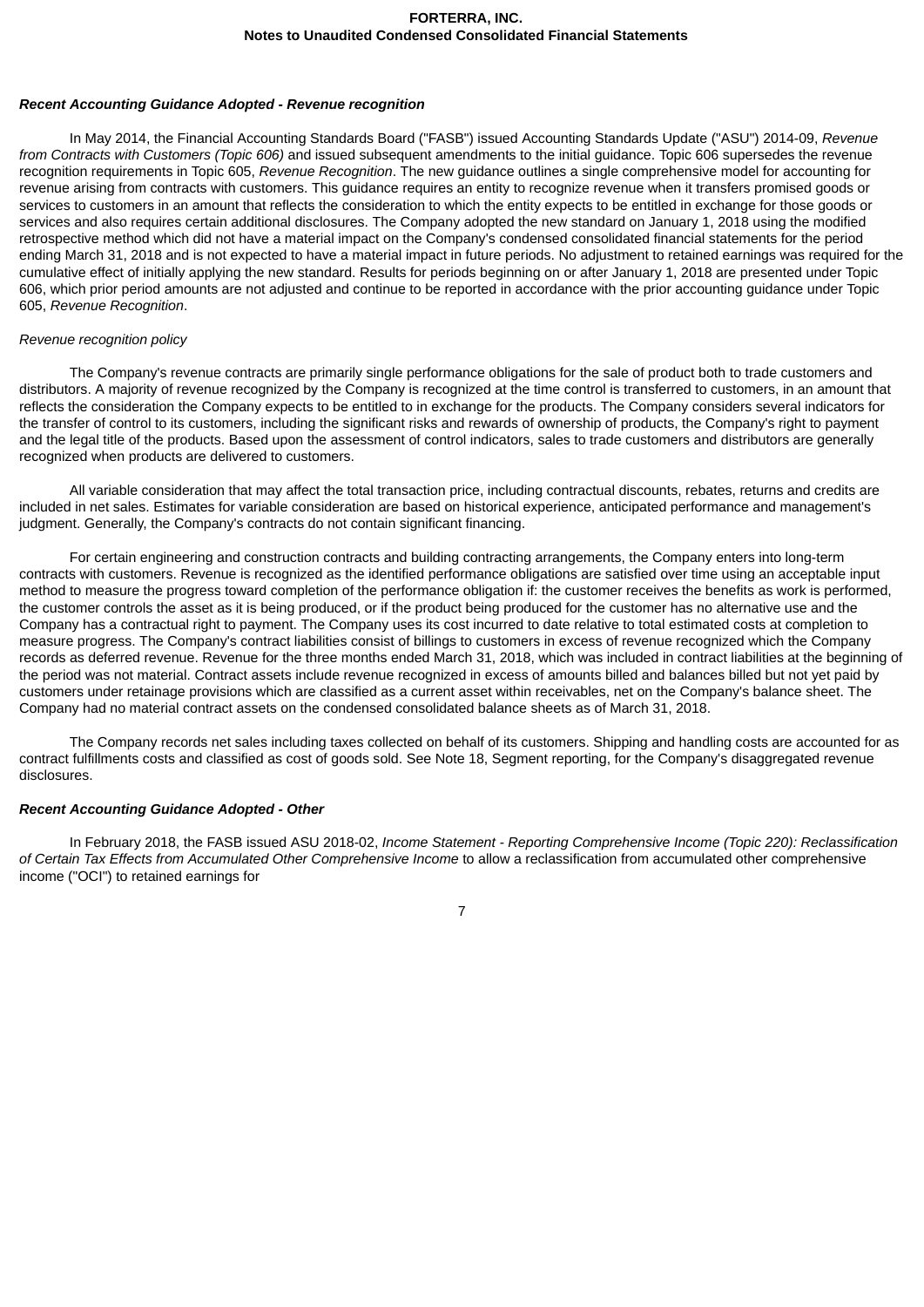stranded tax effects resulting from the U.S. tax reform legislation commonly known as the Tax Cuts and Jobs Act of 2017 ("TCJA"). This guidance is effective for fiscal years beginning after December 15, 2018, and interim periods within those fiscal years, with early adoption permitted. The Company early adopted the guidance provided in the ASU during the first quarter of 2018 and reclassified \$0.8 million of stranded deferred tax benefits related to its derivative instruments from accumulated other comprehensive loss to retained deficit.

In August 2016, the FASB issued ASU No. 2016-15, *Statement of Cash Flows* (Topic 230): Classification of Certain Cash Receipts and Cash Payments, providing guidance on eight specific cash flow statement classification matters, including but not limited to prepayment of debt or debt extinguishment costs, contingent consideration payments made after a business combination, insurance claims and policies, and distributions received from equity method investees. The Company adopted this standard on January 1, 2018. The adoption of this guidance did not have a material impact on the Company's consolidated financial statements.

In March 2018, the FASB issued ASU 2018-05, *Income Taxes - Amendments to SEC Paragraphs Pursuant to SEC Staff Accounting Bulletin No. 118*, which added paragraphs to the codification pursuant to the SEC Staff Accounting Bulletin No. 118, which addressed the application of U.S. GAAP in situations when a company does not have the necessary information available, prepared, or analyzed (including computations) in reasonable detail to finalize the calculations for the 2017 income tax effects of the TCJA. ASU 2018-05 provides entities with a one year measurement period from the December 22, 2017 enactment date, in order to complete the accounting for the effects of the TCJA. See Note 17, Income taxes*,* for a further discussion of the effect of the TCJA on the Company's income taxes*.*

### *Recent Accounting Guidance Not Yet Adopted*

In February 2016, the FASB issued ASU 2016-02, *Leases* (Topic 842), amending the existing accounting standards for lease accounting, including requiring lessees to recognize most leases on their balance sheets and making targeted changes to lessor accounting. For public business entities, the amendments in this update are effective for annual reporting periods beginning after December 15, 2018, including interim periods within those fiscal years, and early adoption is permitted as of the standard's issuance date. ASU 2016-02 requires a modified retrospective transition approach for all leases existing at, or entered into after, the date of initial application, with an option to use certain transition relief. The Company believes the adoption of this ASU will have a material impact on its consolidated financial statements as it will result in most of the Company's leases and associated assets being presented on the balance sheet.

### **3. Business combinations**

On January 31, 2018, in accordance with the Asset Purchase Agreement, the Company divested assets relating to the operation of certain pipe and precast facilities in Tennessee, Alabama, and Georgia to Foley Products Company in exchange for \$10.1 million in cash, land in Sherman, Texas and a Drainage Pipe & Products facility located in Prentiss, Mississippi.

The acquisition was accounted for as a business combination as defined by FASB ASC 805, *Business Combinations*. In accordance with ASC 805, the purchase price is measured as the acquisition date fair value of the assets transferred by the Company to Foley in the exchange. In the exchange, the Company divested of the net working capital and certain of the real property of its pipe and precast plants in Tennessee and Alabama, as well as the net working capital of certain pipe and precast plants in Georgia. The purchase price of \$36.2 million is the fair value of the divested assets which resulted in the recognition of a gain of \$6.0 million, recognized in Other income, net. The purchase price is subject to customary net working capital adjustments. The Company allocated the purchase price to the individually identifiable assets acquired and liabilities assumed based on their estimated fair value on the date of acquisition. The excess purchase price over those fair values was recorded as goodwill.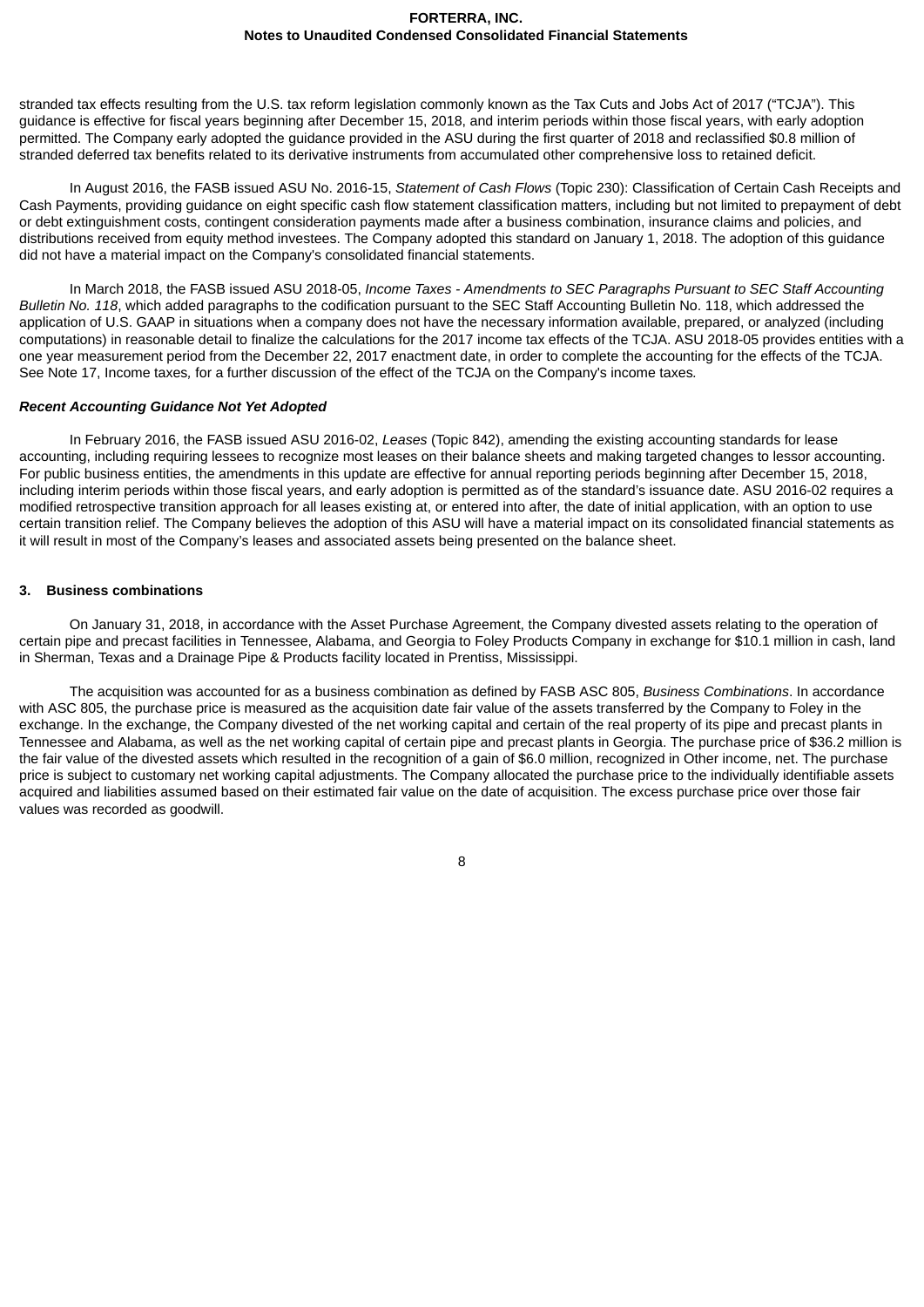The determination of fair values of the divested and acquired assets and assumed liabilities requires significant judgment, including estimates impacting the determination of estimated lives of tangible and intangible assets, calculation of the fair value of property, plant and equipment, inventory, and various intangibles. The fair values of assets and liabilities were determined using level 3 inputs as defined by ASC 820, *Fair Value Measurements and Disclosures*.

The preliminary respective fair values of the assets acquired and liabilities assumed in the transaction, including \$10.1 million in cash, the Prentiss plant, and a parcel of land in Sherman, Texas at the acquisition date are as follows *(in thousands)*:

| Net working capital              | \$<br>10,984 |
|----------------------------------|--------------|
| Property, plant and equipment    | 9,221        |
| Customer relationship intangible | 2,390        |
| Non-compete agreement intangible | 5,600        |
| Net identifiable assets acquired | 28,195       |
| Goodwill                         | 8,005        |
| Consideration transferred        | \$<br>36,200 |

The fair values described above are preliminary and are subject to change upon the Company's final determination of the fair value of divested and acquired assets and liabilities.

Goodwill recognized is attributable primarily to expected operating efficiencies and expansion opportunities in the business acquired. Goodwill is expected to be deductible for tax purposes for the Foley transaction.

### *Transaction costs*

The Company recognized aggregate transaction costs, including legal, accounting, valuation and advisory fees, specific to acquisitions and divestitures of \$0.5 million and \$0.2 million for the three months ended March 31, 2018 and March 31, 2017, respectively. These costs are recorded in the condensed consolidated statements of operations within selling, general and administrative expenses.

### **4. Receivables, net**

Receivables consist of the following *(in thousands)*:

|                                                             |     | March 31, |    | December 31, |  |
|-------------------------------------------------------------|-----|-----------|----|--------------|--|
|                                                             |     | 2018      |    | 2017         |  |
| Trade receivables                                           | \$  | 190,548   | \$ | 190,143      |  |
| Amounts billed, but not yet paid under retainage provisions |     | 1,593     |    | 1,091        |  |
| Other receivables                                           |     | 7,554     |    | 5,453        |  |
| Total receivables                                           |     | 199,695   |    | 196,687      |  |
| Less: Allowance for doubtful accounts                       |     | (3,382)   |    | (4,033)      |  |
| Receivables, net                                            | \$. | 196.313   | \$ | 192.654      |  |
|                                                             |     |           |    |              |  |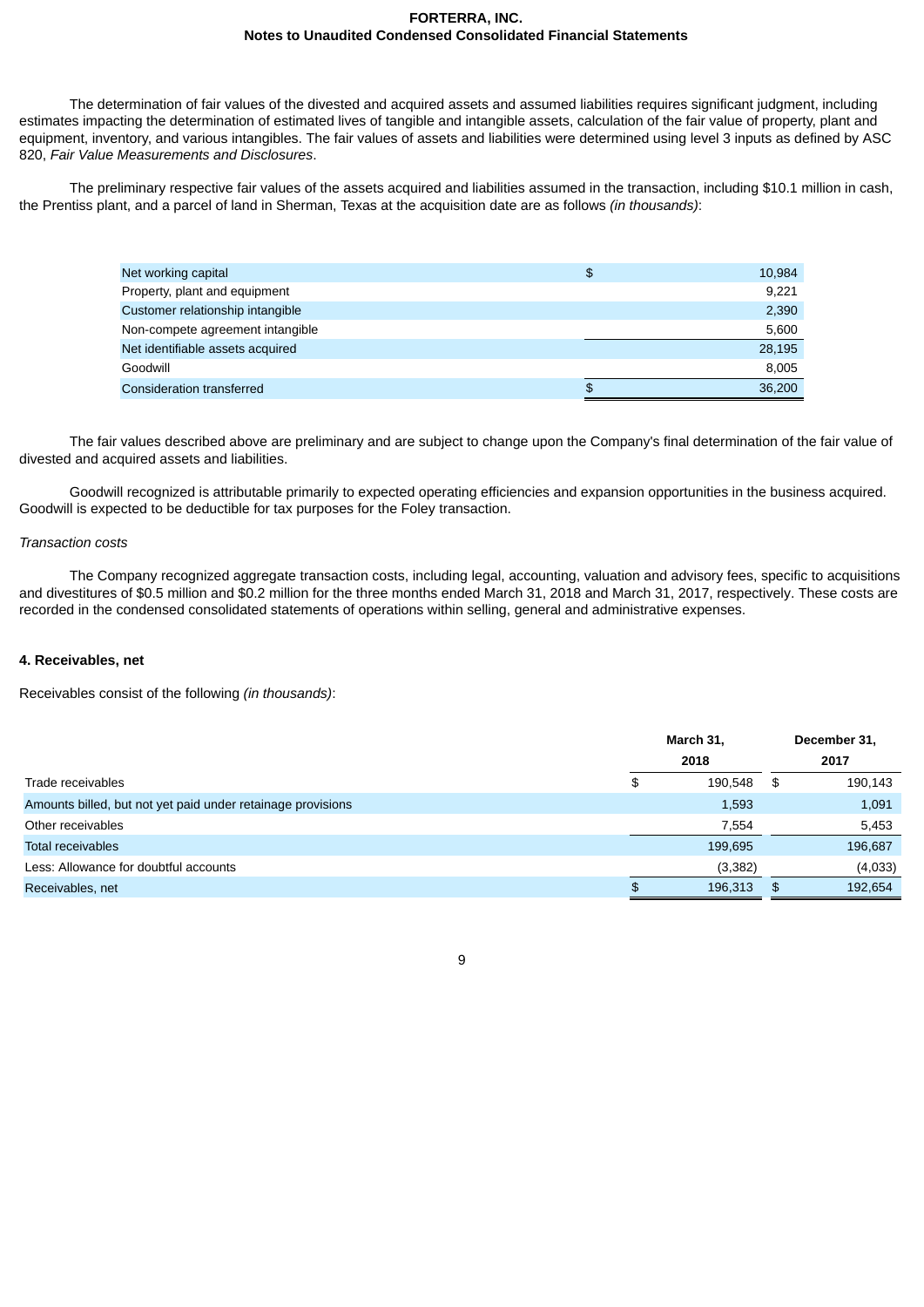### **5. Inventories**

Inventories consist of the following *(in thousands)*:

|                   | March 31,     |    | December 31, |
|-------------------|---------------|----|--------------|
|                   | 2018          |    | 2017         |
| Finished goods    | \$<br>176,254 | \$ | 156,207      |
| Raw materials     | 91,987        |    | 79,905       |
| Work in process   | 418           |    | 543          |
| Total inventories | \$<br>268,659 | \$ | 236,655      |

### **6. Investment in equity method investee**

The Company contributed plant assets and related inventory from nine operating locations as part of the agreement to form a joint venture with Americast, Inc., Concrete Pipe & Precast LLC ("CP&P"), and in return for the contribution the Company obtained a 50% ownership stake in the joint venture through its 500 Common Unit voting shares in CP&P. Both at March 31, 2018 and December 31, 2017, the Company owned 50% of CP&P's voting common stock.

The Company's investment in the joint venture was \$56.3 million at March 31, 2018, which is included within the Drainage Pipe & Products segment. At March 31, 2018, the difference between the amount at which the Company's investment is carried and the amount of the Company's share of the underlying equity in net assets of CP&P was approximately \$13.2 million. The basis difference is primarily attributed to the value of land and equity method goodwill associated with the investment.

Selected financial data for the investee is as follows (*in thousands*):

|                        | Three months ended |  |  |
|------------------------|--------------------|--|--|
|                        | <b>March 31,</b>   |  |  |
|                        | 2018               |  |  |
| Net sales              | \$<br>30,018       |  |  |
| Gross profit           | 8,448              |  |  |
| Income from operations | 3,835              |  |  |
| Net income             | \$<br>3,776        |  |  |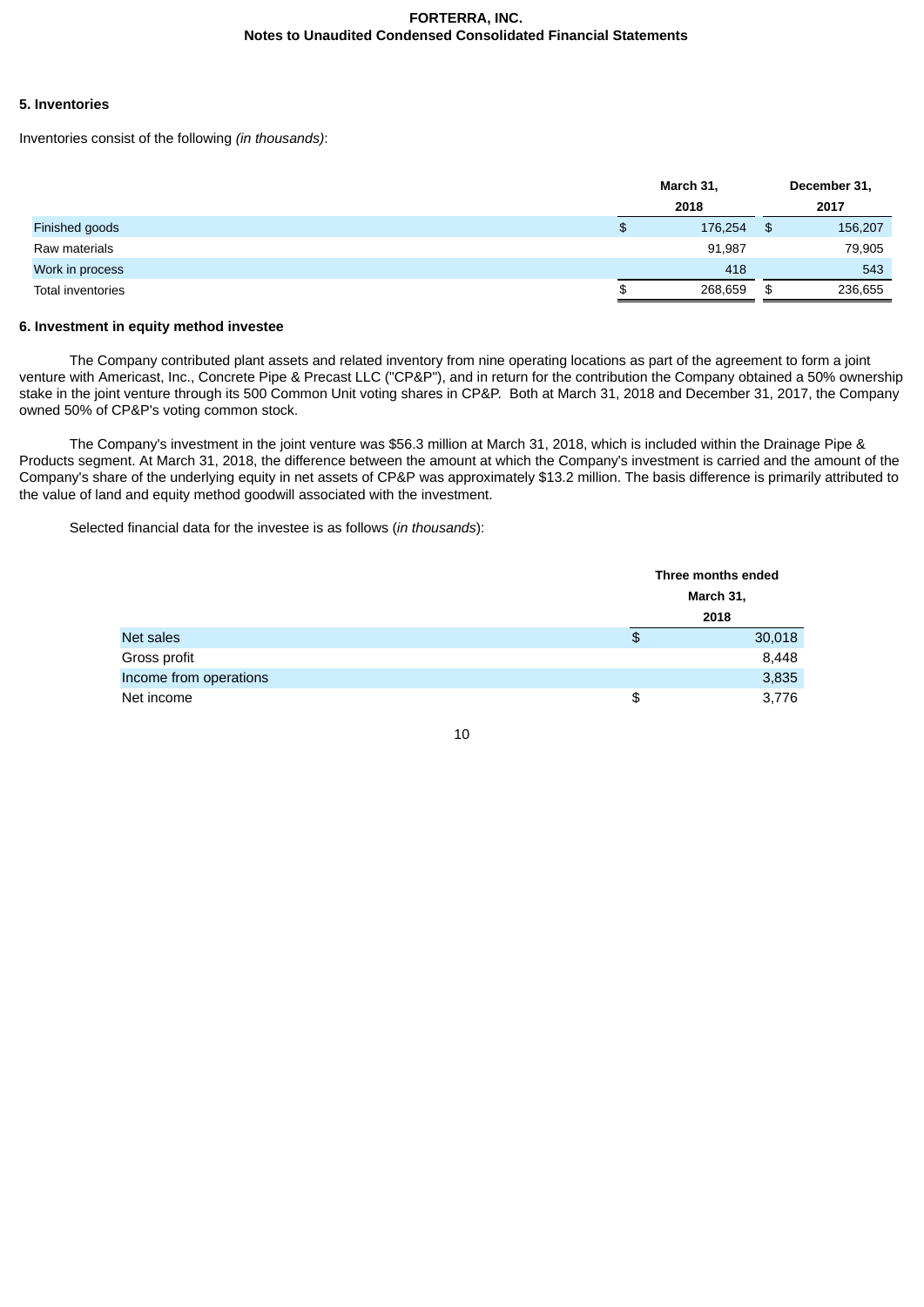## **7. Property, plant and equipment, net**

Property, plant and equipment, net, consist of the following *(in thousands)*:

|                                     | March 31,     |      | December 31, |  |
|-------------------------------------|---------------|------|--------------|--|
|                                     | 2018          |      | 2017         |  |
| Machinery and equipment             | \$<br>353,128 | - \$ | 343,827      |  |
| Land, buildings and improvements    | 149,402       |      | 144,273      |  |
| Other equipment                     | 5,455         |      | 5,141        |  |
| Construction-in-progress            | 29,894        |      | 30,295       |  |
| Total property, plant and equipment | 537,879       |      | 523,536      |  |
| Less: accumulated depreciation      | (123, 613)    |      | (110, 964)   |  |
| Property, plant and equipment, net  | \$<br>414,266 | \$   | 412,572      |  |

Depreciation expense totaled \$14.3 million for the three months ended March 31, 2018, and \$15.0 million for the three months ended March 31, 2017, which is included in cost of goods sold and selling, general and administrative expenses in the condensed consolidated statements of operations.

# **8. Goodwill and other intangible assets, net**

The Company has goodwill which has been recorded in connection with its acquisition of businesses. The following table summarizes the changes in goodwill by operating segment for the three months ended March 31, 2018 (*in thousands*):

|                                        | Drainage Pipe &<br><b>Products</b> | Water Pipe &<br><b>Products</b> | <b>Total</b> |
|----------------------------------------|------------------------------------|---------------------------------|--------------|
| Balance at December 31, 2017           | \$                                 | 316.418<br>179.723<br>\$.       | 496,141      |
| Acquisitions                           |                                    | 8.005                           | 8,005        |
| Foreign currency and other adjustments |                                    | 917<br>__                       | 917          |
| Balance at March 31, 2018              |                                    | 188.645<br>316.418<br>\$        | 505.063      |

ASC 350 requires goodwill to be either qualitatively or quantitatively assessed for impairment annually (or more frequently if impairment indicators arise) for each reporting unit. The Company performs its annual impairment testing of goodwill as of October 1 of each year and in interim periods if events occur that would indicate that it is more likely than not the fair value of a reporting unit is less than carrying value. The Company first assesses qualitative factors to evaluate whether it is more likely than not that the fair value of a reporting unit is less than its carrying amount as the basis for determining whether it is necessary to perform a quantitative goodwill impairment test. The Company may bypass the qualitative assessment for any reporting unit in any period and proceed directly with the quantitative analysis. The quantitative analysis compares the fair value of the reporting unit with its carrying amount. If the carrying amount of a reporting unit exceeds the fair value, impairment is recognized in an amount equal to that excess, limited to the total amount of goodwill allocated to that reporting unit. As of March 31, 2018, no indications exist which would indicate the fair value of a reporting units is less than its carrying value.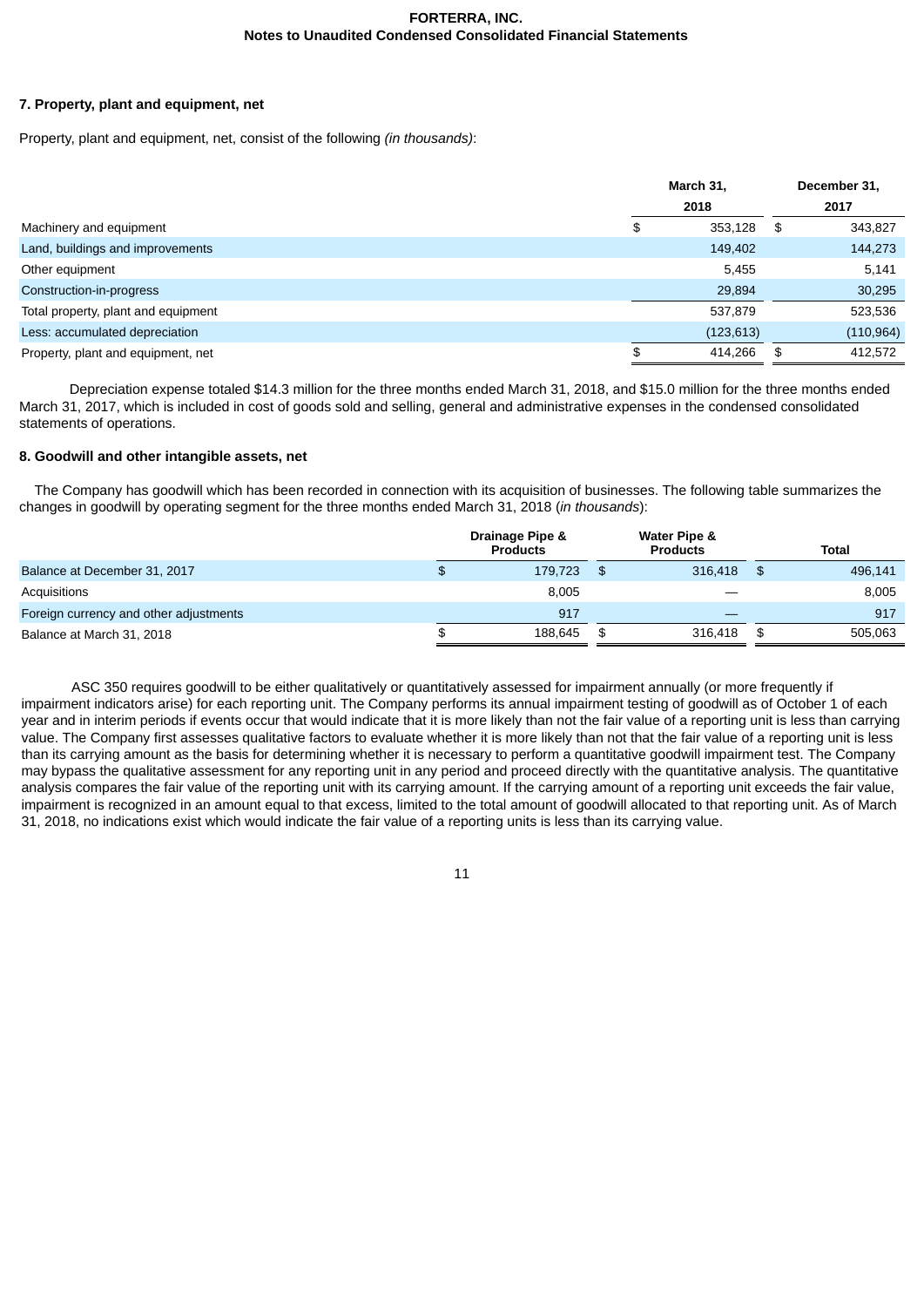Intangible assets other than goodwill at March 31, 2018 and December 31, 2017 included the following (*in thousands*):

|                         | Net carrying value as of<br>March 31, 2018 |         | Net carrying value as of<br>December 31, 2017 |         |  |
|-------------------------|--------------------------------------------|---------|-----------------------------------------------|---------|--|
| Customer relationships  | \$                                         | 160,223 | - \$                                          | 168,000 |  |
| Trade names             |                                            | 28,355  |                                               | 29,632  |  |
| <b>Patents</b>          |                                            | 14,623  |                                               | 15,729  |  |
| Customer backlog        |                                            | 392     |                                               | 404     |  |
| Non-compete agreements  |                                            | 9,668   |                                               | 4,543   |  |
| In-Process R&D          |                                            | 6,354   |                                               | 6,354   |  |
| Other                   |                                            | 652     |                                               | 642     |  |
| Total intangible assets | \$                                         | 220,267 | \$                                            | 225,304 |  |

Amortization expense totaled \$13.1 million for the three months ended March 31, 2018, and \$14.8 million for the three months ended March 31, 2017, which is included in selling, general and administrative expenses in the condensed consolidated statements of operations. All of the Company's intangible assets are amortizable.

### **9. Fair value measurement**

The Company's financial instruments consist primarily of cash and cash equivalents, trade and other receivables, derivative instruments, accounts payable, long-term debt, accrued liabilities, and the tax receivable agreement payable. The carrying value of the Company's cash equivalents, trade receivables, other receivables, trade payables, its 2016 Revolver and accrued liabilities approximates fair value due to their short-term maturity. The Company may adjust the carrying amount of certain non-financial assets to fair value on a nonrecurring basis when they are impaired.

The carrying amount and estimated fair value of the Company's financial instruments and other assets and liabilities measured and recorded at fair value on a recurring basis is as follows for the dates indicated *(in thousands)*:

|                      | Fair value measurements at March 31, 2018 using                                    |                                                                   |                                                               |                                              |  |  |  |  |
|----------------------|------------------------------------------------------------------------------------|-------------------------------------------------------------------|---------------------------------------------------------------|----------------------------------------------|--|--|--|--|
|                      | <b>Ouoted Prices in Active</b><br><b>Markets for Identical</b><br>Assets (Level 1) | <b>Significant Other</b><br><b>Observable Inputs</b><br>(Level 2) | <b>Significant Unobservable</b><br><b>Inputs</b><br>(Level 3) | Total Fair Value March 31,<br>2018           |  |  |  |  |
| <b>Assets:</b>       |                                                                                    |                                                                   |                                                               |                                              |  |  |  |  |
| Derivative asset     |                                                                                    | \$<br>8,600                                                       | $\overbrace{\phantom{aaaaa}}^{x}$                             | \$<br>8,600                                  |  |  |  |  |
|                      | Fair value measurements at December 31, 2017 using                                 |                                                                   |                                                               |                                              |  |  |  |  |
|                      | <b>Quoted Prices in Active</b><br><b>Markets for Identical</b><br>Assets (Level 1) | <b>Significant Other</b><br><b>Observable Inputs (Level</b><br>2) | <b>Significant Unobservable</b><br>Inputs (Level 3)           | <b>Total Fair Value December</b><br>31, 2017 |  |  |  |  |
| Assets:              |                                                                                    |                                                                   |                                                               |                                              |  |  |  |  |
| Derivative asset     | $\overline{\phantom{0}}$                                                           | -\$<br>5,251                                                      | $-$ \$                                                        | 5,251                                        |  |  |  |  |
| <b>Liabilities:</b>  |                                                                                    |                                                                   |                                                               |                                              |  |  |  |  |
| Derivative liability |                                                                                    | 6,286                                                             |                                                               | 6,286                                        |  |  |  |  |

Liabilities and assets recorded at fair value classified as level 2 are valued using observable market inputs. The fair values of derivative assets and liabilities are determined using quantitative models that utilize multiple market inputs including interest rates and exchange rates to generate continuous yield or pricing curves and volatility factors to value the position. The majority of market inputs are actively quoted and can be validated through external sources, including brokers, market transactions and third-party pricing services. The fair values of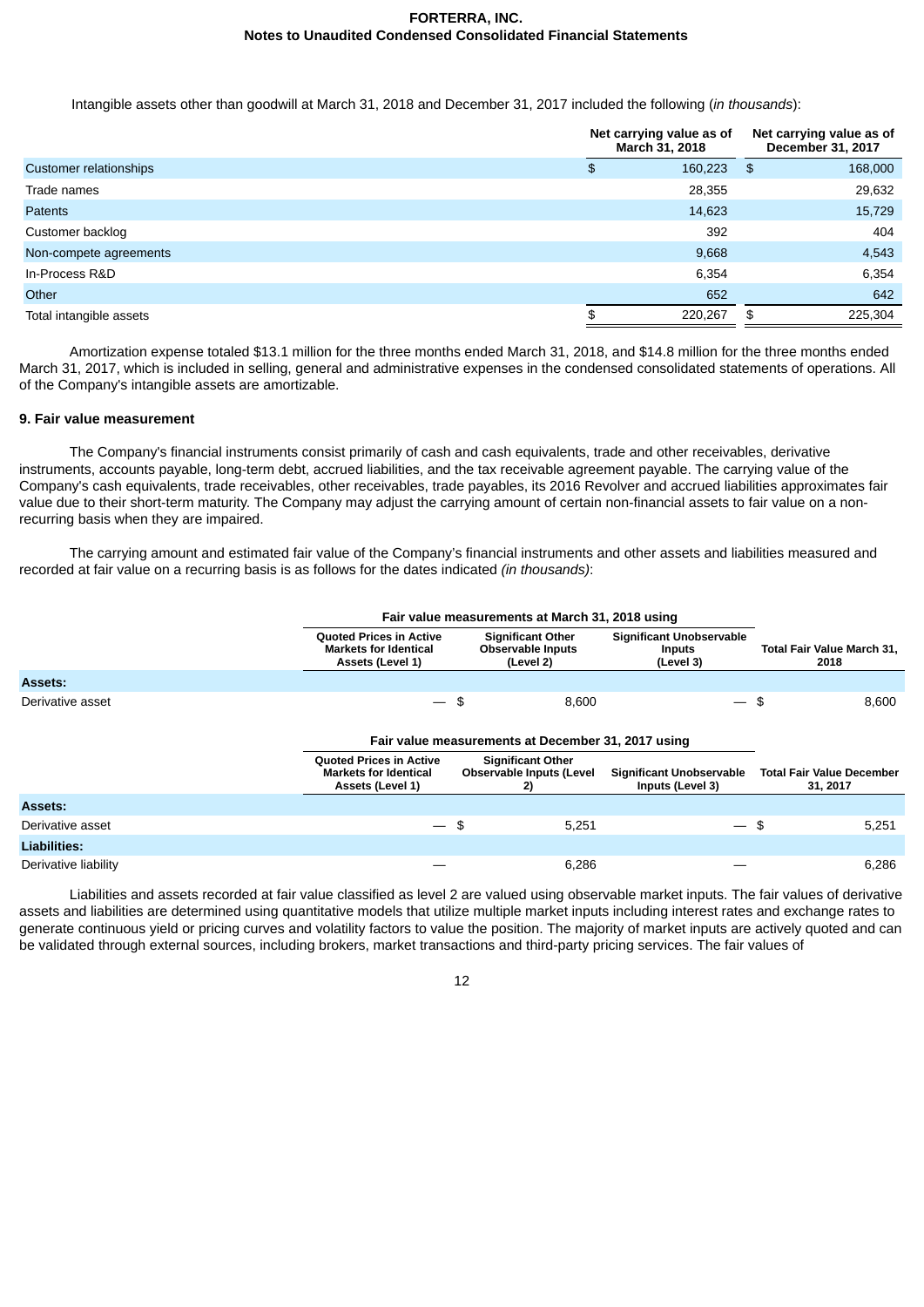derivative assets and liabilities include adjustments for market liquidity, counter-party credit quality and other instrument-specific factors, where appropriate. In addition, the Company incorporates within its fair value measurements a valuation adjustment to reflect the credit risk associated with the net position. Positions are netted by counter-parties, and fair value for net long exposures is adjusted for counter-party credit risk while the fair value for net short exposures is adjusted for the Company's own credit risk.

The estimated carrying amount and fair value of the Company's financial instruments and liabilities for which fair value is only disclosed is as follows *(in thousands)*:

|                                  |                                                 | Fair value measurements at March 31, 2018 using                                    |                                                                   |                                                 |                                                  |  |  |
|----------------------------------|-------------------------------------------------|------------------------------------------------------------------------------------|-------------------------------------------------------------------|-------------------------------------------------|--------------------------------------------------|--|--|
|                                  | <b>Carrying Amount</b><br><b>March 31, 2018</b> | <b>Ouoted Prices in Active</b><br><b>Markets for Identical</b><br>Assets (Level 1) | <b>Significant Other</b><br><b>Observable Inputs</b><br>(Level 2) | Significant<br>Unobservable Inputs<br>(Level 3) | <b>Total Fair Value</b><br><b>March 31, 2018</b> |  |  |
| Liabilities:                     |                                                 |                                                                                    |                                                                   |                                                 |                                                  |  |  |
| 2016 Senior Term Loan            | \$1,192,473                                     |                                                                                    | \$1.145.983                                                       |                                                 | \$1,145,983                                      |  |  |
| Tax receivable agreement payable | 117.563                                         |                                                                                    |                                                                   | 77.526                                          | 77.526                                           |  |  |

|                                  | <b>Carrying Amount</b><br>December 31, 2017 | <b>Ouoted Prices in Active</b><br><b>Markets for Identical</b><br>Assets (Level 1) | <b>Significant Other</b><br>Observable Inputs (Level | Significant<br>Unobservable Inputs<br>(Level 3) | <b>Total Fair Value</b><br>December 31, 2017 |
|----------------------------------|---------------------------------------------|------------------------------------------------------------------------------------|------------------------------------------------------|-------------------------------------------------|----------------------------------------------|
| <b>Liabilities:</b>              |                                             |                                                                                    |                                                      |                                                 |                                              |
| 2016 Senior Term Loan            | \$1,193,787                                 |                                                                                    | \$1,151,981                                          |                                                 | \$1,151,981                                  |
| Tax receivable agreement payable | 117.563                                     |                                                                                    |                                                      | 75.865                                          | 75.865                                       |

The fair value of debt is the estimated amount the Company would have to pay to transfer its debt, including any premium or discount attributable to the difference between the stated interest rate and market rate of interest at the balance sheet date. Fair values are supported by observable market transactions when available. See Note 11, Debt and deferred financing costs, for a further discussion of Company debt.

The determination of the fair value of the Company's tax receivable agreement payable was determined using a discounted cash flow methodology using level 3 inputs as defined by ASC 820. The determination of fair value required significant judgment, including estimates of the timing and amounts of various tax attributes. These estimates are based on management's best knowledge of current events and actions that the Company may undertake in the future. Actual results could differ from these estimates. See Note 14, Commitments and contingencies, for a further discussion of the Company's tax receivable agreement.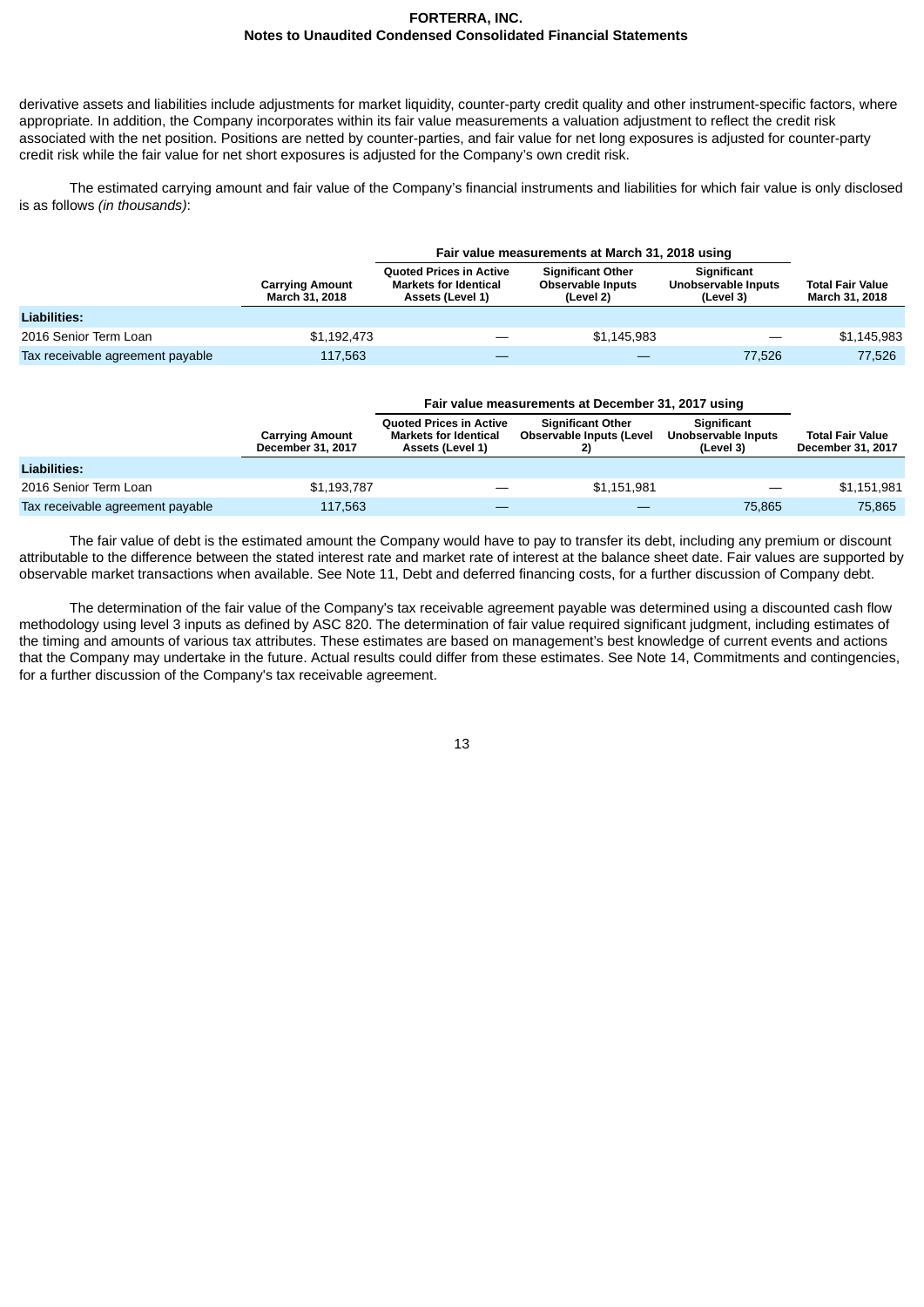### **10. Accrued liabilities**

Accrued liabilities consist of the following *(in thousands)*:

|                                         | March 31, |        | December 31, |  |
|-----------------------------------------|-----------|--------|--------------|--|
|                                         |           | 2018   | 2017         |  |
| Accrued payroll and employee benefits   | \$        | 19,535 | \$<br>26,597 |  |
| <b>Accrued taxes</b>                    |           | 6,316  | 10,294       |  |
| Accrued rebates                         |           | 4,446  | 8,428        |  |
| Short-term derivative liability         |           |        | 6,286        |  |
| Warranty                                |           | 5,295  | 5,038        |  |
| Environmental obligation                |           | 446    | 446          |  |
| Other miscellaneous accrued liabilities |           | 3,691  | 15,693       |  |
| <b>Total accrued liabilities</b>        | \$.       | 39,729 | \$<br>72,782 |  |

# **11. Debt and deferred financing costs**

The Company's debt consisted of the following *(in thousands)*:

|                                                                                                  | March 31, |      | December 31, |
|--------------------------------------------------------------------------------------------------|-----------|------|--------------|
|                                                                                                  | 2018      |      | 2017         |
| 2016 Senior Term Loan, net of debt issuance costs and original issuance discount of \$39,767 and |           |      |              |
| \$41,580, respectively                                                                           | 1,192,473 | ∣\$. | 1,193,787    |
| <b>Total debt</b>                                                                                | 1.192.473 | - \$ | 1,193,787    |
| Less: current portion debt                                                                       | (12,510)  |      | (12,510)     |
| Total long-term debt                                                                             | 1,179,963 |      | 1,181,277    |

Concurrent with the completion of the IPO, Forterra entered into the 2016 Revolver, a \$300 million asset based revolving credit facility for working capital and general corporate purposes and a \$1.05 billion senior term loan facility ("2016 Senior Term Loan"), the proceeds of which, together with a \$125.0 million draw on the 2016 Revolver and \$296.0 million in proceeds from the IPO, were used to repay in full and terminate the Company's then-existing asset based revolving credit facility (the "2015 Revolver"), its \$1.04 billion senior term loan (the "2015 Senior Term Loan") and its \$260.0 million junior term loan (the "Junior term Loan") (which actions are collectively referred to herein as the "Refinancing").

The 2016 Senior Term Loan provides for a \$1.05 billion senior secured term loan that was made available to a newly formed direct subsidiary of Forterra. Subject to the conditions set forth in the term loan agreement, the 2016 Senior Term Loan may be increased by (i) up to the greater of \$285.0 million and 1.0x consolidated EBITDA (defined below) of Forterra and its restricted subsidiaries for the four quarters most recently ended prior to such incurrence plus (ii) the aggregate amount of any voluntary prepayments, plus (iii) an additional amount, provided certain financial tests are met.

Effective May 1, 2017 the Company amended the 2016 Senior Term Loan to increase the principal outstanding by an additional \$200.0 million and to reduce the interest margins applicable to the full balance of the 2016 Senior Term Loan by 50 basis points such that applicable margin based on LIBOR was reduced from 3.50% to 3.00%. The net proceeds from the incremental term loan of \$196.8 million were used to pay down a portion of the outstanding balance on the 2016 Revolver. This amendment had no effect on the Company's ability to increase the size of the 2016 Senior Term Loan under the original provisions. The 2016 Senior Term Loan matures on October 25, 2023 and is subject to quarterly amortization equal to 0.25% of the initial principal amount. Interest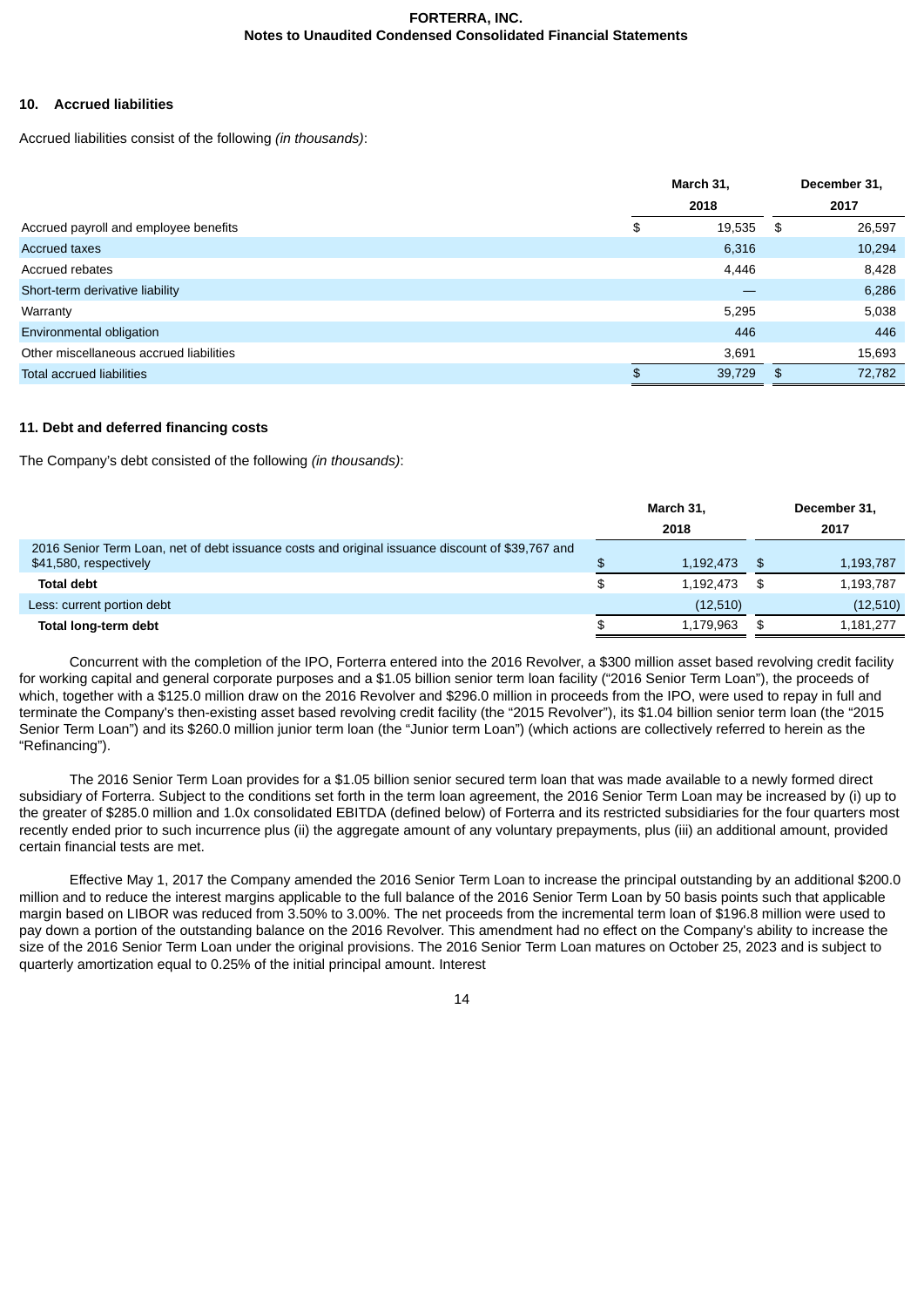accrues on outstanding borrowings thereunder at a rate equal to LIBOR (with a floor of 1.0%) or an alternate base rate, in each case plus a margin of 3.00% or 2.00%, respectively.

Outstanding borrowings under the 2016 Senior Term Loan are guaranteed by Forterra and each of its direct and indirect material wholly-owned domestic subsidiaries except certain excluded subsidiaries (the "Guarantors"). The 2016 Senior Term Loan is secured by substantially all of the assets of Forterra, the borrower and the Guarantors; provided that the obligations under the 2016 Senior Term Loan are not secured by any liens on more than 65% of the voting stock of the Canadian subsidiaries or assets of the Canadian subsidiaries. The 2016 Senior Term Loan contains customary representations and warranties, and affirmative and negative covenants, that, among other things, restrict the ability of Forterra and its restricted subsidiaries to incur additional debt, incur or permit liens on assets, make investments and acquisitions, consolidate or merge with any other company, engage in asset sales and pay dividends and make distributions. The 2016 Senior Term Loan does not contain any financial covenants. Obligations under the 2016 Senior Term Loan may be accelerated upon certain customary events of default (subject to grace periods, as appropriate).

The 2016 Revolver provides for an aggregate principal amount of up to \$300.0 million, with up to \$280.0 million to be made available to the U.S. borrowers and up to \$20.0 million to be made available to the Canadian borrowers (the allocation may be modified periodically at the Company's request). Subject to the conditions set forth in the revolving credit agreement related to the 2016 Revolver (the "2016 Credit Agreement"), the 2016 Revolver may be increased by up to the greater of (i) \$100.0 million and (ii) such amount as would not cause the aggregate borrowing base to be exceeded by more than \$50.0 million. Borrowings under the 2016 Revolver may not exceed a borrowing base equal to the sum of (i) 100% of eligible cash, (ii) 85% of eligible accounts receivable and (iii) the lesser of (a) 75% of eligible inventory and (b) 85% of the orderly liquidation value of eligible inventory, with the U.S. and Canadian borrowings being subject to separate borrowing base limitations. The advance rates for accounts receivable and inventory are subject to increase by 2.5% during certain periods.

The 2016 Revolver matures on October 25, 2021. The Revolver also provides for the issuance of letters of credit of up to an agreed sublimit. Interest accrues on outstanding borrowings at a rate equal to LIBOR or CDOR plus a margin ranging from 1.25% to 1.75% per annum. or at an alternate base rate, Canadian prime rate or Canadian base rate plus a margin ranging from 0.25% to 0.75% per annum, in each case, based upon the average excess availability under the 2016 Revolver for the most recently completed calendar quarter. The obligations of the borrowers under the 2016 Revolver are guaranteed by Forterra and its direct and indirect wholly-owned restricted subsidiaries other than certain excluded subsidiaries; provided that the obligations of the U.S. borrowers are not guaranteed by the Canadian subsidiaries. The 2016 Revolver is secured by substantially all of the assets of the borrowers; provided that the obligations of the U.S. borrowers are not secured by any liens on more than 65% of the voting stock of the Canadian subsidiaries or assets of the Canadian subsidiaries.

The 2016 Revolver contains customary representations and warranties, and affirmative and negative covenants, including representations, warranties, and covenants that, among other things, restrict the ability of Forterra and its restricted subsidiaries to incur additional debt, incur or permit liens on assets, make investments and acquisitions, consolidate or merge with any other company, engage in asset sales and pay dividends and make distributions. The 2016 Credit Agreement contains a financial covenant restricting Forterra from allowing its fixed charge coverage ratio to drop below 1.00:1.00 during a compliance period, which is triggered when the availability under the 2016 Revolver falls below a threshold set forth in the 2016 Credit Agreement. Obligations under the 2016 Credit Agreement may be accelerated upon certain customary events of default (subject to grace periods, as appropriate). The fixed charge coverage ratio is the ratio of consolidated earnings before interest, depreciation, and amortization ("EBITDA'') less cash payments for capital expenditures and income taxes to consolidated fixed charges (interest expense plus scheduled payments of principal on indebtedness).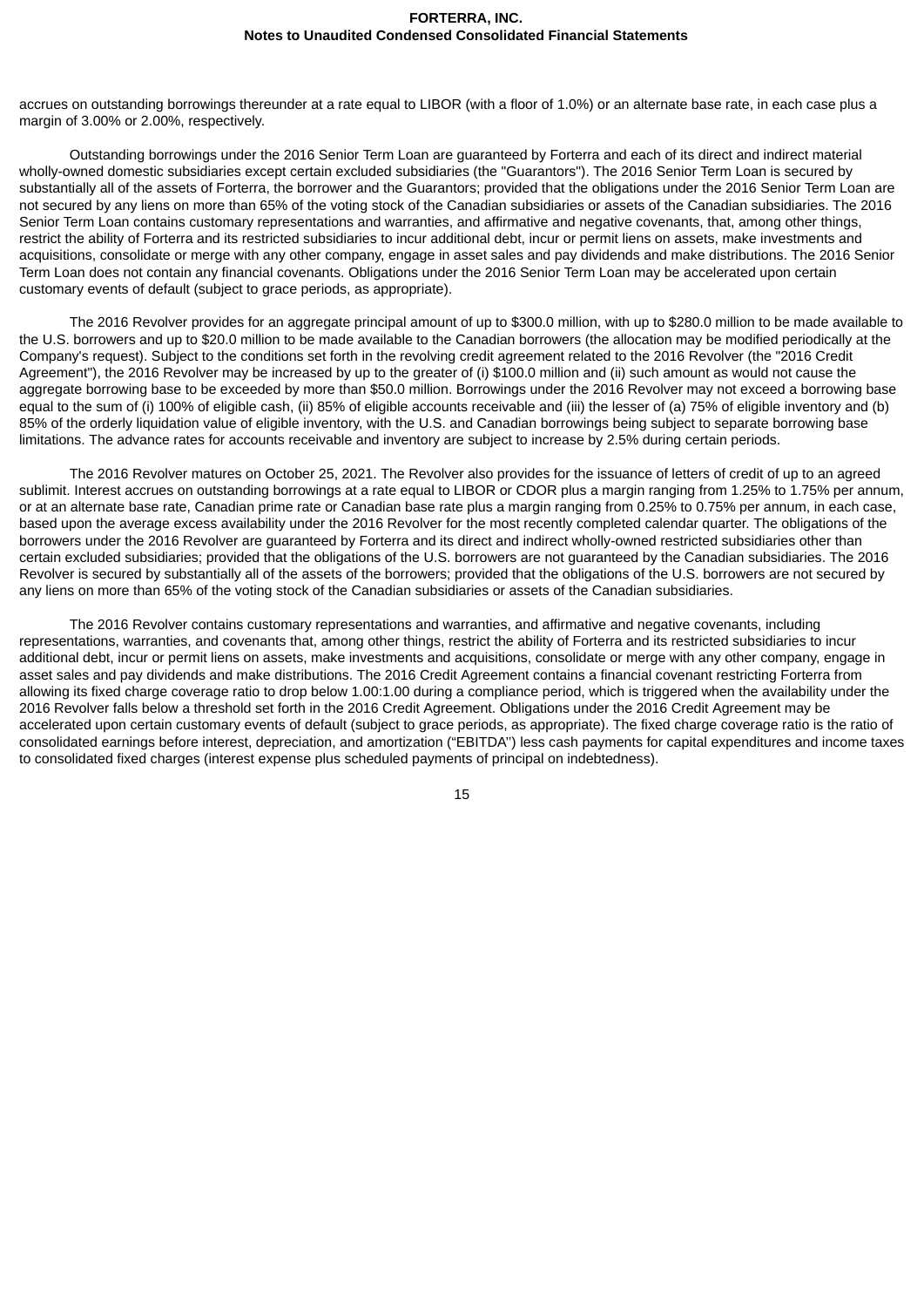In addition, Forterra pays a facility fee of between 20.0 and 32.5 basis points per annum based upon the utilization of the total 2016 Revolver. Availability under the 2016 Revolver at March 31, 2018 based on draws, and outstanding letters of credit and allowable borrowing base was \$243.0 million.

As of March 31, 2018, scheduled maturities of long-term debt were as follows:

|             |         | 2016 Senior Term Loan |
|-------------|---------|-----------------------|
| 2018        | \$      | 9,383                 |
| 2019        |         | 12,510                |
| 2020        |         | 12,510                |
| 2021        |         | 12,510                |
| 2022        |         | 12,510                |
| Thereafter: |         | 1,172,817             |
|             | Φ<br>۰D | 1,232,240             |

### *Lines of Credit and Other Debt Facilities*

The Company had standby letters of credit outstanding of \$13.4 million as of March 31, 2018 which reduce the borrowings available under the Revolver.

### **12. Derivatives and hedging**

The Company uses derivatives to manage selected foreign exchange and interest rate exposures. The Company does not use derivative instruments for speculative trading purposes, and cash flows from derivative instruments are included in net cash provided by (used in) financing activities in the condensed consolidated statements of cash flows.

At December 31, 2017, the Company had foreign exchange forward contracts, designated as net investment hedges in accordance with ASC 815-20 *Derivatives - Hedging*, which allows for the effective portion of the changes in the fair value of the instruments to be captured in accumulated other comprehensive income, and the ineffective portion recorded in earnings. These instruments were assigned to Forterra by an affiliate concurrent with the Reorganization, directly prior to the Refinancing and IPO and were settled in March 2018 resulting in a cash outlay of \$5.0 million. This cash outlay was recorded within the investing activities section of the consolidated statements of cash flows. The net investment hedges were intended to mitigate foreign exchange exposure related to non-U.S. dollar net investments in certain foreign subsidiaries against changes in foreign exchange rates. Cumulative changes in fair value of the designated portion of the hedging instruments were recorded in Accumulated other comprehensive income, and will be reclassified into earnings upon the sale or complete or substantially complete liquidation of the foreign entity.

On February 9, 2017, Forterra entered into interest rate swap transactions with a combined notional value of \$525 million. Under the terms of the swap transactions, Forterra agreed to pay a fixed rate of interest of 1.52% and receive floating rate interest indexed to one-month LIBOR with monthly settlement terms with the swap counterparties. The swaps have a three-year term and expire on March 31, 2020. The interest rate swaps are not designated as cash flow hedges, therefore all changes in the fair value of these instruments are captured as a component of interest expense in the condensed consolidated statements of operations.

A quantitative analysis is utilized to assess hedge effectiveness for the hedges. The Company assesses the hedge effectiveness and measures the amount of ineffectiveness for the hedge relationships based on changes in forward exchange rates. The Company elects to present all derivative assets and derivative liabilities on a net basis on its condensed consolidated balance sheets when a legally enforceable International Swaps and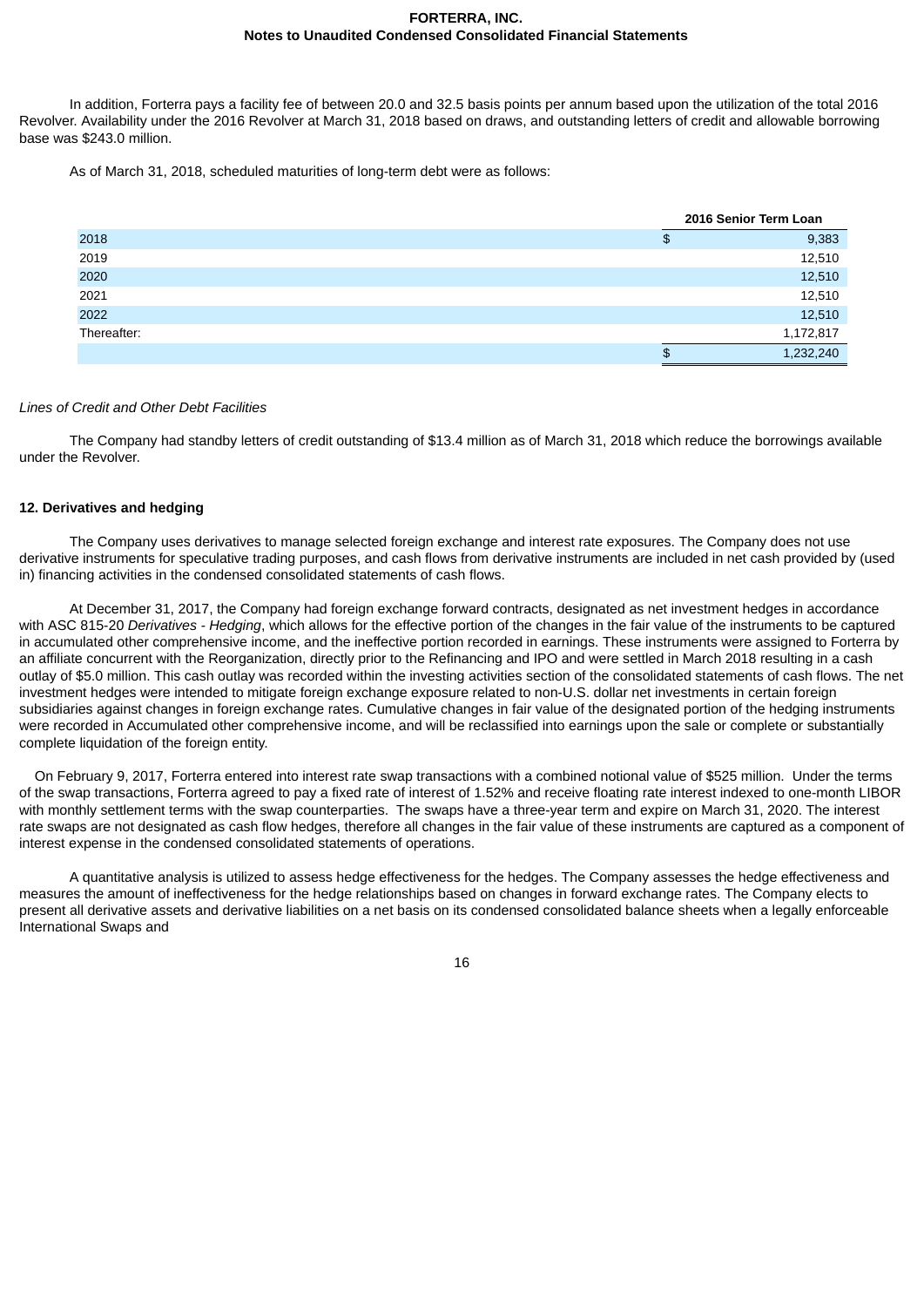Derivatives Association, Inc. ("ISDA") Master Agreement exists. An ISDA Master Agreement is an agreement between two counterparties, which may have multiple derivative transactions with each other governed by such agreement, and such ISDA Master Agreement generally provides for the net settlement of all or a specified group of these derivative transactions, through a single payment, in a single currency, in the event of a default on, or affecting any, one derivative transaction or a termination event affecting all, or a specified group of, derivative transactions. At March 31, 2018 and December 31, 2017, the Company's derivative instruments fall under an ISDA master netting agreement.

The following table presents the fair values of derivative assets and liabilities in the condensed consolidated balance sheets *(in thousands)*:

|                                                     | March 31, 2018           |     |                   |                               |                   |  |  |
|-----------------------------------------------------|--------------------------|-----|-------------------|-------------------------------|-------------------|--|--|
|                                                     | <b>Derivative Assets</b> |     |                   | <b>Derivative Liabilities</b> |                   |  |  |
|                                                     | <b>Notional Amount</b>   |     | <b>Fair Value</b> | <b>Notional Amount</b>        | <b>Fair Value</b> |  |  |
| Interest rate swaps                                 | \$<br>525.000            | \$. | 8,600             |                               |                   |  |  |
| Total derivatives, gross                            |                          |     | 8,600             |                               |                   |  |  |
| Less: Legally enforceable master netting agreements |                          |     |                   |                               |                   |  |  |
| Total derivatives, net                              |                          |     | 8,600             |                               |                   |  |  |

|                                                     | December 31, 2017        |    |                          |                               |                        |    |                   |
|-----------------------------------------------------|--------------------------|----|--------------------------|-------------------------------|------------------------|----|-------------------|
|                                                     | <b>Derivative Assets</b> |    |                          | <b>Derivative Liabilities</b> |                        |    |                   |
|                                                     | <b>Notional Amount</b>   |    | <b>Fair Value</b>        |                               | <b>Notional Amount</b> |    | <b>Fair Value</b> |
| Foreign exchange forward contracts                  | \$                       | \$ | $\overline{\phantom{a}}$ | Ф                             | 92,961                 | \$ | 6,286             |
| Interest rate swaps                                 | 525,000                  | \$ | 5,251                    |                               |                        |    |                   |
| Total derivatives, gross                            |                          |    | 5,251                    |                               |                        |    | 6,286             |
| Less: Legally enforceable master netting agreements |                          |    |                          |                               |                        |    |                   |
| Total derivatives, net                              |                          |    | 5,251                    |                               |                        |    | 6,286             |
|                                                     |                          |    |                          |                               |                        |    |                   |

The following table presents the effect of derivative instruments on the condensed consolidated statements of operations *(in thousands)*:

|                                                                               | Three months ended |          |  |       |
|-------------------------------------------------------------------------------|--------------------|----------|--|-------|
|                                                                               | March 31,          |          |  |       |
|                                                                               | 2018               |          |  | 2017  |
| Net investment hedges                                                         |                    |          |  |       |
| Foreign exchange forward contracts                                            |                    |          |  |       |
| Gain (loss) on derivatives recognized in Accumulated other comprehensive loss | \$                 | $970$ \$ |  | (496) |
| Derivatives not designated as hedges                                          |                    |          |  |       |
| Interest rate swaps                                                           |                    |          |  |       |
| Gain on derivatives not designated as hedges included in interest expense     |                    | 3,349    |  | 2.034 |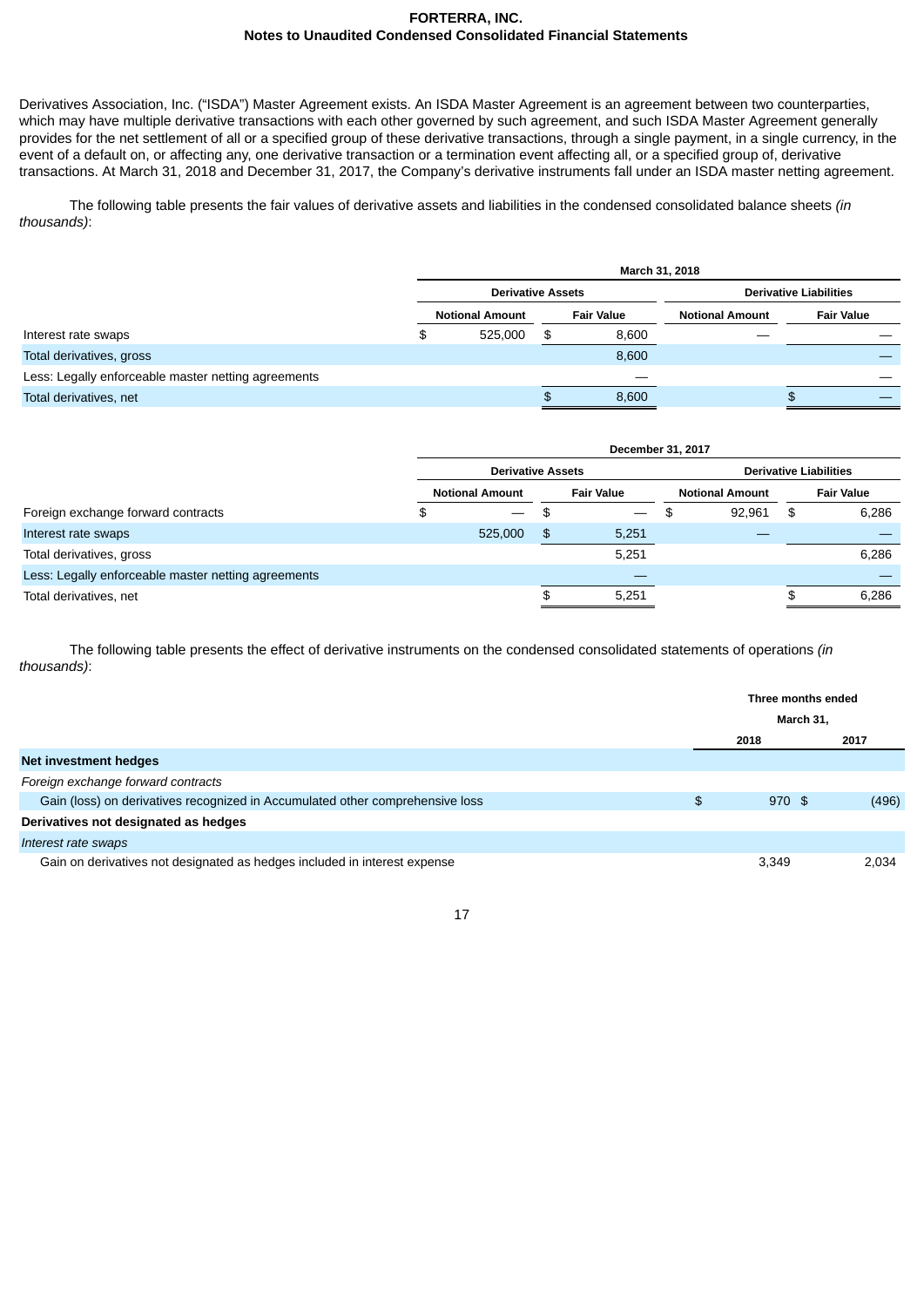#### **13. Sale-Leaseback Transaction**

On April 5, 2016, the Company sold properties in 47 sites throughout the U.S. and Canada to Pipe Portfolio Owner (Multi) LP (the "U.S. Buyer") and FORT-BEN Holdings (ONQC) Ltd. (the "Canadian Buyer") for an aggregate purchase price of approximately \$204.3 million. On April 14, 2016, the Company sold additional properties in two sites located in the U.S. to the U.S. Buyer for an aggregate purchase price of approximately \$11.9 million. In connection with these transactions, the Company and U.S. Buyer and an affiliate of the Canadian Buyer entered into master land and building lease agreements under which the Company agreed to lease back each of the properties for an initial term of twenty years, followed by one optional renewal term of 9 years, 11 months. Leaseback rental will escalate annually by 2% during the initial term and based on changes in the Consumer Price Index capped at 4% during the optional renewal period. The proceeds received from the saleleaseback transactions net of transaction costs of \$6.5 million amounted to \$209.7 million. A deferred gain of \$81.5 million related to the saleleaseback transaction will be amortized over the life of the master leases. As of March 31, 2018, the non-current portion of the deferred gain was \$74.9 million and the current portion of the deferred gain was \$2.8 million in the condensed consolidated balance sheets.

#### **14. Commitments and contingencies**

#### *Legal matters*

The Company is involved in legal proceedings and litigation in the ordinary course of business. In the opinion of management, the outcome of such matters will not have a material adverse effect on the Company's condensed consolidated financial position, results of operations, or liquidity. Other than routine litigation incidental to the Company's business and those matters described below, there are no material legal proceedings to which the Company is a party or to which any of the Company's properties are subject.

#### *Earnout matter*

The acquisition of Forterra Building Products from HC in March 2015 included an earnout contingency of up to \$100.0 million if and to the extent the 2015 financial results of the businesses acquired by Lone Star in the acquisition, including the Company and HC's former building products business in the United Kingdom that were divested prior to the IPO, exceeded a specified Adjusted EBITDA target for fiscal year 2015, as calculated pursuant to the terms of the purchase agreement. If such Adjusted EBITDA calculation exceeds the specified target, LSF9, and therefore, Forterra would be required to pay HC an amount equal to a multiple of such excess Adjusted EBITDA, with any payment capped at \$100.0 million. In April 2016, the Company provided an earnout statement to HC demonstrating that no payment was required. On June 13, 2016, HC provided notification that it is disputing, among other things, the Company's calculation of Adjusted EBITDA under the purchase agreement and asserting that a payment should be made in the amount of \$100.0 million. The Company does not believe HC's position has merit and is vigorously opposing HC's assertions.

On October 5, 2016, affiliates of HC filed a lawsuit in the Delaware Court of Chancery seeking specific performance and claiming access to the Company's books, records, and personnel; seeking a declaratory judgment concerning the scope of the neutral accounting expert's authority; and in the alternative, claiming a breach of contract and seeking the \$100.0 million and other damages (the "Delaware Action"). In November 2016, the defendants filed a motion to dismiss the Delaware Action, and on January 6, 2017, the plaintiffs filed a First Amended Complaint. The defendants filed a motion to dismiss the First Amended Complaint on February 22, 2017, requesting that the Court dismiss all claims in the Delaware Action. On December 8, 2017, the court granted the defendants' Motion to Dismiss the First Amended Complaint in the Delaware Action, finding that the earnout dispute should be heard before a neutral accounting arbitrator as set forth in the purchase agreement. The court further found that any claims that required to be brought as indemnification claims under the purchase agreement were time-barred by the contractual limitations period. The plaintiffs in the Delaware Action filed a Motion for Clarification and Reargument of the Court's December 8, 2017 Memorandum Opinion, which the court denied on February 7, 2018. The plaintiffs in the Delaware Action did not appeal the court's ruling.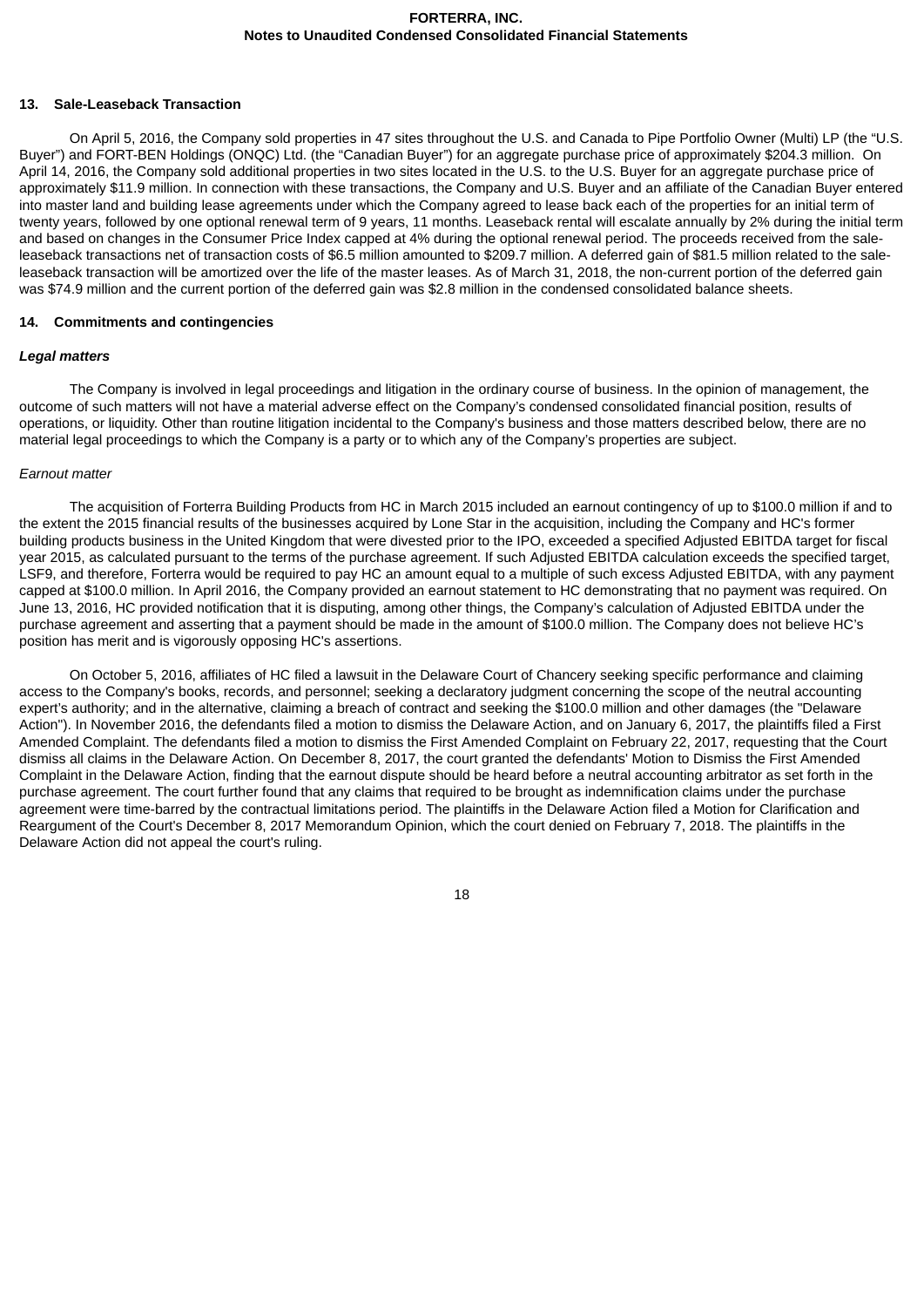Following the resolution of the Delaware Action, the parties negotiated an engagement agreement with the neutral accountant as contemplated by the purchase agreement and that engagement was made effective April 23, 2018. The parties are currently in the process of briefing certain preliminary matters before the neutral accountant that need to be decided prior to the calculation of adjusted EBITDA under the purchase agreement. The briefing on these preliminary matters is expected to conclude during the second quarter of 2018.

As a result of the Reorganization, the defendants in the Delaware Action are no longer part of the Company and its consolidated subsidiaries, however the Company remains the liable party in this matter. As of March 31, 2018, no liability for this contingency has been accrued as payment of any earnout is not considered probable. However, the outcome of this matter is uncertain, and no assurance can be given to the ultimate outcome of the resulting proceedings. If the Company is unsuccessful in resolving the dispute, it could recognize a material charge to its earnings.

#### *Securities Lawsuit*

Beginning on August 14, 2017, four plaintiffs filed putative class action complaints in the United States District Court for the Eastern District of New York against a group of defendants that varies by complaint but includes the Company, certain members of senior management, the Board of Directors, Lone Star and certain of its affiliates, and certain banks that acted as underwriters of the IPO (collectively or in groups that vary by complaint, the "defendants"). On August 14, 2017, a putative class action complaint was filed by Charles Forrester; on August 16, 2017, a putative class action complaint was filed by Supanin Disayawathana; on August 23, 2017 a putative class action complaint was filed by Matthew Spindler; and on September 27, 2017, a putative class action complaint was filed by Nancy Maloney (the four complaints together, the "Securities Lawsuits").

The Securities Lawsuits are brought by each plaintiff individually and on behalf of all persons who purchased Company securities during an alleged class period that varies by complaint, but generally begins with the IPO in October 2016 and lasts through a range of dates from May 12, 2017 through August 14, 2017. The Securities Lawsuits generally allege that the Company's registration statement on Form S-1 filed in connection with the IPO, and in the case of certain complaints, statements made by the Company or the individual defendants at times after the IPO, contained false or misleading statements and/or omissions of material facts relating to (1) the lack of growth from organic sales versus sales from acquisitions, and the lack of organic growth related thereto, (2) increased pricing pressure on the Company's products, (3) softness in the concrete and steel pressure pipe business, (4) operational problems at plants, including problems relating to defective products, (5) unpaid invoices for products and services that resulted in understated expenses, (6) an undisclosed material weakness in internal controls related to inventory, and (7) an undisclosed material weakness in internal controls relating to bill and hold transactions.

The Securities Lawsuits generally assert claims under Section 11 of the Securities Act of 1933, as amended ("Securities Act"), Section 15 of the Securities Act, Section 10(b) of the Securities Exchange Act of 1934 as amended and Rule 10b-5 promulgated thereunder, and Section 20(a) of the Exchange Act, and they seek (1) class certification under the Federal Rules of Civil Procedure, (2) damages in an amount to be proven at trial, (3) prejudgment and post-judgment interest, (4) an award of reasonable costs and expense of plaintiffs, including counsel and expert fees, (5) an award of rescission or a rescissionary measure of damages, and (6) equitable or other relief as deemed appropriate by the court.

On October 13, 2017, three competing motions were filed for consolidation of the Securities Lawsuits and for appointment of an individual or group of individuals as lead plaintiff in the consolidated case under the Private Securities Litigation Reform Act of 1995. Responses to the competing motions were filed on October 27, 2017, at which time one motion was withdrawn and on November 3, 2017, one of the moving parties, Wladislaw Maciuga, filed a Notice of Non-Opposition with the Court, noting that he was unopposed as lead plaintiff. The court has not yet made its lead plaintiff determination. On February 5, 2018, Nancy Maloney filed a Notice of Voluntary Dismissal of her case without prejudice to refiling at a later date.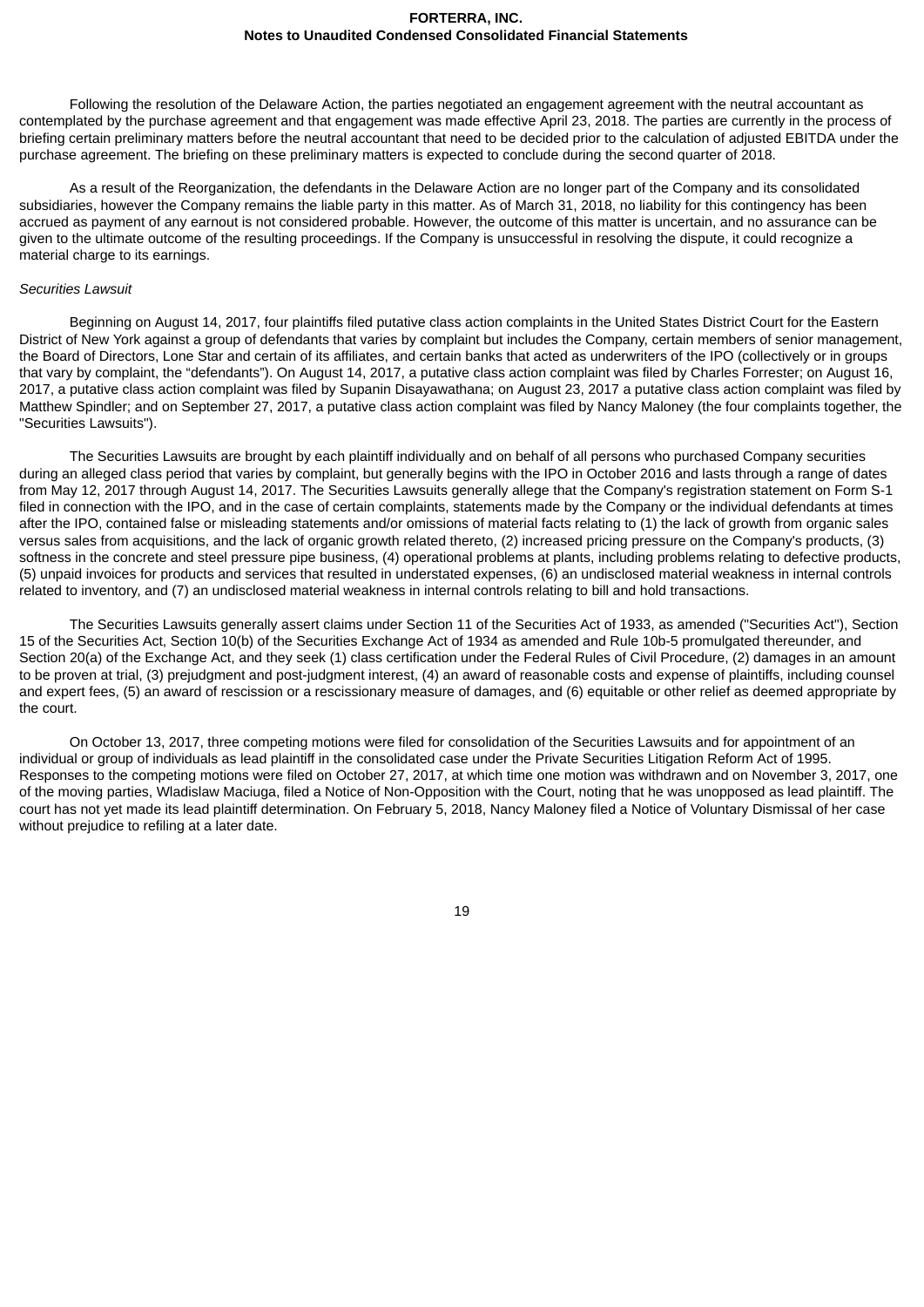On March 5, 2018, the Company and several individual defendants filed a letter request with the court in one of the Securities Lawsuits, in accordance with the local rules of the court, seeking permission to file a motion to transfer the venue of the litigation from the Eastern District of New York to the Northern District of Texas based on the fact that it could have originally been brought in the Northern District of Texas and that transfer would be in the interest of justice and the convenience of the parties an witnesses. On March 12, 2018 Plaintiffs filed a letter opposing the proposed transfer of venue, but the court has not yet ruled on the matter.

The Company is defending the Securities Lawsuits vigorously. Given the stage of the proceedings, the Company cannot reasonably estimate at this time the possible loss or range of loss, if any, that may arise from the Securities Lawsuits.

### *Long-term incentive plan*

Following the Acquisition, Lone Star implemented a cash-based long term incentive plan (the "LTIP"), which entitles the participants in the LTIP a potential cash payout upon a monetization event as defined by the LTIP. Potential monetization events include the sale, transfer or otherwise disposition of all or a portion of the Company or successor entities of LSF9, an initial public offering where Lone Star reduces its ownership interest in the Company or successor entities of LSF9, or through certain cash distribution as defined in the LTIP. Before the payout of any cash the LTIP requires Lone Star realize in cash the full return of their investment plus a specified internal rate of return, which is calculated by comparing the return to Lone Star over the timeline of its investment in the Company and certain successor entities of LSF9. As of March 31, 2018, no such monetization events that meet the required return for an LTIP payment have occurred, and therefore no amounts were accrued in the accompanying condensed consolidated balance sheets. While no payments have occurred thus far, payments under the LTIP could be significant depending upon future monetization events. The timing and amount of such payments are unknown and is dependent upon future monetization events and market conditions that are outside of the control of the Company or the participants of the plan. Subsequent to the IPO, Forterra became directly liable for any payment obligations triggered under the LTIP, but LSF9 or one of its affiliates will remain obligated to make payments to the Company in amounts equal to any payment obligations triggered under the LTIP as and when such payment obligations are triggered.

### *Tax receivable agreement*

In connection with the IPO, the Company entered into a tax receivable agreement with Lone Star that provides for, among other things, the payment by the Company to Lone Star of 85% of the amount of certain covered tax benefits, which may reduce the actual liability for certain taxes that the Company might otherwise be required to pay. The tax benefits subject to the tax receivable agreement include: (i) all depreciation and amortization deductions, and any offset to taxable income and gain or increase to taxable loss, resulting from the tax basis that the Company had in its assets as of the time of the consummation of the IPO, (ii) the utilization of the Company's and its subsidiaries' net operating losses and tax credits, if any, attributable to periods prior to the IPO, (iii) deductions in respect of payments made, funded or reimbursed by an initial party to the tax receivable agreement (other than the Company or one of its subsidiaries) or an affiliate thereof to participants under the LTIP, (iv) deductions in respect of transaction expenses attributable to the USP Acquisition and (v) certain other tax benefits attributable to payments made under the tax receivable agreement.

For purposes of the tax receivable agreement, the aggregate reduction in income tax payable by the Company will be computed by comparing the Company's actual income tax liability with its hypothetical liability had it not been able to utilize the related tax benefits. The agreement will remain in effect for the period of time in which any such related tax benefits remain. The Company accounts for potential payments under the tax receivable agreement as a contingent liability, with amounts accrued when considered probable and reasonably estimable. As of the IPO date, the Company recorded a \$160.8 million liability and a reduction to additional paid-in-capital related to the tax receivable agreement for the undiscounted value of probable future payments. Net of tax effects of \$18.5 million, the net reduction to additional paid-in-capital related to the initial liability for the tax receivable agreement issued was \$142.3 million. The passage of the TCJA described in Note 17 significantly reduced the Company's anticipated liability under the tax receivable agreement. Net of other adjustments, the Company's tax receivable agreement liability as of March 31, 2018 is \$117.6 million, of which \$34.6 million is in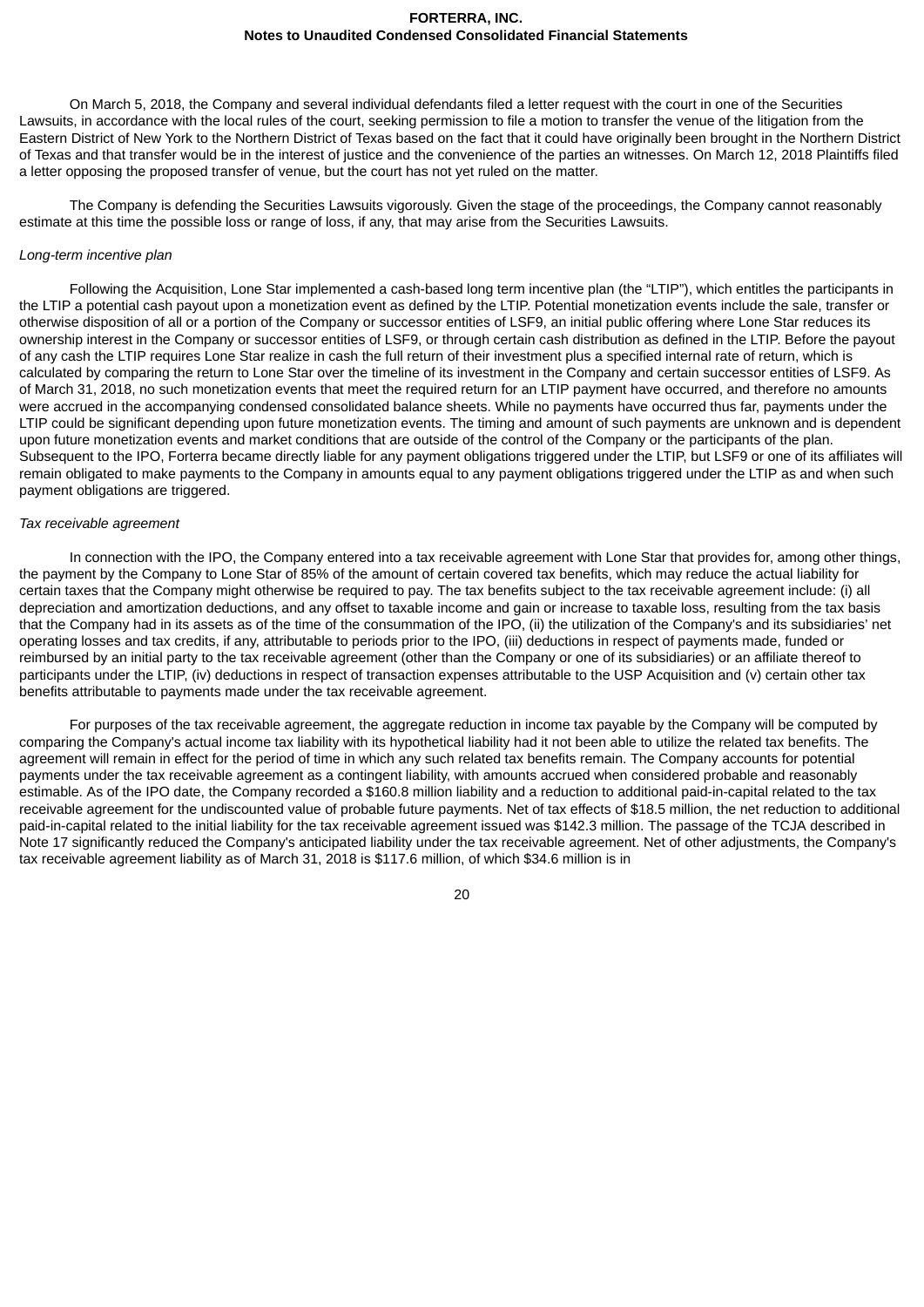current portion of tax receivable agreement and \$83.0 million is in long-term tax receivable agreement in the condensed consolidated balance sheets. The timing and amount of future tax benefits associated with the tax receivable agreement are subject to change, and additional payments may be required which could be materially different from the current accrued liability. The Company anticipates that it will have sufficient taxable income in future periods to realize the full value of the obligation recorded. Future tax receivable agreement payments related to the tax basis of assets at the time of the IPO will be recorded as a reduction to the liability and will be recorded as a financing activity in the consolidated statement of cash flows. No payments have been made as of March 31, 2018.

### **15. Earnings per share**

Basic earnings per share ("EPS") is calculated by dividing net earnings by the weighted average number of shares of common stock outstanding during the period. Potentially dilutive securities include employee stock options and shares of restricted stock. Diluted EPS reflects the assumed exercise, vesting or conversion of all dilutive securities.

The calculations of the basic and diluted EPS for the three months ended March 31, 2018 and 2017 are presented below *(in thousands, except per share amounts)*:

|                                                        | For the three months ended March<br>31, |               |           |
|--------------------------------------------------------|-----------------------------------------|---------------|-----------|
|                                                        |                                         | 2018          | 2017      |
| Net loss                                               | $\frac{2}{3}$                           | $(19,910)$ \$ | (22, 543) |
| Earnings allocated to unvested restricted stock awards |                                         |               | (64)      |
| Earnings allocated to common shareholders              | \$                                      | $(19,910)$ \$ | (22, 479) |
|                                                        |                                         |               |           |
| <b>Common stock:</b>                                   |                                         |               |           |
| Weighted average basic shares outstanding              |                                         | 63,838        | 63,789    |
| Effect of dilutive securities                          |                                         |               |           |
| Weighted average diluted shares outstanding            |                                         | 63,838        | 63,789    |
|                                                        |                                         |               |           |
| Basic earnings (loss) per share:                       |                                         |               |           |
| Net loss                                               | $\frac{2}{3}$                           | $(0.31)$ \$   | (0.35)    |
| Diluted earnings (loss) per share:                     |                                         |               |           |
| Net loss                                               | $\frac{2}{3}$                           | $(0.31)$ \$   | (0.35)    |

As detailed further below, potential dilutive shares of common stock were anti-dilutive as a result of the Company's net loss for the three months ended March 31, 2018 and March 31, 2017. As a result, basic weighted average shares were used in the calculations of basic earnings per share and diluted earnings per share for those periods.

The number of stock options that were excluded from the computation of diluted earnings per share because their inclusion would result in an anti-dilutive effect on per share amounts for the three months ended March 31, 2018 and March 31, 2017 was 131,731 and 1,306, respectively. The number of restricted shares that were excluded from the computation of diluted earnings per share because their inclusion would result in an anti-dilutive effect on per share amounts was 100,501 and 34,199 for the three months ended March 31, 2018 and March 31, 2017, respectively.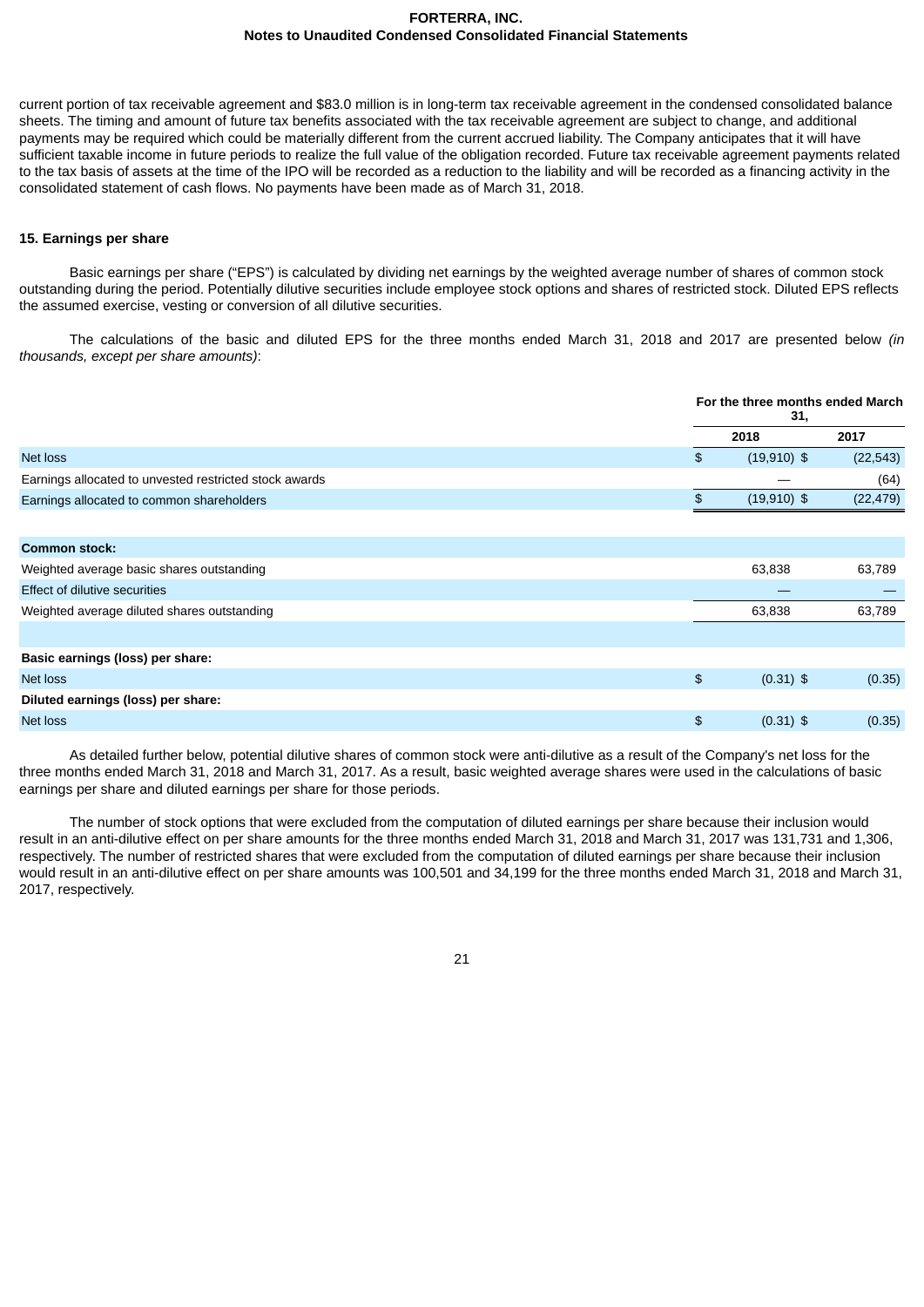### **16. Stock-based plans**

Forterra has one equity compensation plan under which it has granted stock awards, the Forterra, Inc. 2016 Stock Incentive Plan (the "2016 Incentive Plan"). The 2016 Incentive Plan become effective October 17, 2016, upon the approval of the Company's sole equity-holder, and serves as the umbrella plan for the Company's stock-based and cash-based incentive compensation programs for its directors, officers, and other eligible employees. The aggregate number of shares of common stock that may be issued under the 2016 Incentive Plan may not exceed 5,000,000 shares. The Company's board of directors has granted employees and independent directors options to purchase shares of common stock, shares of restricted common stock, and restricted stock units. The options, restricted stock and restricted stock units awarded to employees are subject to either three-year or four-year vesting periods, and the options, restricted stock and restricted stock units awarded to independent directors are subject to to a one-year vesting period. The awards of stock options granted under the 2016 Incentive Plan have a term of ten years.

In accordance with ASC 718, *Compensation-Stock Compensation*, the Company recognizes stock-based compensation expense over the requisite service period for the entire award, or to the date at which retirement eligibility is achieved and subsequent service no longer required for continued vesting of the award, in an amount equal to the grant date fair value of share-based payments, which include stock options granted and restricted stock awards to employees and non-employee members of Forterra's board of directors. The Company records stock-based compensation expense in cost of goods sold and selling, general and administrative expenses. Stock-based compensation expense was approximately \$1.2 million and \$0.4 million for the three months ended March 31, 2018 and March 31, 2017, respectively.

### **17. Income taxes**

On December 22, 2017, the U.S. government enacted comprehensive tax reform legislation commonly known as the TCJA. Effective January 2018, the TCJA, among other things, reduced the marginal U.S. corporate income tax rate from 35% to 21%, limited the deductibility of interest expense, limited the deduction for net operating losses and eliminated net operating loss carrybacks, provided for immediate expensing of qualified capital expenditures placed in service after September 27, 2017 and modified or eliminated many business deductions and credits. The TCJA also includes international provisions, which generally establish a territorial-style system for taxing foreign source income of domestic multinational corporations and imposes a mandatory one-time transition tax on undistributed international earnings.

Due to the complexities involved in accounting for the enactment of TCJA, SEC Staff Accounting Bulletin 118 provides the registrants with the measurement period up to one year following the enactment of the TCJA to account for the impact of the new U.S. corporate income tax law. During the measurement period the Company will provide provisional estimates of the impacts of the TCJA in its condensed consolidated financial statements until the accounting for the TCJA is complete.

For the year ended December 31, 2017 the Company recorded a provisional \$26.9 million income tax benefit primarily related to the remeasurement of certain deferred tax assets and liabilities in connection with the TCJA. The Company considers it likely that further technical guidance will be provided regarding certain new provisions included in the TCJA, as well as clarity regarding the state income tax conformity to the current federal tax code. The Company will continue to refine the provision amounts for the impacts of the TCJA as further guidance becomes available. The Company did not record any revisions to the provisional amounts in the period ended March 31, 2018. The accounting is expected to be completed once the Company's 2017 U.S. Corporate income tax return is completed in the fourth quarter of 2018.

The Company recorded income tax benefit from continuing operations of \$3.7 million and \$13.4 million for the three months ended March 31, 2018 and March 31, 2017, respectively.

The income tax benefit for the three months ended March 31, 2018 is primarily attributable to the federal and state benefit of the current period losses at the statutory rates offset with the unfavorable impact from permanent book to tax differences. The income tax benefit for the three months ended March 31, 2017 is primarily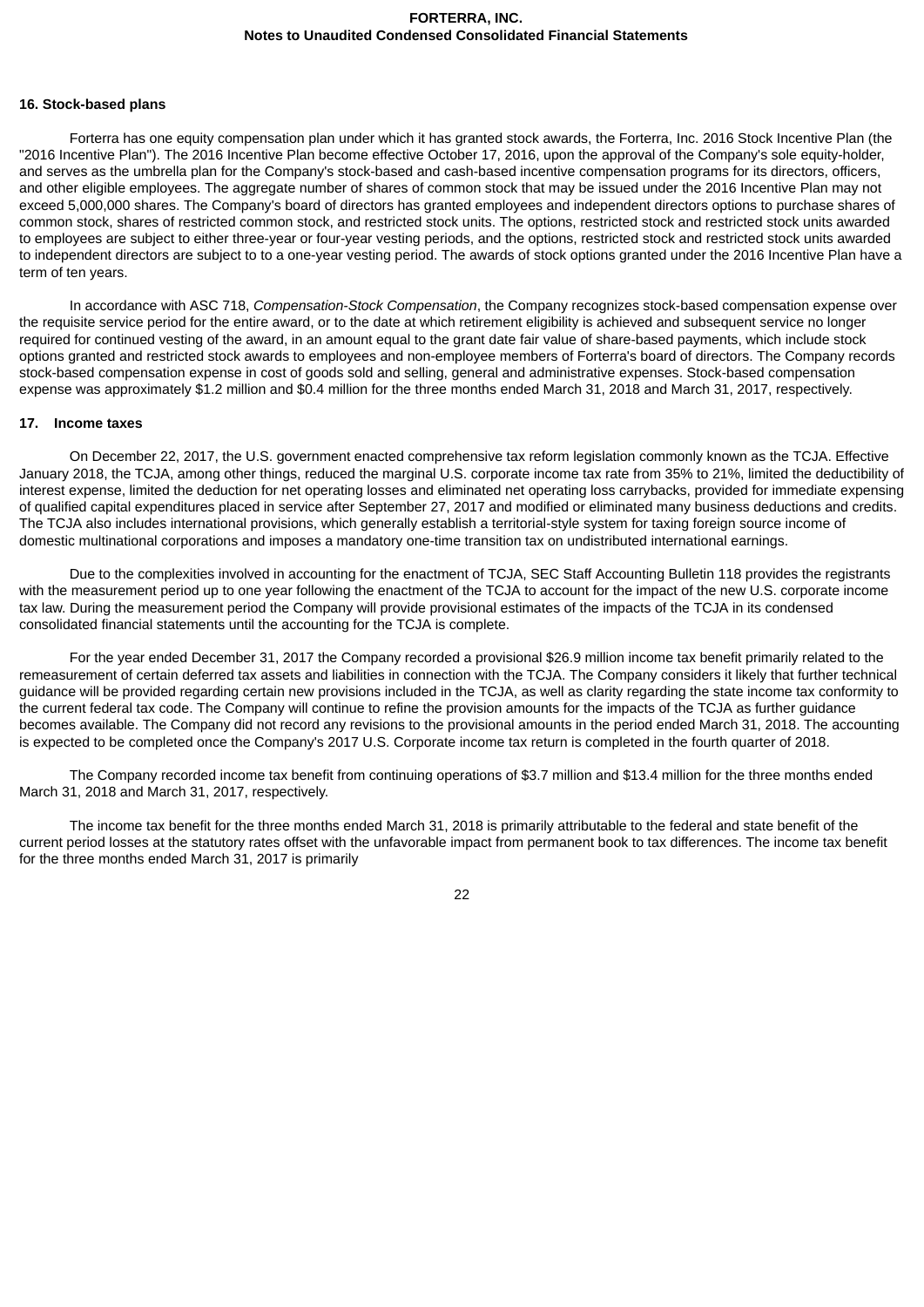attributable to the effect of state income taxes, valuation allowance in certain states and foreign jurisdictions, partially offset by the favorable foreign rate differentials and a favorable deduction for domestic production activities.

The Company's quarterly provision for income taxes has historically been calculated using the annual effective rate method, which applies an estimated annual effective tax rate to pre-tax income or loss. However, when the result of the expected annual effective tax rate is not deemed reliable and distorts the income tax provision for an interim period, the Company calculates the income tax provision or benefit using the actual year-to-date effective tax rate (the "discrete method"), which results in an income tax provision or benefit based solely on the year-to-date pre-tax income or loss as adjusted for permanent differences on a pro rata basis. As a result, interim income taxes were recorded using the discrete method, as allowed under ASC 740-270, *Accounting for Income Taxes - Interim Reporting* for the three months ended March 31, 2018.

### **18. Segment reporting**

Segment information is presented in accordance with ASC 280, *Segment Reporting*, which establishes standards for reporting information about operating segments. It also establishes standards for related disclosures about products and geographic areas. Operating segments are defined as components of an enterprise that engage in business activities that earn revenues, incur expenses and prepare separate financial information that is evaluated regularly by the Company's chief operating decision maker ("CODM") in order to allocate resources and assess performance. The Corporate and Other segment includes expenses related to certain executive salaries, interest costs related to the Company's credit agreements, acquisition related costs, and other corporate costs that are not directly attributable to the Company's operating segments. The Company's segments follow the same accounting policies as the Company.

Net sales from the major products sold to external customers include drainage pipe and precast products and concrete and steel water transmission pipe.

The Company's three geographic areas consist of the United States, Canada and Mexico for which it reports net sales, fixed assets and total assets. For purposes of evaluating segment profit, the CODM reviews EBITDA as a basis for making the decisions to allocate resources and assess performance.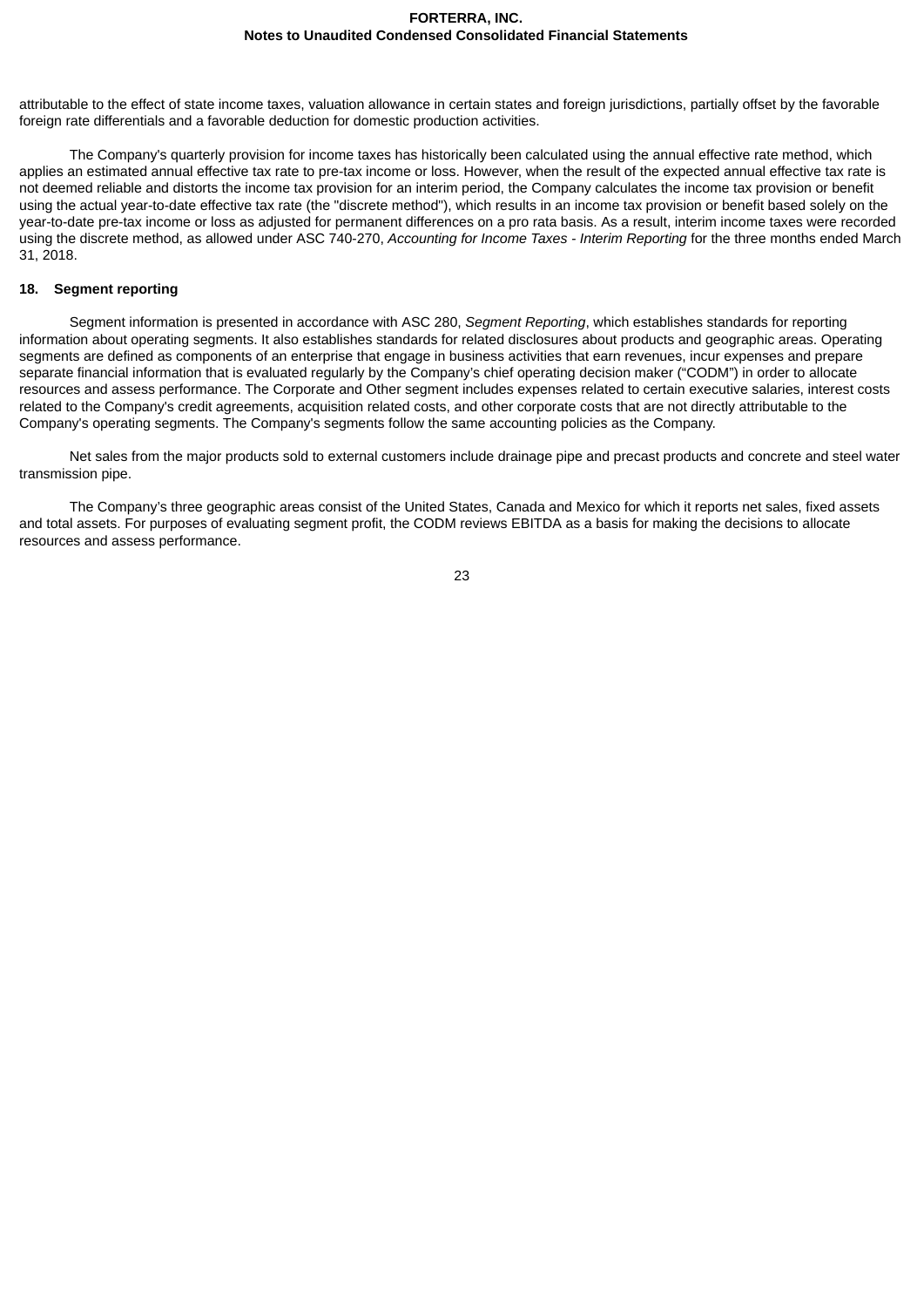The following tables set forth the disaggregation of revenue earned from contracts with customers based on the Company's reportable segments as well as other financial information attributable to the Company's reportable segments for the three months ended March 31, 2018 and 2017 *(in thousands)*:

|                                |            | For the three months ended March 31, |                            |           |  |  |
|--------------------------------|------------|--------------------------------------|----------------------------|-----------|--|--|
|                                |            | 2018                                 |                            | 2017      |  |  |
| Net sales:                     |            |                                      |                            |           |  |  |
| Drainage Pipe & Products       | $\,$       | 155,645                              | $\frac{1}{2}$              | 160,448   |  |  |
| Water Pipe & Products          |            | 134,313                              |                            | 177,849   |  |  |
| Corporate and Other            |            | $\overline{2}$                       |                            | 5         |  |  |
| Total                          | \$         | 289,960                              | $\boldsymbol{\mathsf{\$}}$ | 338,302   |  |  |
|                                |            |                                      |                            |           |  |  |
| Depreciation and amortization: |            |                                      |                            |           |  |  |
| Drainage Pipe & Products       |            | 10,097                               |                            | 12,276    |  |  |
| Water Pipe & Products          |            | 17,082                               |                            | 17,446    |  |  |
| Corporate and Other            |            | 233                                  |                            | 82        |  |  |
| Total                          | \$         | 27,412                               | \$                         | 29,804    |  |  |
| <b>EBITDA:</b>                 |            |                                      |                            |           |  |  |
| Drainage Pipe & Products       |            | 21,159                               |                            | 11,411    |  |  |
| Water Pipe & Products          |            | 6,909                                |                            | 17,112    |  |  |
| Corporate and Other            |            | (10, 943)                            |                            | (21,084)  |  |  |
| Total                          | \$         | 17,125                               | \$                         | 7,439     |  |  |
|                                |            |                                      |                            |           |  |  |
| <b>Consolidated EBITDA</b>     |            | 17,125                               |                            | 7,439     |  |  |
| Interest expense               |            | (13, 308)                            |                            | (13, 542) |  |  |
| Depreciation and amortization  |            | (27, 412)                            |                            | (29, 804) |  |  |
| Loss before income taxes       | \$         | (23, 595)                            | $\frac{4}{5}$              | (35, 907) |  |  |
| <b>Capital expenditures:</b>   |            |                                      |                            |           |  |  |
|                                |            |                                      |                            |           |  |  |
| Drainage Pipe & Products       |            | 2,867                                |                            | 6,522     |  |  |
| Water Pipe & Products          |            | 5,243                                |                            | 4,810     |  |  |
| Corporate and Other            |            | 78                                   |                            | 848       |  |  |
| <b>Total</b>                   | $\, \, \$$ | 8,188                                | \$                         | 12,180    |  |  |

|                          | March 31,       | December 31,    |
|--------------------------|-----------------|-----------------|
|                          | 2018            | 2017            |
| Total assets:            |                 |                 |
| Drainage Pipe & Products | 733,904         | 744,135         |
| Water Pipe & Products    | 937,698         | 925,457         |
| Corporate and Other      | 95,038          | 141,646         |
| Total                    | 1,766,640<br>\$ | 1,811,238<br>\$ |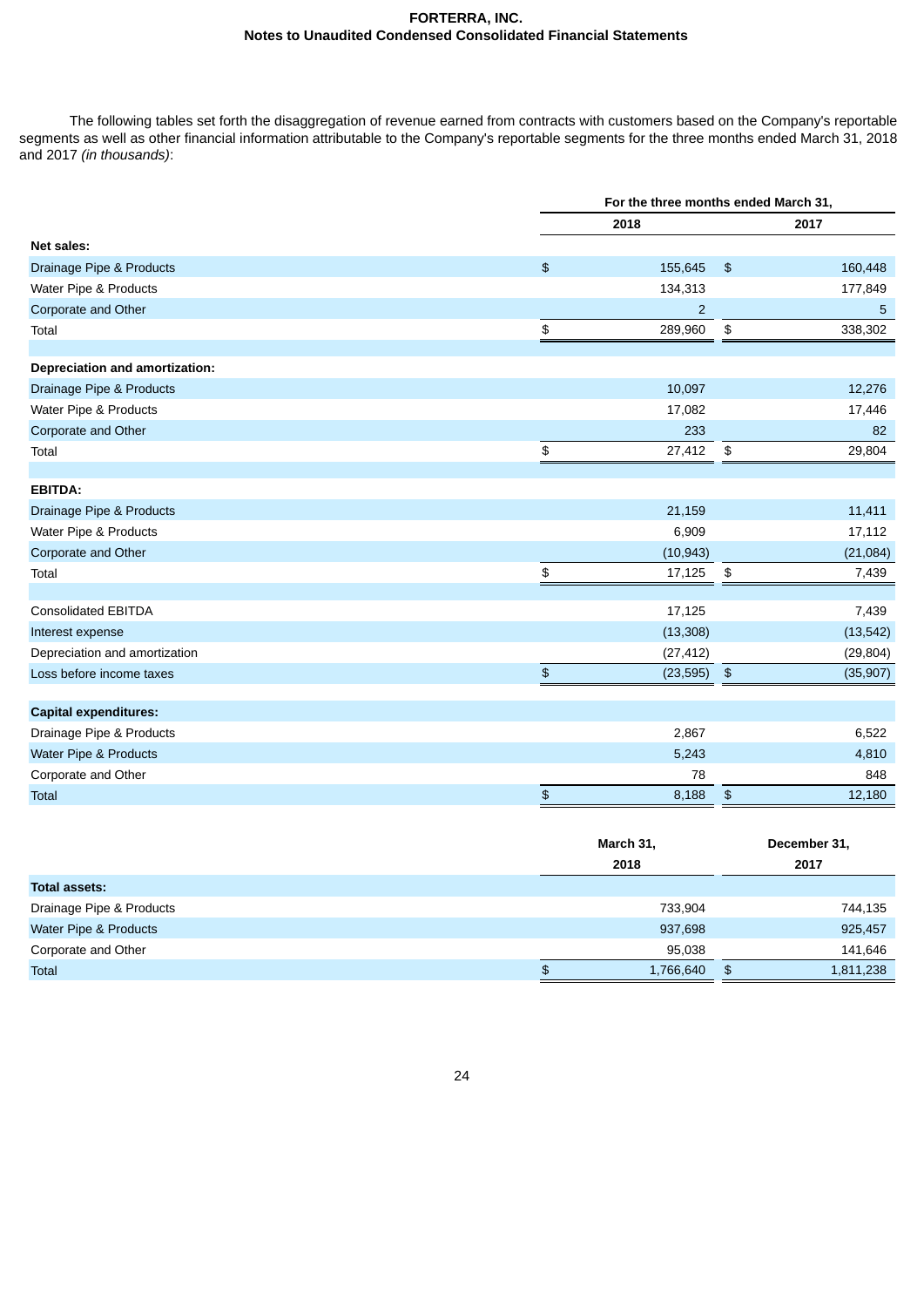The Company has an investment in an equity method investee included in the Drainage Pipe & Products segment for which earnings from equity method investee were \$1.8 million and \$3.2 million for the three months ended March 31, 2018 and March 31, 2017, respectively, and with the following balances *(in thousands)*:

|                                      | March 31, | December 31,<br>2017 |  |
|--------------------------------------|-----------|----------------------|--|
|                                      | 2018      |                      |  |
| Investment in equity method investee | 56,294    | 54,445               |  |

Disaggregated revenue by geographic location is provided in the tables below. The Company has operations in the United States, Canada and Mexico. The economic characteristics of the Company's customers does not significantly vary across geographic locations or product lines. The Company has both revenues and long-lived assets in each country; and those assets and revenues are recorded within geographic location as follows *(in thousands)*:

| Property, plant, and equipment, net: | March 31,     |      | December 31, |  |
|--------------------------------------|---------------|------|--------------|--|
|                                      | 2018          |      | 2017         |  |
| <b>United States</b>                 | \$<br>384,249 | - \$ | 381,754      |  |
| Canada                               | 19,245        |      | 20,251       |  |
| Mexico                               | 10,772        |      | 10,567       |  |
|                                      | \$<br>414,266 | \$   | 412,572      |  |

| <b>Net Sales:</b>    | For the three months ended March 31, |         |  |
|----------------------|--------------------------------------|---------|--|
|                      | 2018                                 | 2017    |  |
| <b>United States</b> | \$<br>273,669 \$                     | 321,136 |  |
| Canada               | 14,180                               | 13,967  |  |
| <b>Mexico</b>        | 2.111                                | 3,199   |  |
|                      | \$<br>289,960 \$                     | 338,302 |  |

### **19. Related party transactions**

### *Tax receivable agreement*

In connection with the IPO, the Company entered into a tax receivable agreement with Lone Star that provides for, among other things, the payment by the Company to Lone Star of 85% of the amount of certain covered tax benefits, which may reduce the actual liability for certain taxes that the Company might otherwise be required to pay. See Note 14, Commitments and contingencies, for additional information on the tax receivable agreement.

# *Bricks Joint Venture*

In connection with the Reorganization, Forterra entered into a transition services agreement with the joint venture formed by the affiliate of Lone Star and an unaffiliated third party pursuant to which Forterra's former bricks business was contributed (the "Bricks Joint Venture"). Pursuant to the transition services agreement, Forterra continued to provide certain administrative services, including but not limited to information technology, accounting and treasury for a limited period of time following the disposition by Forterra of its former bricks business. The Company recognized a total of \$0.7 million in Other operating income, net pursuant to the transition services agreement related to the Bricks Joint Venture for the three months ended March 31, 2017. Additionally, during the transition period, the Company collected cash from as well as settled invoices and payroll on behalf of its former bricks business. As a result, Forterra had a net receivable from affiliates of \$4.1 million as of December 31, 2017 and March 31, 2018.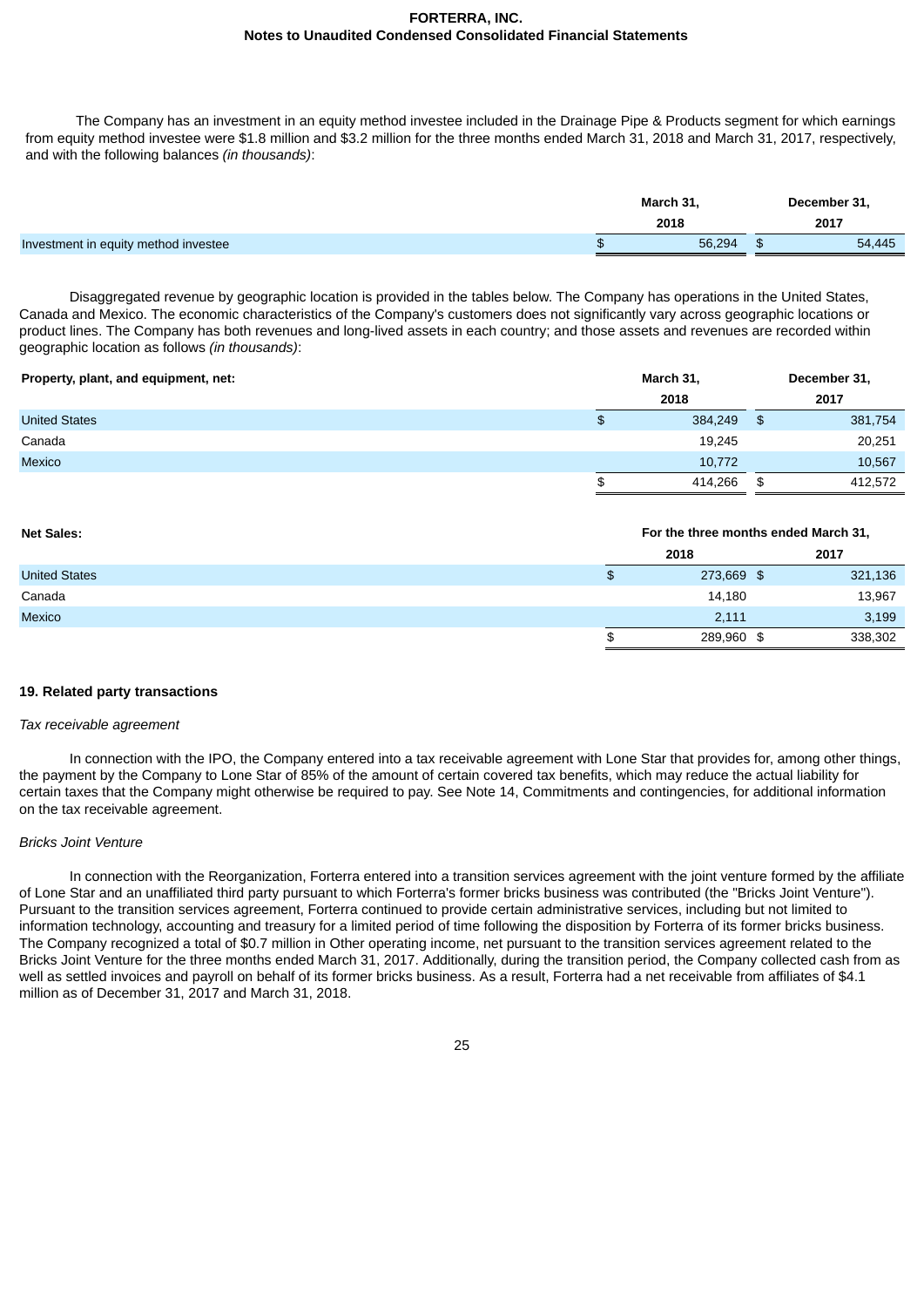# **CAUTIONARY STATEMENT CONCERNING FORWARD-LOOKING STATEMENTS**

This Quarterly Report on Form 10-Q contains "forward-looking statements" within the meaning of Section 27A of the Securities Act of 1933, as amended, and Section 21E of the Securities Exchange Act of 1934, as amended. These forward-looking statements relate to matters such as our industry, business strategy, goals and expectations concerning our market position, future operations, margins, profitability, capital expenditures, liquidity, capital resources and other financial and operating information. We have used the words "approximately," "anticipate," "assume," "believe," "contemplate," "continue," "could," "estimate," "expect," "future," "intend," "may," "plan," "potential," "predict," "project," "seek," "should," "target," "will" and similar terms and phrases to identify forward-looking statements. All of our forward-looking statements are subject to risks and uncertainties that may cause actual results to differ materially from those that we are expecting, including:

- *•* the level of construction activity, particularly in the residential construction and non-residential construction markets;
- government funding of infrastructure and related construction activities;
- the highly competitive nature of our industry and our ability to effectively compete;
- energy costs;
- the availability and price of the raw materials we use in our business;
- the ability to implement our growth strategy;
- our dependence on key customers and the absence of long-term agreements with these customers;
- the level of construction activity in Texas;
- disruption at one of our manufacturing facilities or in our supply chain;
- construction project delays and our inventory management;
- our ability to successfully integrate acquisitions;
- labor disruptions and other union activity;
- a tightening of mortgage lending or mortgage financing requirements:
- our current dispute with HeidelbergCement related to the payment of an earnout;
- compliance with environmental laws and regulations;
- impacts and uncertainties regarding the Tax Cuts and Jobs Act of 2017;
- compliance with health and safety laws and regulations and other laws and regulations to which we are subject;
- our dependence on key executives and key management personnel;
- our ability to retain and attract additional skilled and non-skilled technical or sales personnel;
- credit and non-payment risks of our customers;
- warranty and related claims;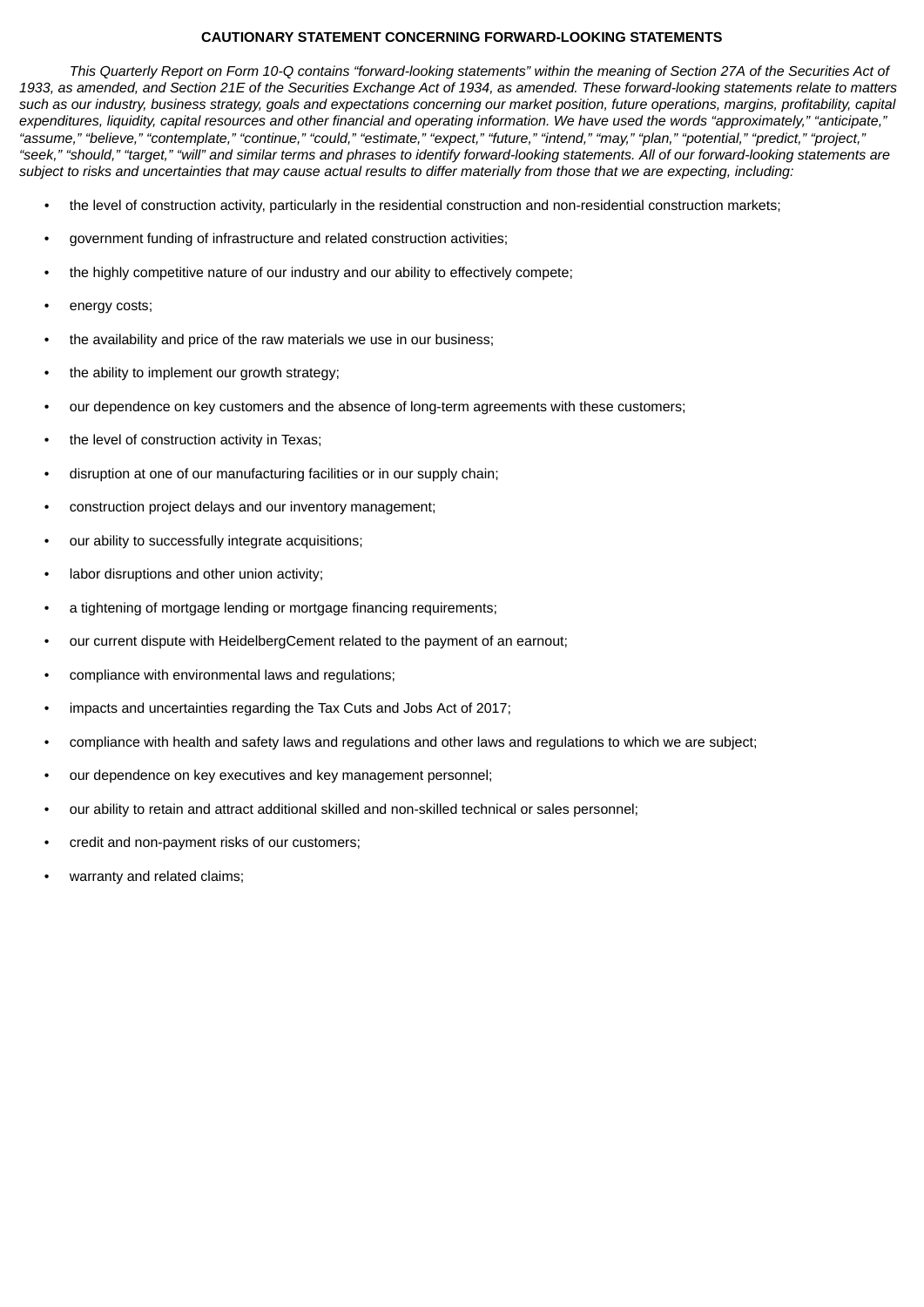- legal and regulatory claims;
- the seasonality of our business and its susceptibility to severe adverse weather;
- our ability to maintain sufficient liquidity and ensure adequate financing or guarantees for large projects;
- delays or outages in our information technology systems and computer networks;
- security breaches in our information technology systems and other cybersecurity incidents; and
- additional factors discussed in our filings with the Securities and Exchange Commission, or the SEC.

The forward-looking statements contained in this Quarterly Report on Form 10-Q are based on historical performance and management's current plans, estimates and expectations in light of information currently available to us and are subject to uncertainty and changes in circumstances. There can be no assurance that future developments affecting us will be those that we have anticipated. Actual results may differ materially from these expectations due to changes in global, regional or local political, economic, business, competitive, market, regulatory and other factors, many of which are beyond our control, as well as the other factors described in Item 1A, "Risk Factors" in our 2017 10-K filed with the SEC on March 7, 2018. Additional factors or events that could cause our actual results to differ may also emerge from time to time, and it is not possible for us to predict all of them. Should one or more of these risks or uncertainties materialize, or should any of our assumptions prove to be incorrect, our actual results may vary in material respects from what we may have expressed or implied by these forward-looking statements. We caution that you should not place undue reliance on any of our forward-looking statements. Any forwardlooking statement made by us speaks only as of the date on which we make it. We undertake no obligation to publicly update any forwardlooking statement, whether as a result of new information, future developments or otherwise, except as may be required by applicable *securities laws.*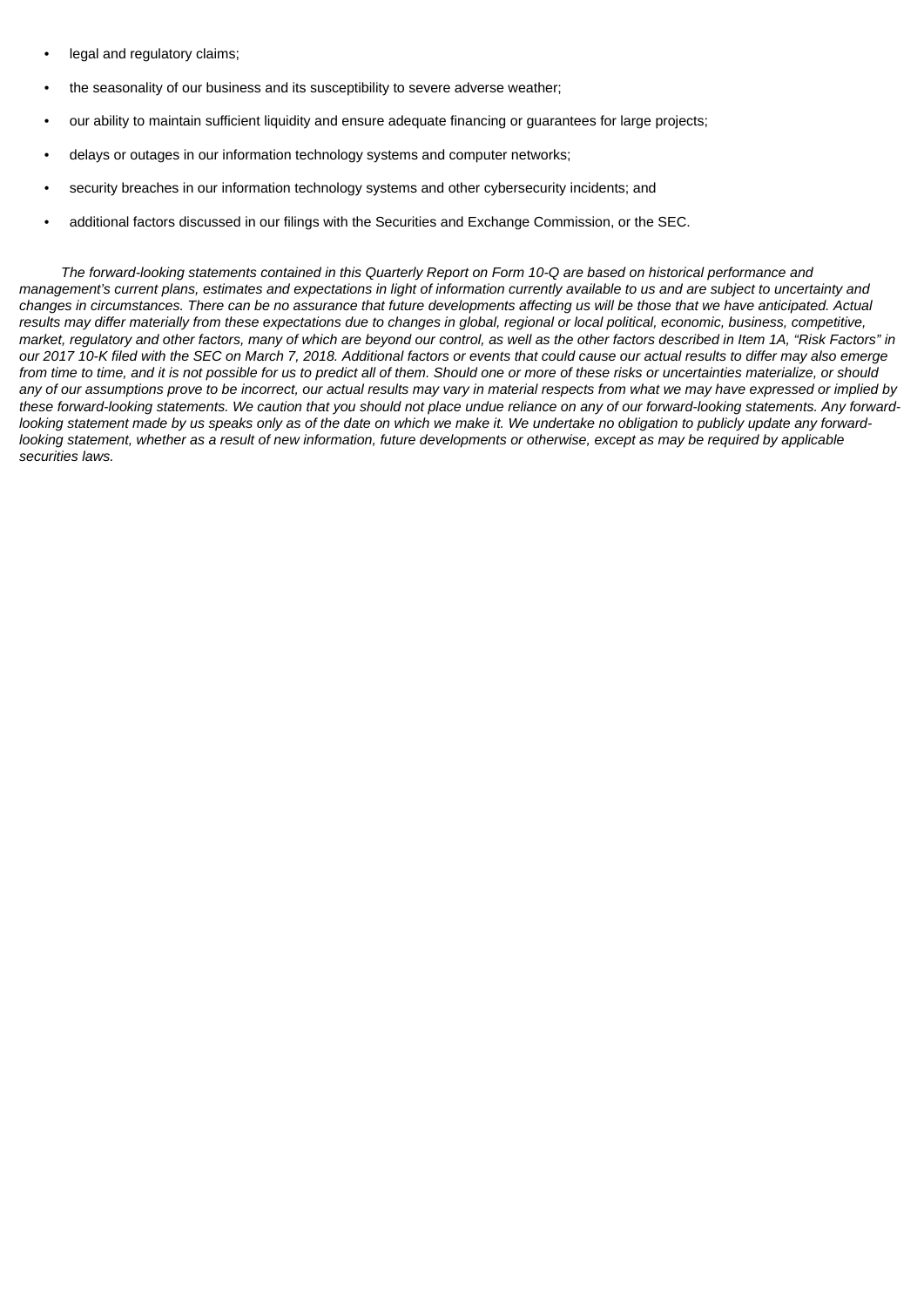### <span id="page-29-0"></span>**Item 2. Management's Discussion and Analysis of Financial Condition and Results of Operations**

The following discussion and analysis should be read in conjunction with our Annual Report on Form 10-K for the fiscal year ended *December 31, 2017 filed with the SEC on March 7, 2018, or the 2017 10-K.*

This discussion and analysis contains forward-looking statements that involve risks, uncertainties and assumptions. See the section entitled "Cautionary Statement Concerning Forward-Looking Statements" for a discussion of the risks, uncertainties and assumptions *associated with those statements.*

Unless otherwise specified or where the context otherwise requires, references in this Report to "our," "we," "us," "Forterra", the *"Company" and "our business" refer to Forterra, Inc., together with its consolidated subsidiaries*.

#### **Overview**

### *Our Company*

We are a manufacturer of pipe and precast products in the United States and Eastern Canada for a variety of water-related infrastructure applications, including water transmission, distribution and drainage. We provide critical infrastructure components for a broad spectrum of construction projects across residential, non-residential and infrastructure markets. Our suite of products range from large diameter pipe that transports water to and from treatment centers and manages drainage along major transportation corridors, to smaller diameter pipe that delivers potable water to, and removes wastewater from, end users in residential and commercial settings.

### *Our Segments*

Our operations are organized into the following reportable segments:

- Drainage Pipe & Products We are a producer of concrete drainage pipe and precast products.
- Water Pipe & Products We are a producer of ductile iron pipe, or DIP, and concrete pressure pipe.
- Corporate and Other Corporate, general and administrative expenses not allocated to our revenue-generating segments such as certain shared services, executive and other administrative functions.

### *Principal Factors Affecting Our Results of Operations*

Our financial performance and results of operations are influenced by a variety of factors, including conditions in the residential, nonresidential and infrastructure construction markets, general economic conditions, changes in cost of goods sold, and seasonality and weather conditions.

The first quarter of 2018 was impacted by cost pressures on freight, labor, and raw materials which have broadly been mitigated with the exception of scrap, where higher prices were not offset by higher selling prices. Cold weather which continued through March in the Midwest, Mid-Atlantic and North and record rainfall in certain markets also had an impact on our first quarter 2018 results.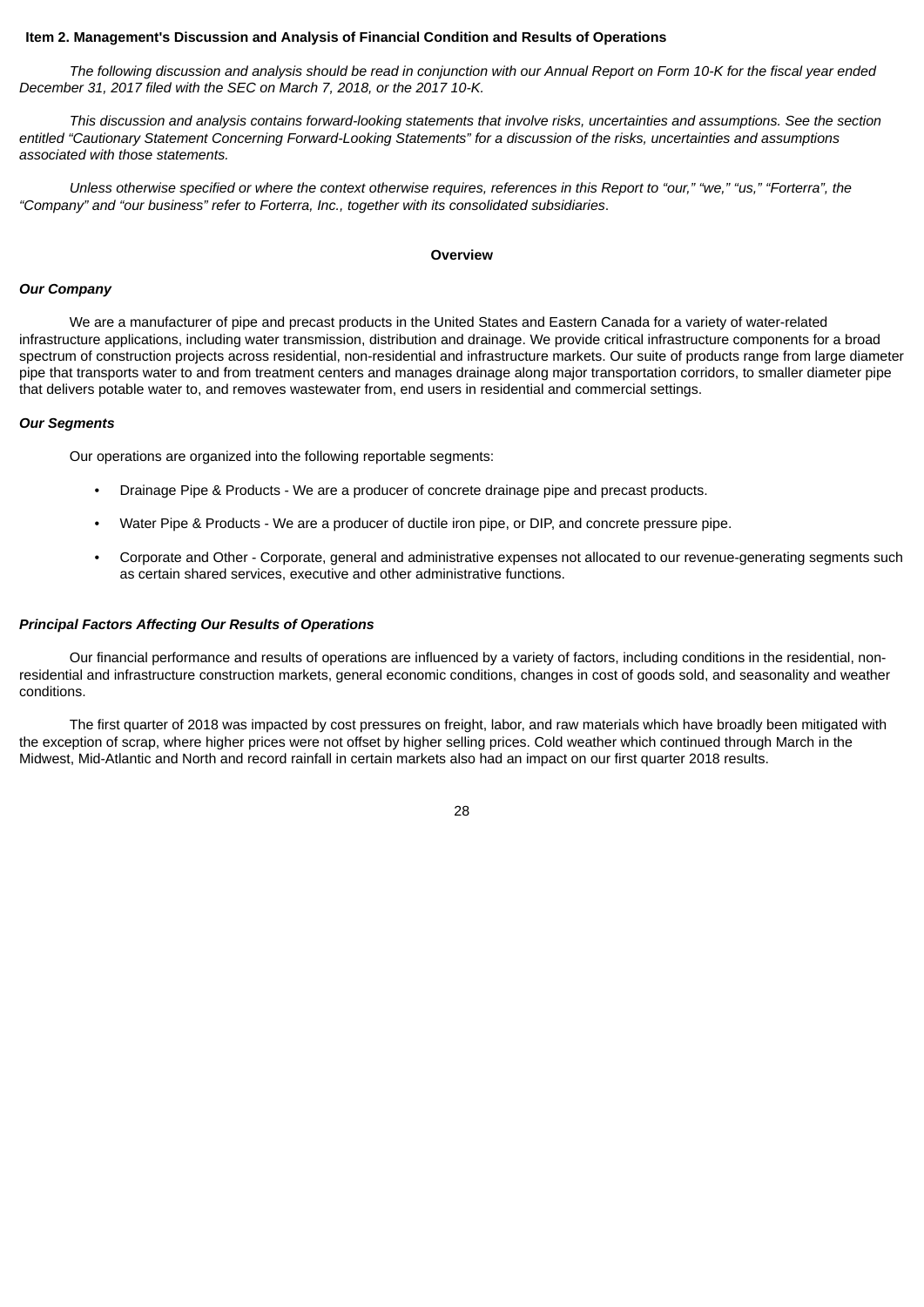### *Factors Affecting our Financial Statements*

# *Business Combinations and Divestitures*

On February 2, 2017, we completed the acquisition of substantially all of the assets of Royal Enterprises America, Inc., a drainage pipe and products manufacturer located in Minnesota for aggregate consideration of \$35.5 million. Royal manufactured concrete drainage pipe, precast concrete products, and stormwater treatment technologies and erosion control products serving the greater Minneapolis market and now operates as part of our Drainage Pipe & Products segment.

On July 31, 2017, we sold our U.S. concrete and steel pressure pipe business, which was part of our Water Pipe & Products segment, to an affiliate of Thompson Pipe Group, or TPG, for aggregate consideration of \$23.2 million, as well as certain assets relating to a U.S. Drainage Pipe & Products manufacturing facility. The assets acquired, recognized at fair value, include \$3.8 million of working capital, \$1.8 million of machinery and equipment, and a customer intangible totaling \$0.8 million. We used the net proceeds from the transaction to partially pay down the balance outstanding on its \$300.0 million 2016 Revolver. See Note 11 Debt and deferred financing costs for greater detail regarding the 2016 Revolver.

On January 31, 2018, in accordance with the Asset Purchase Agreement, we divested assets relating to the operation of certain pipe and precast facilities in Tennessee, Alabama, and Georgia to Foley in exchange for \$10.1 million in cash, land in Sherman, Texas and a Drainage Pipe & Products facility located in Prentiss, Mississippi subject to customary net working capital adjustments, or the Foley Transaction. The cash received was used for general corporate purposes. The Prentiss facility manufactures concrete drainage pipe, precast and concrete products, and services the Mississippi and surrounding markets.

# *Principal Components of Results of Operations*

# *Net Sales*

Net sales consist of the consideration which we expect to be entitled to for the sale of products in the ordinary course of business and include the billable costs of delivery of our products to customers. Revenue for certain contracts related to our structural precast and products that are designed and engineered specifically for the customer is recognized over time using an acceptable input method which utilizes our cost incurred to date relative to total estimated costs at completion to measure progress. See Note 2, Summary of significant accounting policies, to the condensed consolidated financial statements, for a discussion of accounting guidance adopted regarding revenue recognition.

# *Cost of Goods Sold*

Cost of goods sold includes raw materials (cement, aggregates, scrap, and steel) and supplies, labor (including contract labor), freight (including outbound freight for delivery of products to end users and other charges such as inbound freight), energy, depreciation and amortization, repairs and maintenance and other cost of goods sold.

### *Selling, General and Administrative Expenses*

Selling, general and administrative expenses include expenses for sales, marketing, legal, accounting and finance services, human resources, customer support, treasury and other general corporate services. Selling, general and administrative expenses also include transaction costs directly related to the business combinations and other costs incurred with respect to cost savings initiatives.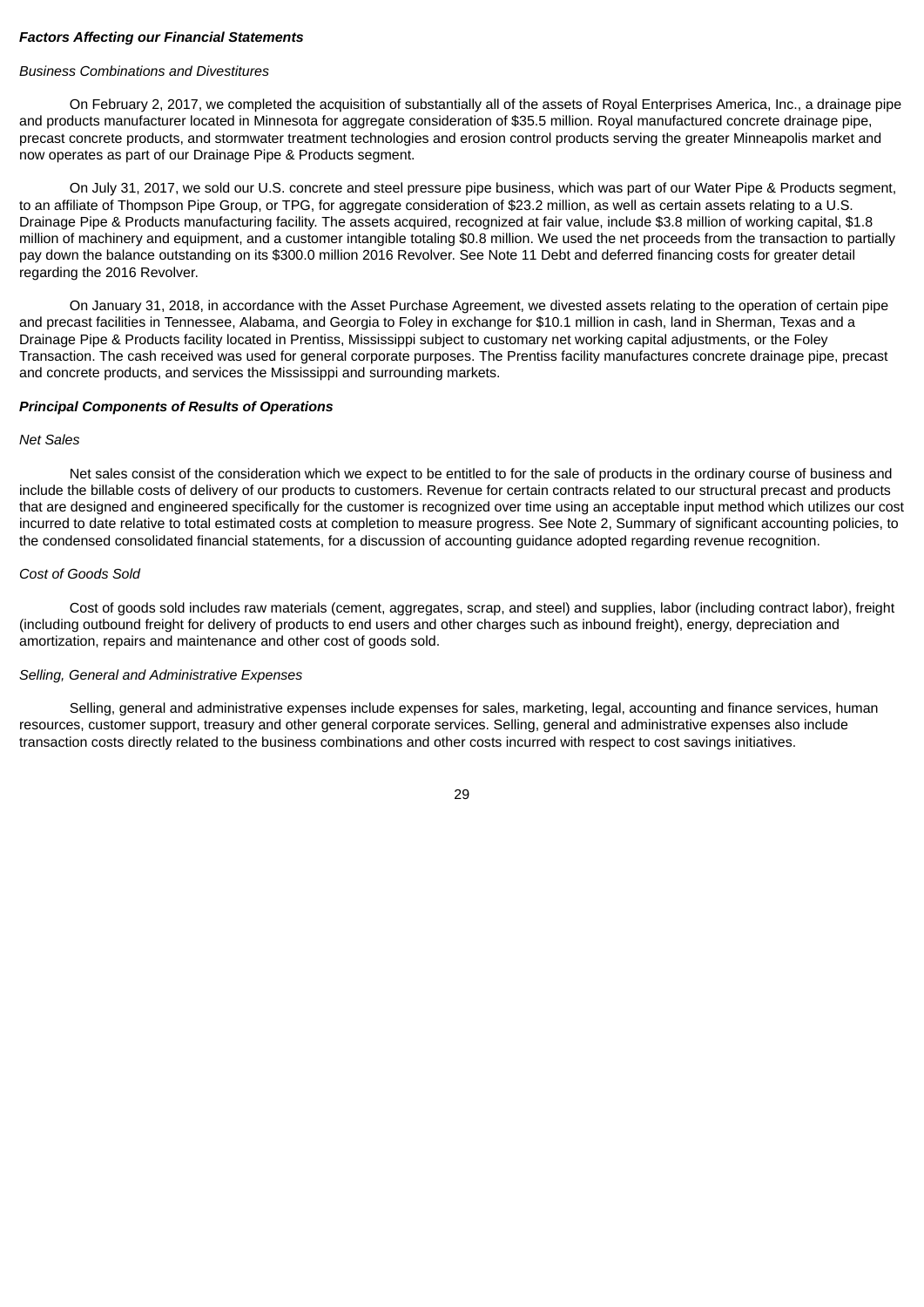### *Impairment and Exit Charges*

Impairment and exit charges are significantly comprised of severance and other charges incurred to consolidate certain plants in an effort to optimize our portfolio.

### *Earnings from Equity Method Investee*

Earnings from equity method investee represents our share of the income of CP&P, the joint venture we entered into in July 2012 with Americast, Inc. We contributed plant assets and related inventory from nine plants as part of the agreement to form CP&P in exchange for a 50% ownership interest in the joint venture. CP&P is engaged primarily in the manufacture, marketing, sale and distribution of concrete pipe and precast products in Virginia, West Virginia, Maryland, North Carolina, and South Carolina, with sales to contiguous states. See Note 6*, Investment in equity method investee,* to the condensed consolidated financial statements, for further discussion of CP&P.

### *Other Operating Income*

The remaining categories of operating income and expenses consist of scrap income (associated with scrap from the manufacturing process or remaining scrap after plants are closed), rental income and the gain or loss generated on the sale of assets including property, plant and equipment.

### *Interest Expense*

Interest expense represents interest on indebtedness.

### *Other Expense, net*

Other expense, net includes miscellaneous non-operating net income or expenses.

### *Income Tax Expense*

Income tax expense consists of federal, state, provincial, local and foreign taxes based on income in the jurisdictions in which we operate.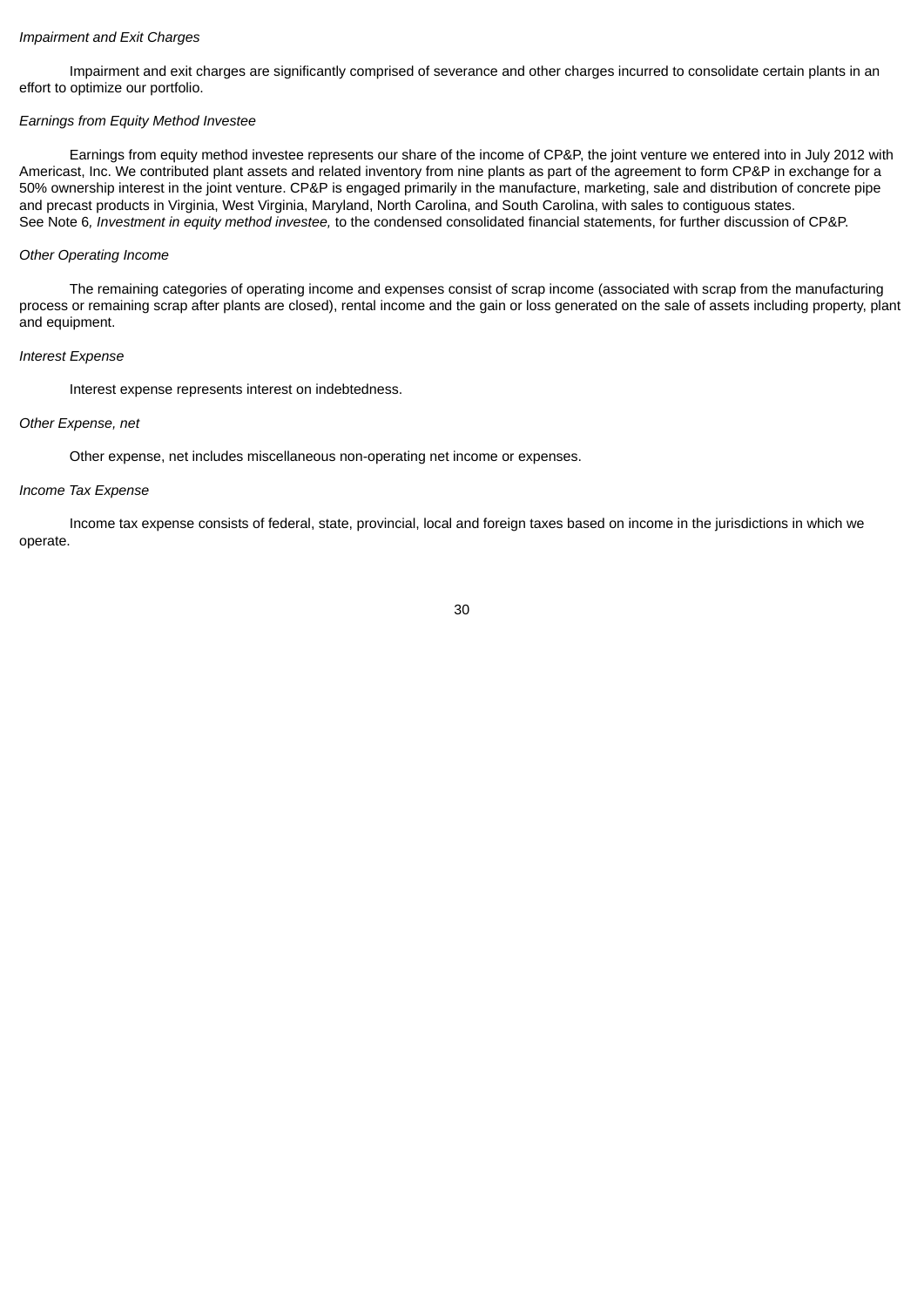# **Results of Operations**

# *Three Months Ended March 31, 2018 as Compared to Three Months Ended March 31, 2017*

### *Total Company*

The following table summarizes certain financial information relating to our operating results for the three months ended March 31, 2018 and March 31, 2017. Also included is information relating to the operating results as a percentage of net sales.

| <b>Statements of Income Data:</b>            | For the three months<br>ended March 31,<br>2018 | % of<br><b>Net Sales</b> | For the three months<br>ended March 31,<br>2017 | % of<br><b>Net Sales</b> |
|----------------------------------------------|-------------------------------------------------|--------------------------|-------------------------------------------------|--------------------------|
| <b>Net sales</b>                             | \$<br>289,960                                   | $100.0\%$ \$             | 338,302                                         | 100.0 %                  |
| Cost of goods sold                           | 255,595                                         | 88.1%                    | 299,335                                         | 88.5%                    |
| <b>Gross profit</b>                          | 34,365                                          | 11.9 %                   | 38,967                                          | 11.5 %                   |
| Selling, general and administrative expenses | (51, 862)                                       | 17.9 %                   | (65, 301)                                       | 19.3 %                   |
| Impairment and exit charges                  | (1, 445)                                        | 0.5%                     | (435)                                           | 0.1%                     |
| Earnings from equity method investee         | 1,849                                           | 0.6%                     | 3,171                                           | 0.9%                     |
| Other operating income                       | 790                                             | 0.3%                     | 1,233                                           | 0.4%                     |
|                                              | (50, 668)                                       | 17.5 %                   | (61, 332)                                       | 18.1%                    |
| Loss from operations                         | (16, 303)                                       | (5.6)%                   | (22, 365)                                       | (6.6)%                   |
| Other income (expenses)                      |                                                 |                          |                                                 |                          |
| Interest expense                             | (13, 308)                                       | 4.6 %                    | (13, 542)                                       | 4.0 %                    |
| Other income, net                            | 6,016                                           | 2.1 %                    |                                                 | $-$ %                    |
| Loss before income taxes                     | (23, 595)                                       | 8.1%                     | (35,907)                                        | 10.6 %                   |
| Income tax benefit                           | 3,685                                           | 1.3%                     | 13,364                                          | 4.0 %                    |
| <b>Net loss</b>                              | \$<br>(19, 910)                                 | 6.9%                     | (22, 543)<br>\$                                 | 6.7 %                    |

#### *Net Sales*

Net sales for the three months ended March 31, 2018 were \$290.0 million, a decrease of \$48.3 million or 14.3% from \$338.3 million in the three months ended March 31, 2017. The decrease is due in part to the U.S. Pressure Pipe Divestiture, which contributed \$27.8 million in net sales in the first quarter of 2017, and other divestitures and acquisitions. Record rainfall in North Texas and prolonged cold weather in our Midwest, Mid-Atlantic and North regions also negatively impacted net sales. Shipments in Water were lower due to downtime at the Bessemer, Alabama ductile iron pipe facility associated with a facility upgrade project.

### *Cost of Goods Sold*

Cost of goods sold were \$255.6 million for the three months ended March 31, 2018, a decrease of \$43.7 million or 14.6% from \$299.3 million in the three months ended March 31, 2017. The decrease is due in part to the U.S. Pressure Pipe Divestiture, which contributed \$32.2 million in cost of goods sold in the three months ended March 31, 2017, as well as other acquisitions and divestitures, and in part due to lower net sales in the Water segment due to facility downtime at the Bessemer, Alabama ductile iron pipe facility in connection with a facility upgrade project as well as the impact of weather.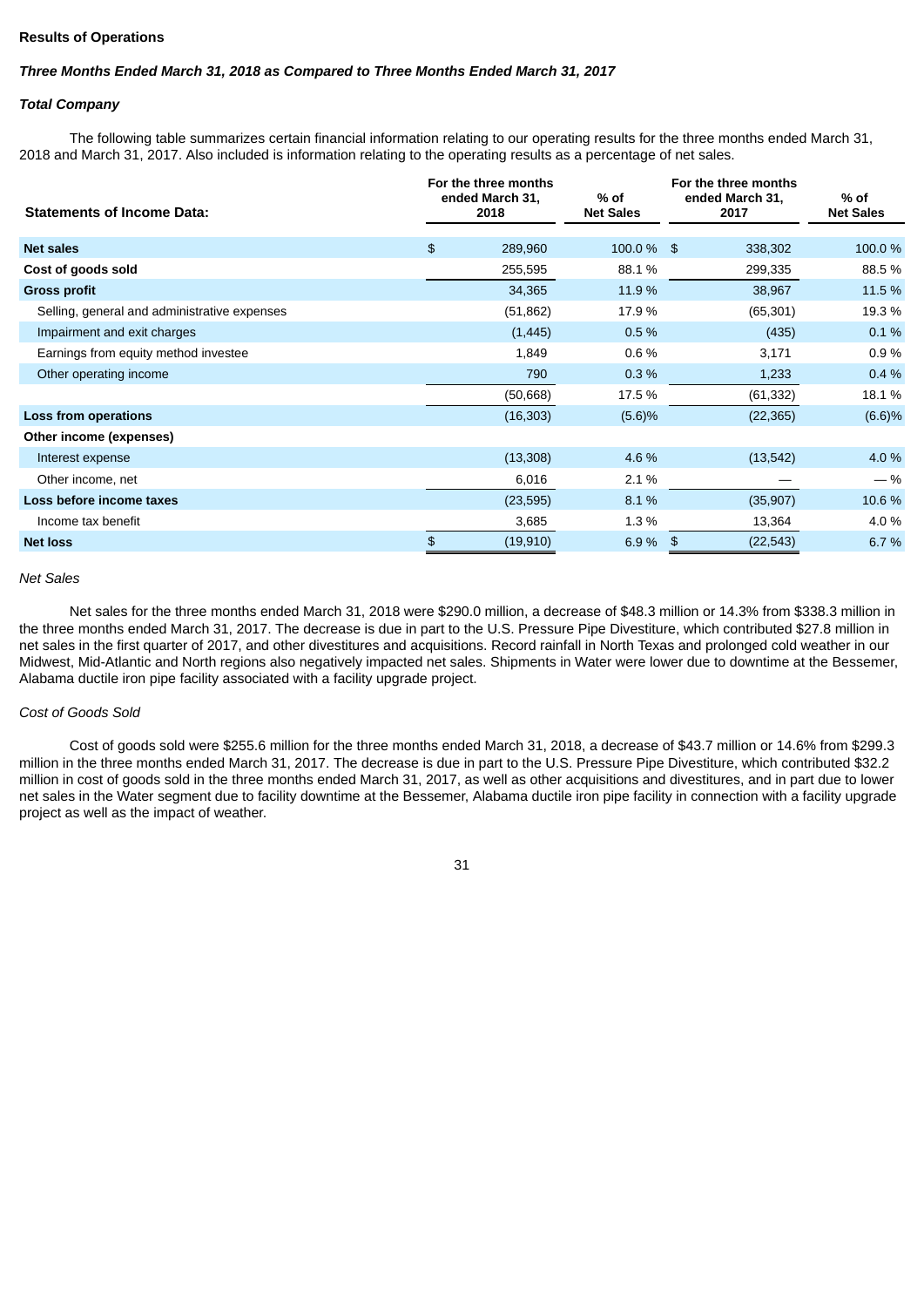Gross profit decreased by \$4.6 million, or 11.8%, to \$34.4 million in the three months ended March 31, 2018 from \$39.0 million in the three months ended March 31, 2017. Gross profit decreased due to lower sales volumes and proportionately higher cost of goods sold including higher cost of raw materials and unabsorbed costs associated with facility downtime in the Water segment. Higher scrap costs not offset by higher selling prices negatively impacted gross profit in the three months ended March 31, 2018.

### *Selling, General and Administrative Expenses*

Selling, general and administrative expenses were \$51.9 million for the three months ended March 31, 2018, a decrease of \$13.4 million or 20.5% from \$65.3 million in the three months ended March 31, 2017. The period-over-period decrease is partially attributable a decrease of \$2.1 million of costs incurred by entities divested in the U.S. Pressure Pipe Divestiture. Selling, general and administrative expenses in our existing businesses decreased by \$11.3 million primarily due to lower professional fees associated with various cost saving initiatives which were not incurred in three months ended March 31, 2018.

### *Impairment and Exit Charges*

We recognized \$1.4 million for the three months ended March 31, 2018 for restructuring charges that primarily related to the consolidation of certain locations for the planned optimization of our portfolio as compared to \$0.4 million in the prior year period.

#### *Interest Expense*

Interest expense decreased by \$0.2 million, or 1.5%, to \$13.3 million in the three months ended March 31, 2018 from \$13.5 million in the three months ended March 31, 2017. This decrease was primarily due to lower debt balances as we had no balances outstanding on our revolving credit agreement for the three months ended March 31, 2018 and a larger mark-to-market gain on our interest rate swap, partially offset by higher average interest rate.

### *Other Income, net*

Other income, net was \$6.0 million for the three months ended March 31, 2018 due to the gain resulting from the Foley Transaction.

#### *Income Tax Benefit*

Income tax benefit decreased by \$9.7 million to \$3.7 million in the three months ended March 31, 2018 from \$13.4 million in the three months ended March 31, 2017 due largely to the impact of the lower corporate tax rates enacted in December 2017. The income tax benefit for the three months ended March 31, 2018 is primarily attributable to the federal and state benefit of the current period losses at the statutory rates offset with the unfavorable impact from permanent book to tax differences. We estimated the income tax benefit using the discrete method for the period ending March 31, 2018, calculated based upon the actual year-to-date effective tax rate whereas the income tax benefit was calculated based upon the annual effective tax rate for the three months ending March 31, 2017. In the three months ended March 31, 2017, the income tax benefit reflected the effect of state income taxes, valuation allowance in certain states and foreign jurisdictions, partially offset by the favorable foreign rate differentials and a favorable deduction for domestic production activities.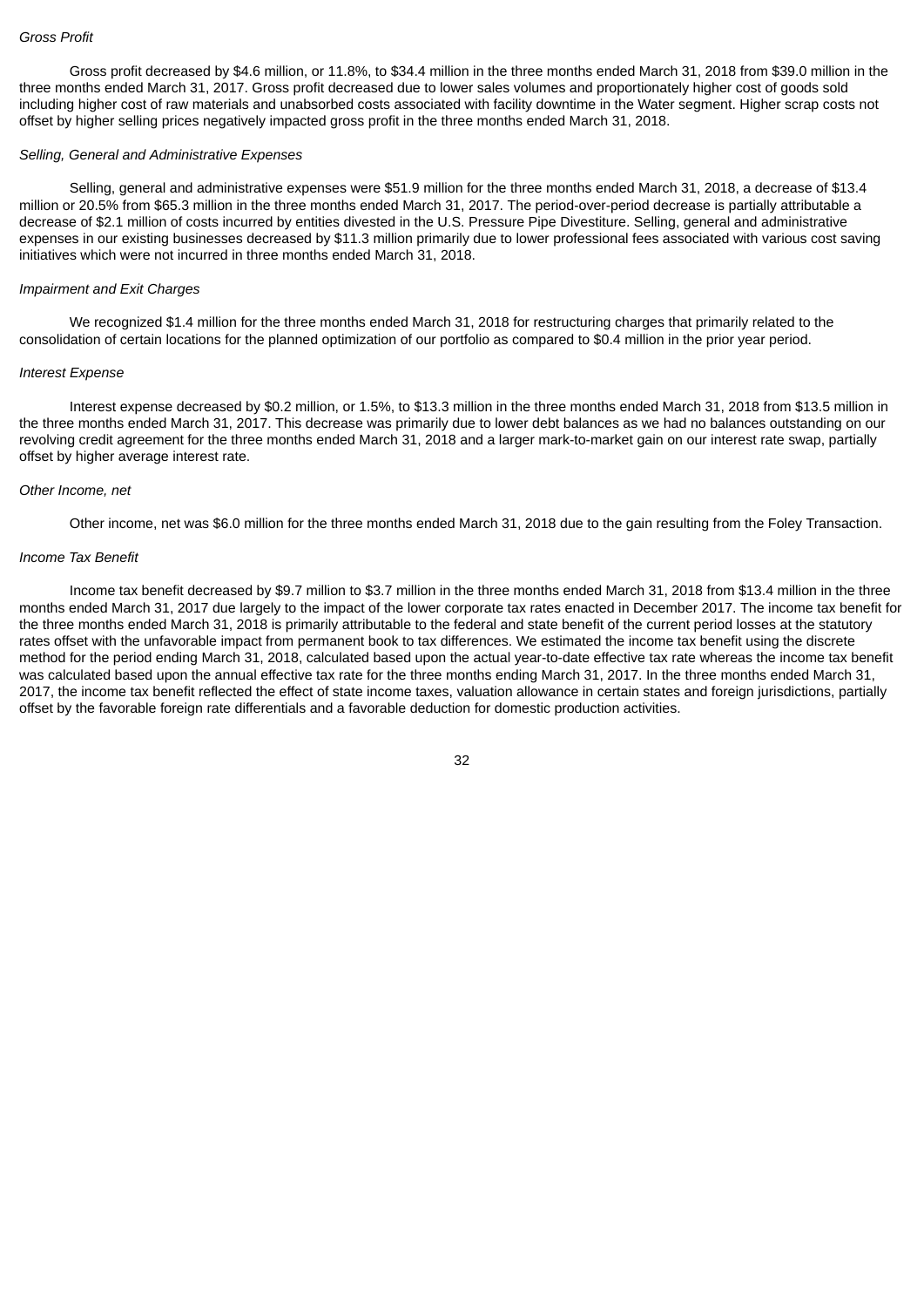|                                                                                                                                                                                           | For the three months ended March 31, |                |               |          |
|-------------------------------------------------------------------------------------------------------------------------------------------------------------------------------------------|--------------------------------------|----------------|---------------|----------|
|                                                                                                                                                                                           | 2018                                 |                | 2017          |          |
| Net sales:                                                                                                                                                                                |                                      |                |               |          |
| Drainage Pipe & Products                                                                                                                                                                  | $\frac{1}{2}$                        | 155,645        | $\frac{3}{2}$ | 160,448  |
| Water Pipe & Products                                                                                                                                                                     |                                      | 134,313        |               | 177,849  |
| Corporate and Other                                                                                                                                                                       |                                      | $\overline{2}$ |               | 5        |
| Total                                                                                                                                                                                     | \$                                   | 289,960        | \$            | 338,302  |
|                                                                                                                                                                                           |                                      |                |               |          |
| Gross profit (loss):                                                                                                                                                                      |                                      |                |               |          |
| Drainage Pipe & Products                                                                                                                                                                  |                                      | 26,416         |               | 17,377   |
| Water Pipe & Products                                                                                                                                                                     |                                      | 8,083          |               | 22,155   |
| Corporate and Other                                                                                                                                                                       |                                      | (134)          |               | (565)    |
| Total                                                                                                                                                                                     | \$                                   | 34,365         | \$            | 38,967   |
|                                                                                                                                                                                           |                                      |                |               |          |
| $EBITDA(1)$ :                                                                                                                                                                             |                                      |                |               |          |
| Drainage Pipe & Products                                                                                                                                                                  |                                      | 21,159         |               | 11,411   |
| Water Pipe & Products                                                                                                                                                                     |                                      | 6,909          |               | 17,112   |
| Corporate and Other                                                                                                                                                                       |                                      | (10, 943)      |               | (21,084) |
| Total                                                                                                                                                                                     | \$                                   | 17,125         | \$            | 7,439    |
| For purposes of evaluating segment performance, the Company's chief operating decision maker reviews earnings before interest, taxes, depreciation and amortization,<br>$\left( 1\right)$ |                                      |                |               |          |

or EBITDA, as a basis for making the decisions to allocate resources and assess performance. Our discussion below includes the primary drivers of EBITDA.

# *Drainage Pipe & Products*

# *Net Sales*

Net sales decreased by \$4.8 million, or 3.0%, to \$155.6 million in the three months ended March 31, 2018 from \$160.4 million in the three months ended March 31, 2017. Excluding the impact of acquisitions and divestitures, the Company had organic growth driven by higher volumes in a number of key regions, partially offset by the impact of heavy rainfall in Texas and late season snow and cold weather in our northern region. The Drainage Pipe & Products segment also realized a higher average selling price which helped offset the decrease in volumes.

# *Gross Profit*

Gross profit was \$26.4 million in the three months ended March 31, 2018, an increase of \$9.0 million or 51.7% from \$17.4 million in the three months ended March 31, 2017. The increase was primarily due to a higher average selling price while cost of goods sold on a per ton basis that remained approximately flat.

### *Water Pipe & Products*

### *Net Sales*

For the three months ended March 31, 2018, net sales were \$134.3 million, a decrease of \$43.5 million or 24.5% from \$177.8 million for the three months ended March 31, 2017. The decrease was due in part to a decrease in net sales of \$27.8 million from the U.S. Pressure Pipe Divestiture. In addition, net sales were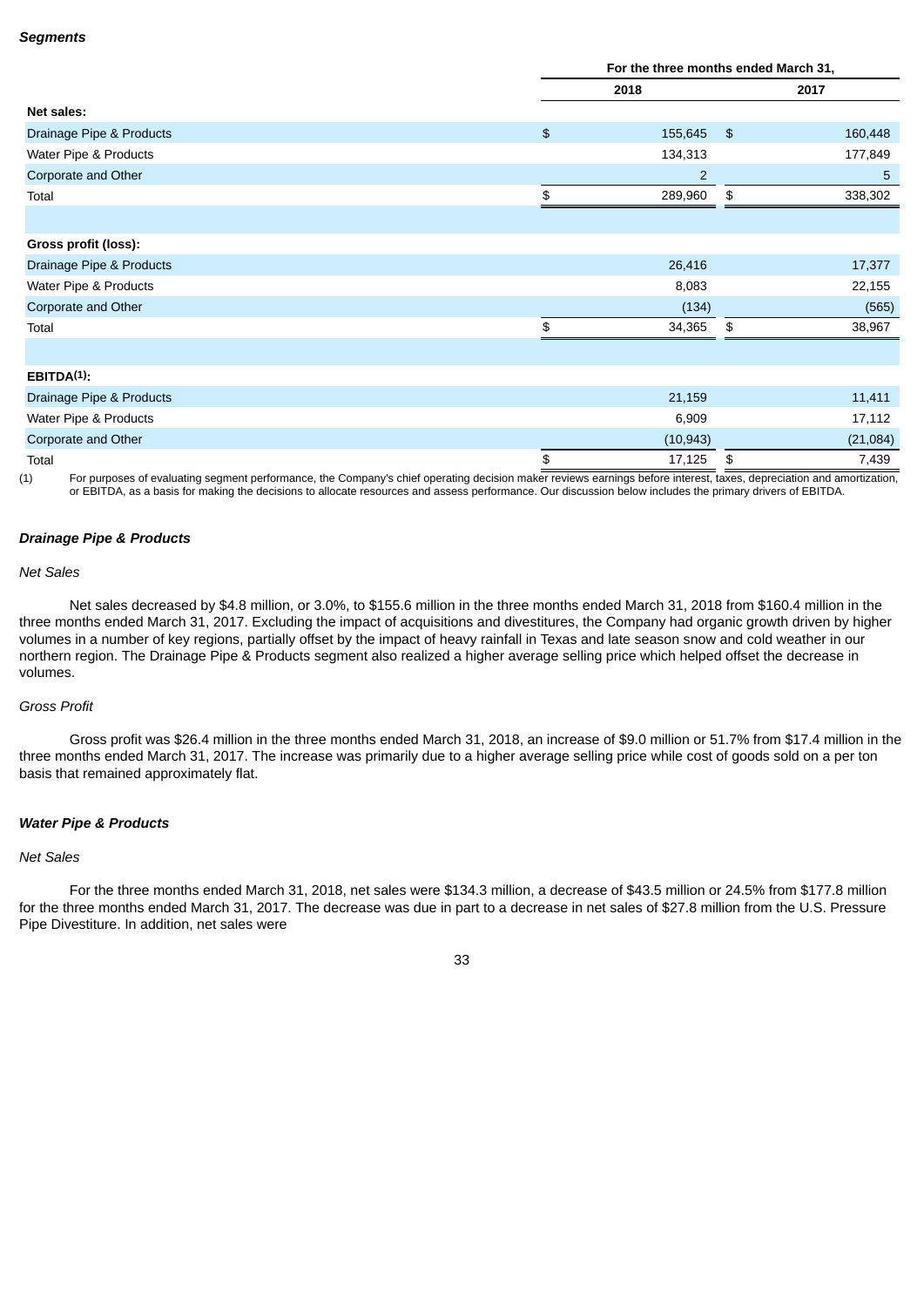negatively impacted by downtime at the Bessemer plant associated with a significant facility upgrade, and the impact of late season snow and cold weather in the North, Mid-Atlantic and Midwest regions.

#### *Gross Profit*

Gross profit was \$8.1 million in the three months ended March 31, 2018, a decrease of \$14.1 million or 63.5% from \$22.2 million in the three months ended March 31, 2017. The decrease was due primarily to downtime at the Bessemer ductile iron pipe facility associated with a significant facility upgrade that resulted in reduced cost absorption and lower sales volumes and the impact of a significant increase in the cost of scrap.

### **Liquidity and Capital Resources**

Our primary sources of liquidity are cash on hand, cash from operations and borrowings under our credit agreements. We believe these sources will be sufficient to fund our planned operations and capital expenditures in the next 24 months.

We are currently engaged in a dispute with HeidelbergCement regarding the earnout provision in the purchase agreement entered into in connection with the original acquisition of our business. HeidelbergCement has asserted that a payment should be made in the amount of \$100.0 million. Resolution will be determined by a neutral accountant pursuant to the terms of the purchase agreement. If it is determined that we are required to make a significant payment to HeidelbergCement, we may not have sufficient cash to make such payment and may be required to incur additional indebtedness. This dispute is discussed in greater detail in Note 14, Commitments and contingencies, to the condensed consolidated financial statements.

As of March 31, 2018 and December 31, 2017, we had approximately \$53.4 million and \$104.5 million of cash and cash equivalents, respectively, of which \$14.7 million and \$19.1 million, respectively, were held by foreign subsidiaries. The decline in cash balances as of March 31, 2018 reflects the higher cash demand of our seasonal business. All of the cash and cash equivalents as of March 31, 2018 and December 31, 2017 were readily convertible as of such dates into currencies used in the Company's operations, including the U.S. dollar. As a result of the TCJA, the Company can repatriate the cumulative undistributed foreign earnings back to the U.S. when needed with minimal additional taxes other than state income and foreign withholding tax.

In connection with the IPO, we entered into a tax receivable agreement with Lone Star that provides for the payment by us to Lone Star of specified amounts in respect of any cash savings as a result of the utilization of certain tax benefits. The actual utilization of the relevant tax benefits as well as the timing of any payments under the tax receivable agreement will vary depending upon a number of factors, including the amount, character and timing of our and our subsidiaries' taxable income in the future. However, we expect that the payments we make under the tax receivable agreement could be substantial. The tax receivable agreement also includes provisions which restrict the incurrence of debt and that require that we make an accelerated payment to Lone Star equal to the present value of all future payments due under the tax receivable agreement, in each case under certain circumstances. Because of the foregoing, our obligations under the tax receivable agreement could have a substantial negative impact on our liquidity and could have the effect of delaying, deferring or preventing certain mergers, asset sales, other forms of business combinations or other changes of control. See Note 14, Commitments and contingencies, to the condensed consolidated financial statements for additional information regarding the tax receivable agreement.

Total debt related to the 2016 Senior Term Loan as of March 31, 2018 was \$1,232.2 million. As of March 31, 2018, the Company had no borrowings outstanding under the 2016 Revolver. The 2016 Revolver had available borrowing capacity as of March 31, 2018 of \$243.0 million.

The 2016 Revolver provides for an aggregate principal amount of up to \$300.0 million, with up to \$280.0 million to be made available to the U.S. borrowers and up to \$20.0 million to be made available to the Canadian borrowers. Subject to the conditions set forth in the new revolving credit agreement, the 2016 Revolver may be increased by up to the greater of (i) \$100.0 million and (ii) such amount as would not cause the aggregate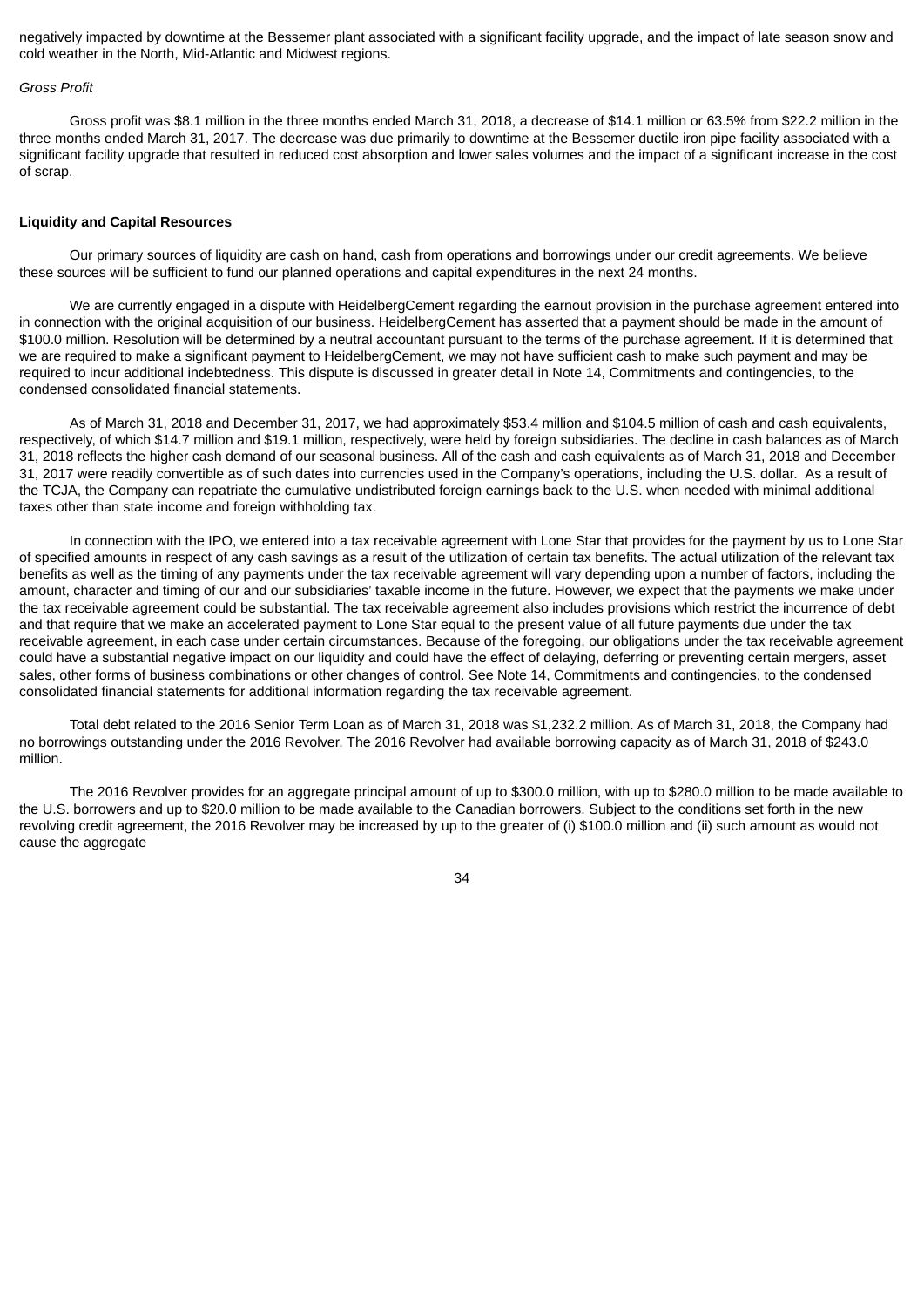borrowing base to be exceeded by more than \$50.0 million. Borrowings under the 2016 Revolver may not exceed a borrowing base equal to the sum of (i) 100% of eligible cash, (ii) 85% of eligible accounts receivable and (iii) the lesser of (a) 75% of eligible inventory and (b) 85% of the orderly liquidation value of eligible inventory, with the U.S. and Canadian borrowings being subject to separate borrowing base limitations. The 2016 Revolver matures on October 25, 2021.

The 2016 Senior Term Loan provides for a \$1.05 billion senior secured term loan that was made available to a newly formed direct subsidiary of Forterra, Inc. Subject to the conditions set forth in the term loan agreement, the 2016 Senior Term Loan may be increased by (i) up to the greater of \$285.0 million and 1.0x consolidated EBITDA of Forterra, Inc. and its restricted subsidiaries for the four quarters most recently ended prior to such incurrence plus (ii) the aggregate amount of any voluntary prepayments, plus (iii) an additional amount, provided certain financial tests are met. The 2016 Senior Term Loan matures on October 25, 2023 and is subject to quarterly amortization equal to 0.25% of the initial principal amount. On May 1, 2017, the Company amended the 2016 Senior Term Loan to increase the principal outstanding by an additional \$200.0 million and to reduce the margin interest margins applicable to the full balance of the 2016 Senior Term Loan by 50 basis points such that applicable margin is based on LIBOR has been reduced from 3.50% to 3.00%. Interest accrues on outstanding borrowings under the 2016 Term Loan at a rate equal to LIBOR (with a floor of 1.0%) or an alternate base rate, in each case plus a margin of 3.00% or 2.00%, respectively.

The 2016 Revolver and the 2016 Senior Term Loan contain customary representations and warranties, and affirmative and negative covenants, that, among other things, restrict our ability to incur additional debt, incur or permit liens on assets, make investments and acquisitions, consolidate or merge with any other company, engage in asset sales and pay dividends and make distributions. The 2016 Revolver contains a financial covenant restricting Forterra from allowing its fixed charge coverage ratio to drop below 1.00:1.00 during a compliance period, which is triggered when the availability under the 2016 Revolver falls below a threshold. The fixed charge coverage ratio is the ratio of consolidated earnings before interest, depreciation, and amortization, less cash payments for capital expenditures and income taxes to consolidated fixed charges (interest expense plus scheduled payments of principal on indebtedness). The 2016 Senior Term Loan does not contain any financial covenants. Obligations under the 2016 Revolver and the 2016 Senior Term Loan may be accelerated upon certain customary events of default (subject to grace periods, as appropriate).

The following table sets forth a summary of the net cash provided by (used in) operating, investing and financing activities for the periods presented *(in thousands)*:

|                                                     | For the three months ended |  |                       |  |
|-----------------------------------------------------|----------------------------|--|-----------------------|--|
|                                                     | March 31, 2018             |  | <b>March 31, 2017</b> |  |
| <b>Statement of Cash Flows data:</b>                |                            |  |                       |  |
| Net cash used in operating activities               | \$<br>$(43,341)$ \$        |  | (77, 783)             |  |
| Net cash used in investing activities               | (4,208)                    |  | (52, 423)             |  |
| Net cash (used in) provided by financing activities | (3,264)                    |  | 117,368               |  |

### *Net Cash Used In Operating Activities*

Net cash used in operating activities was \$43.3 million for the three months ended March 31, 2018, compared to net cash used in operating activities of \$77.8 million for the three months ended March 31, 2017. Changes between the periods are in part due to improved quality and management of accounts receivable, notably reducing the working capital requirements attributable to the change in receivable balances offset by an increase in accounts payable.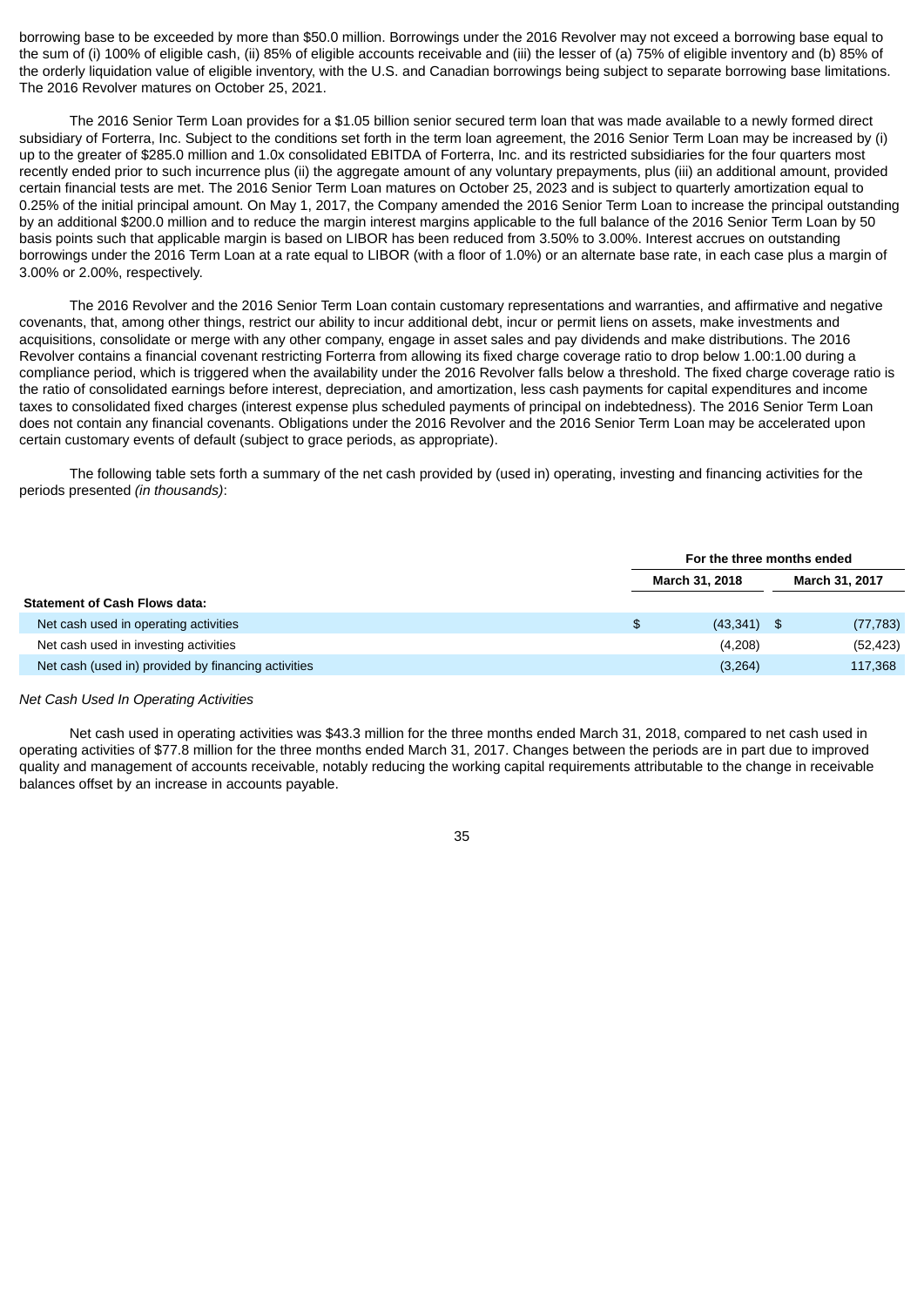### *Net Cash Used in Investing Activities*

Net cash used in investing activities was \$4.2 million for the three months ended March 31, 2018 due to capital expenditures of \$9.3 million and a settlement on derivative contracts of \$5.0 million, partially offset by cash received from Foley of \$10.1 million, compared to net cash used of \$52.4 million for the three months ended March 31, 2017 primarily due to the Royal acquisition totaling \$35.3 million and \$17.1 million for purchase of property plant and equipment.

### *Net Cash Used in Financing Activities*

Net cash used in financing activities was \$3.3 million for the three months ended March 31, 2018 due primarily to repayments of principal on the 2016 Senior Term Loan. Net cash provided by financing activities was \$117.4 million for the three months ended March 31, 2017 primarily consisting of additional borrowings net of repayments on our 2016 Revolver.

### **Capital Expenditures**

Our capital expenditures were \$9.3 million and \$17.1 million for the three months ended March 31, 2018 and March 31, 2017, respectively. Capital expenditures primarily related to equipment, such as plant and mobile equipment, upgrade and expansion of existing facilities, and environmental and permit compliance projects.

### **Off-Balance Sheet Arrangements**

In the ordinary course of our business, we are required to provide surety bonds and standby letters of credit to secure performance commitments. As of March 31, 2018, outstanding stand-by letters of credit amounted to \$13.4 million.

### **Application of Critical Accounting Policies and Estimates**

The preparation of financial statements in conformity with U.S. generally accepted accounting principles requires us to make estimates and assumptions that affect the amounts reported in the financial statements and accompanying notes. Actual results could differ from those estimates. The accounting policies that we believe are critical to or require subjective and/or complex judgments that could potentially affect 2018 reported results are discussed in greater detail in Item 7. Management's Discussion and Analysis of Financial Condition and Results of Operations in the 2017 10-K. There have been no significant changes to those accounting policies or our assessment of which accounting policies we would consider to be critical accounting policies apart from those identified below, which were applied to reflect the adoption of an updated accounting standard, Topic 606, in our first quarter 2018 condensed consolidated financial statements.

### *Revenue recognition policy*

Our revenue contracts are primarily single performance obligations for the sale of product both to trade customers and distributors. A majority of revenue we recognize is recognized at the time control is transferred to customers, in an amount that reflects the consideration we expect to be entitled to in exchange for the products. We consider several indicators for the transfer of control to our customers, including the significant risks and rewards of ownership of products, our right to payment and the legal title of the products. Based upon the assessment of control indicators, sales to trade customers and distributors are generally recognized when products are delivered to customers.

All variable consideration that may affect the total transaction price, including contractual discounts, rebates, returns and credits are included in net sales. Estimates for variable consideration are based on historical experience, anticipated performance and management's judgment. Generally, our contracts do not contain significant financing.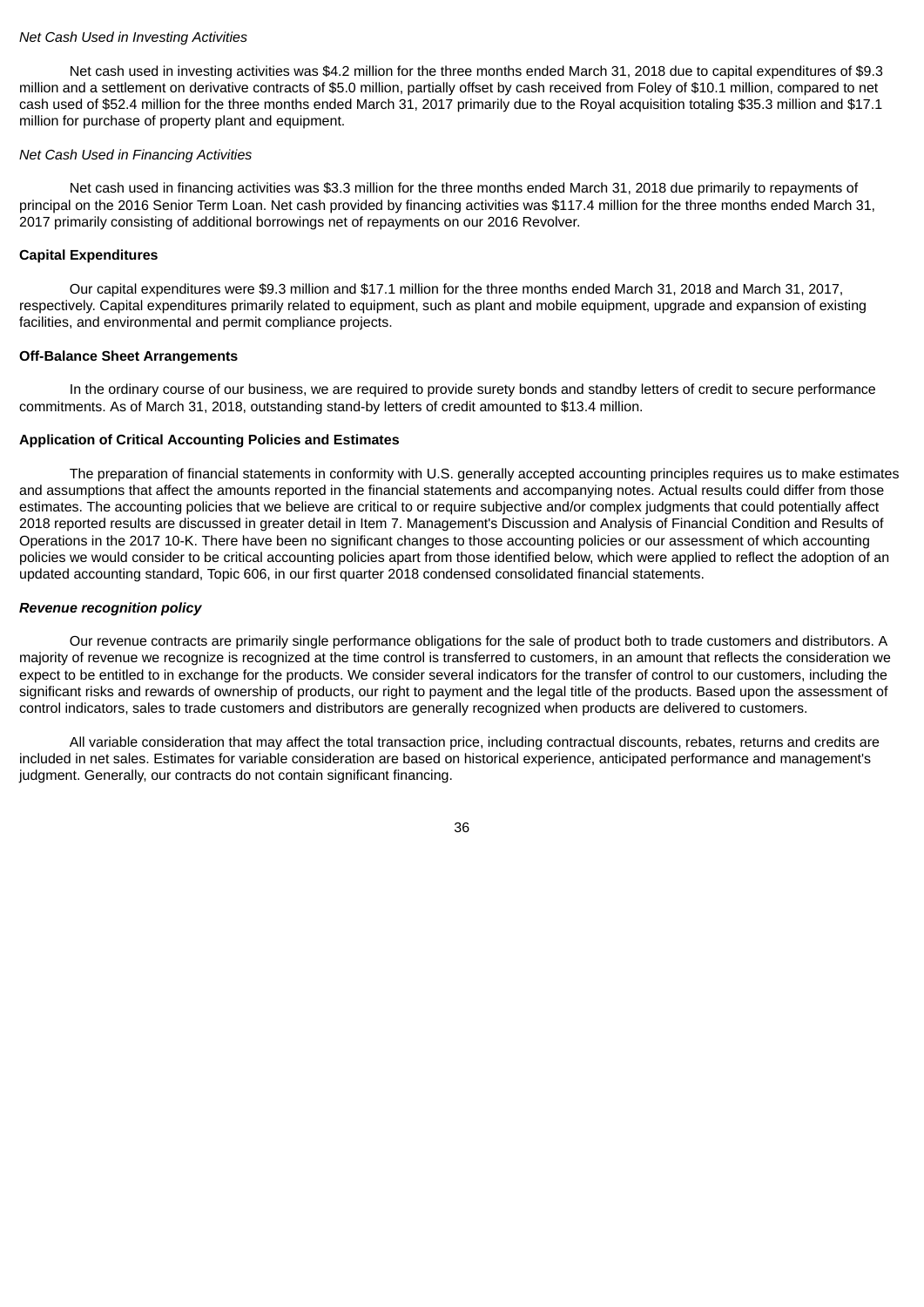For certain engineering and construction contracts and building contracting arrangements, we enter into long-term contracts with customers. Revenue is recognized as the identified performance obligations are satisfied over time using an acceptable input method to measure the progress toward completion of the performance obligation if: the customer receives the benefits as work is performed, the customer controls the asset as it is being produced, or if the product being produced for the customer has no alternative use and we have a contractual right to payment. We use our cost incurred to date relative to total estimated costs at completion to measure progress. Our contract liabilities consist of billings to customers in excess of revenue recognized which the we record as deferred revenue. Contract assets includes revenue recognized in excess of amounts billed and balances billed but not yet paid by by customers under retainage provisions which are classified as a current asset within receivables, net on our balance sheet.

We record net sales including taxes collected on behalf of its customers. Shipping and handling costs are accounted for as contract fulfillments costs and classified as cost of goods sold.

#### *Recent Accounting Guidance Adopted*

A summary of recent accounting pronouncements and our assessment of any expected impact of these pronouncements if known is included in Note 2 to the audited consolidated financial statements included the 2017 10-K and Note 2, Summary of significant accounting policies, to the condensed consolidated financial statements.

### <span id="page-38-0"></span>**Item 3. Quantitative and Qualitative Disclosures about Market Risk**

In the normal course of business, we are exposed to financial risks such as changes in interest rates, foreign currency exchange rates and commodity price risk associated with our input costs. We utilize derivative instruments to manage selected foreign exchange and interest rate exposures. See Note 12, Derivatives and hedging to the condensed consolidated financial statements.

### *Interest Rate Risk*

Our exposure to market risk for changes in interest rates relates primarily to our long-term debt. The interest expense associated with our long-term debt will vary with market rates. We entered into two interest rate swap transactions with a combined notional value of \$525 million to limit our exposure to interest rate increases related to a portion of our floating rate indebtedness. Under the terms of both swap transactions, we agreed to pay a fixed rate of interest of 1.52% and receive floating rate interest indexed to one-month LIBOR with monthly settlement terms with the swap counterparties. The swaps have a three-year term and expire on March 31, 2020. At March 31, 2018, we estimate that a 1% increase in the rates relating to the portion of our floating rate debt that is not hedged would increase annual interest requirements by approximately \$7.1 million.

### *Foreign Currency Risk*

Approximately 5.6% of our net sales for the three months ended March 31, 2018, were made in countries outside of the U.S. As a result, we are exposed to movements in foreign exchange rates between the U.S. dollar and other currencies. Based upon our net sales for the three months ended March 31, 2018, we estimate that a 1% change in the exchange rate between the U.S. dollar and foreign currencies would affect net sales by approximately \$0.2 million. This may differ from actual results depending on the levels of net sales outside of the U.S.

### *Commodity Price Risk*

We are subject to commodity price risks with respect to price changes mainly in the electricity and natural gas markets and other raw material costs, such as cement, aggregates, steel and clay. Price fluctuations on our key inputs have a significant effect on our financial performance. The markets for most of these commodities are cyclical and are affected by factors such as the global economic conditions, changes in or disruptions to industry production capacity, changes in inventory levels and other factors beyond our control.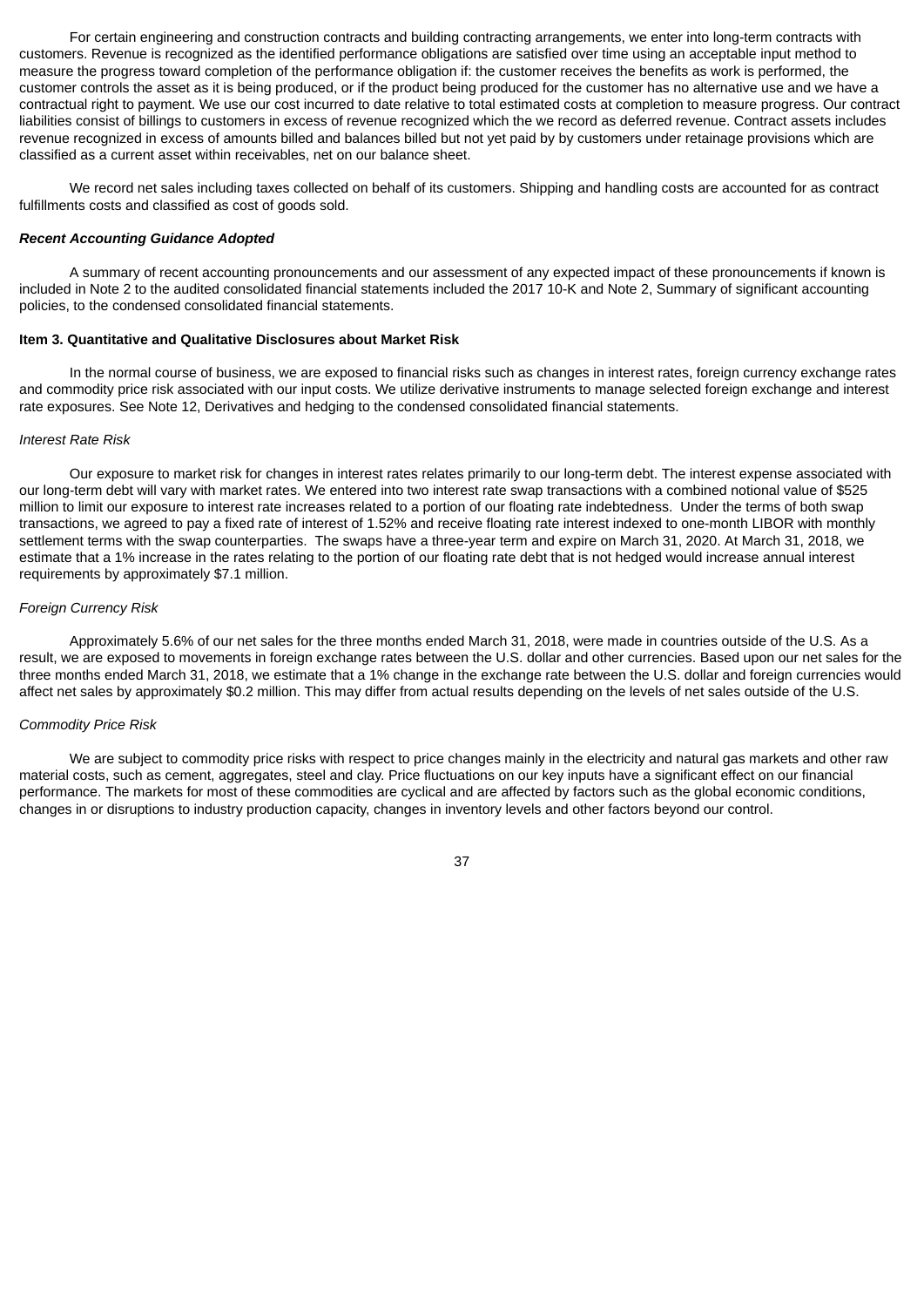Financial instruments that potentially subject us to a concentration of credit risk consist principally of accounts receivable. We provide our products to customers based on an evaluation of the financial condition of our customers, generally without requiring collateral. Exposure to losses on receivables is principally dependent on each customer's financial condition. We monitor the exposure for credit losses and maintain allowances for anticipated losses. Concentrations of credit risk with respect to our accounts receivable are limited due to the large number of customers comprising our customer base and their dispersion among many different geographies.

At March 31, 2018, we had an individual customer within our Water Pipe & Products segment that accounted for more than 10% of total net sales for the three months ended March 31, 2018. The customer represented approximately 15% of our total net sales for the three months ended March 31, 2018, and amounts receivable from the customer at March 31, 2018 represented approximately 18% of our total receivables, net.

### <span id="page-39-0"></span>**Item 4. Controls and Procedures**

### **Disclosure Controls and Procedures**

An evaluation was performed under the supervision and with the participation of our management, including our Chief Executive Officer and Chief Financial Officer, of the effectiveness of the design and operation of our disclosure controls and procedures, as defined in Rule 13a-15(e) of the Securities Exchange Act of 1934, as amended, or the Exchange Act, as of March 31, 2018. Based on this evaluation, our Chief Executive Officer and Chief Financial Officer concluded that as of March 31, 2018, our disclosure controls and procedures were not effective due to the following material weaknesses in our internal control over financial reporting discussed below.

In light of these material weaknesses, we performed additional analysis and other procedures to ensure that our condensed consolidated financial statements included in this Quarterly Report on Form 10-Q were prepared in accordance with U.S. GAAP. These measures included, among other things, expansion of our quarter-end closing and consolidation procedures, and implementation of additional analytical review and verification procedures. As a result, we have concluded that the condensed consolidated financial statements included herein present fairly, in all material respects, our financial position, results of operations and cash flows for the periods presented in conformity with U.S. GAAP.

### **Remediation of Material Weaknesses in Internal Control Over Financial Reporting**

A material weakness is a deficiency, or a combination of deficiencies, in internal control over financial reporting such that there is a reasonable possibility that a material misstatement of the annual or interim financial statements will not be prevented or detected on a timely basis. Management identified the following two material weaknesses as of December 31, 2017:

- A material weakness related to the aggregation of control deficiencies over the inventory process, primarily related to the ineffective design and operating effectiveness of controls over physical inventory counts, processes to validate inputs used in the calculation of excess and obsolete inventory reserves, and control activities related to the periodic review of standard cost variances and related adjustments of inventories to actual costs.
- A material weakness related to the aggregation of control deficiencies over the revenue recognition process, primarily related to the ineffective design and operating effectiveness of controls over the verification of physical shipments and internal validation of customer approvals of sales order terms prior to recognizing revenue.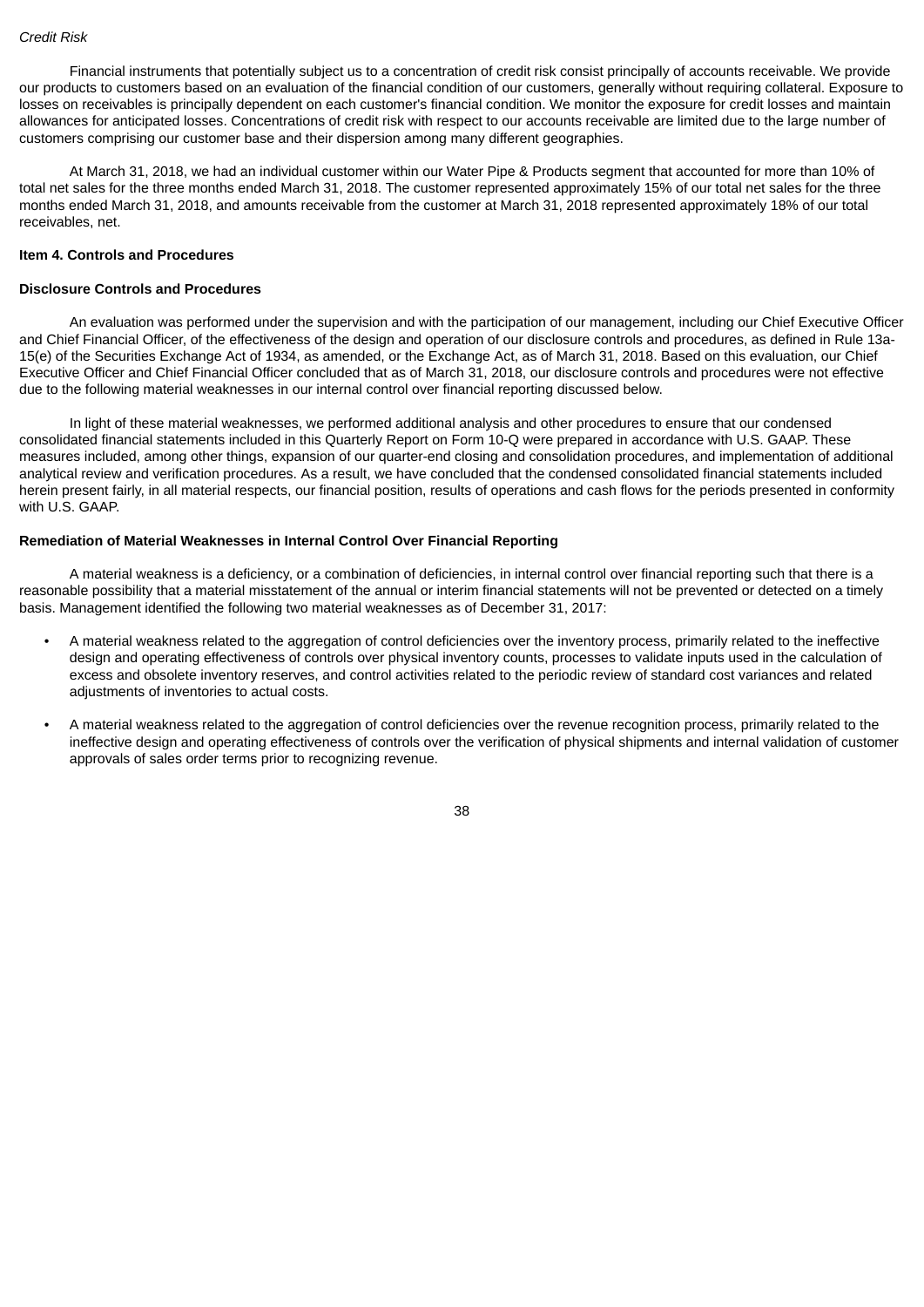We are currently working towards remediating the material weaknesses in our internal control over financial reporting and are implementing additional processes and controls designed to address the underlying causes of the material weaknesses. The following describes the continuing remediation that we are taking or have taken to address the material weaknesses described above:

- Conduct additional training at the plant level on inventory receiving and delivery controls as well as physical inventory counts;
- Enhance management review and monitoring of inventory costing calculations to ensure the correctness of the methodology, the integrity of the data used, as well as the mathematical accuracy of the calculation;
- Implement a process of periodically reviewing inventory standard costs;
- Implement plant level controls on product shipment and reconciliation to revenue recognition; and
- Design and implement controls on sales order processing with special emphasis on customer acknowledgment.

During the course of implementing additional processes and controls, as well as controls operating effectiveness testing, we may identify additional control deficiencies, which could give rise to other material weaknesses, in addition to the material weaknesses described above. As we continue to evaluate and work to improve our internal control over financial reporting, we may determine to take additional measures to address material weaknesses or determine to modify certain of the remediation measures.

#### **Changes in Internal Control over Financial Reporting**

Except for the controls we are in the process of implementing as described above to remediate the material weaknesses described above, there were no other changes in our internal control over financial reporting (as defined in Rule 13a-15(f) under the Exchange Act) that occurred during the quarter ended March 31, 2018 that have materially affected, or are reasonably likely to materially affect, our internal control over financial reporting.

# **Limitations on Effectiveness of Controls**

Our management, including our principal executive officer and principal financial officer, does not expect that our disclosure controls and procedures or our system of internal control over financial reporting will prevent or detect all errors and all fraud. A control system, no matter how well designed or operated, can provide only reasonable, but not absolute, assurance that the objectives of the system of internal control are met. The design of our control system reflects the fact that there are resource constraints, and that the benefits of such control system must be considered relative to their costs. Further, because of the inherent limitations in all control systems, no evaluation of controls can provide absolute assurance that all control failures and instances of fraud, if any, within the Company have been detected. These inherent limitations include the realities that judgments in decision-making can be faulty and that breakdowns can occur because of simple error or mistake. Additionally, controls can be circumvented by the intentional acts of individuals, by collusion of two or more people, or by management override of the controls. The design of any system of controls is also based in part on certain assumptions about the likelihood of future events, and there can be no assurance that the design of any particular control will always succeed in achieving its objective under all potential future conditions.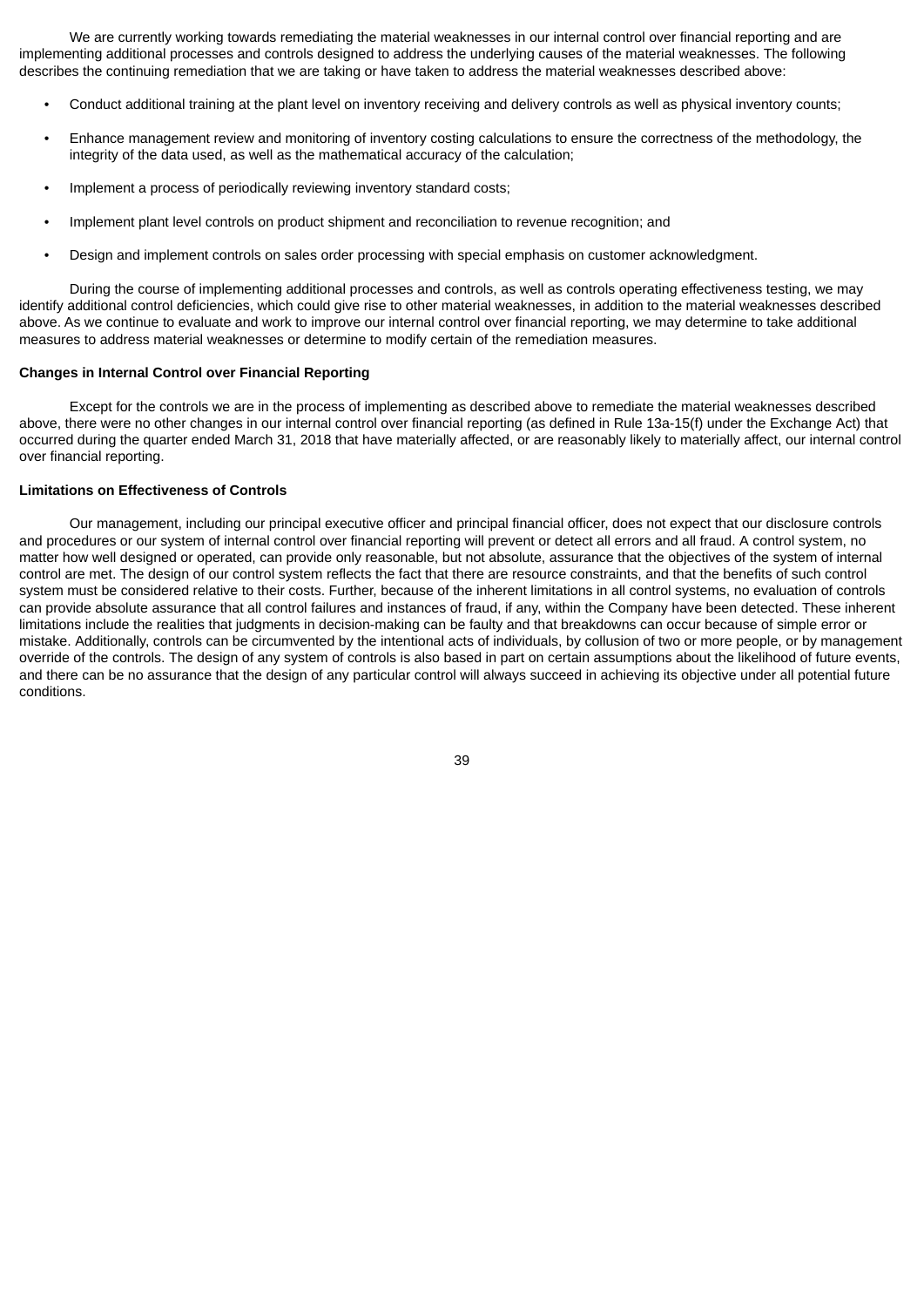# **PART II. OTHER INFORMATION**

# <span id="page-41-0"></span>**Item 1. Legal Proceedings**

The information set forth in Note 14, Commitments and contingencies, to the condensed consolidated financial statements is incorporated by reference herein.

# <span id="page-41-1"></span>**Item 1A. Risk Factors**

There have been no changes to the risk factors previously disclosed in the 2017 10-K.

# <span id="page-41-2"></span>**Item 2. Unregistered Sales of Equity Securities and Use of Proceeds**

None.

# <span id="page-41-3"></span>**Item 3. Defaults Upon Senior Securities**

None.

# <span id="page-41-4"></span>**Item 4. Mine Safety Disclosures**

Not applicable.

# <span id="page-41-5"></span>**Item 5. Other Information**

None.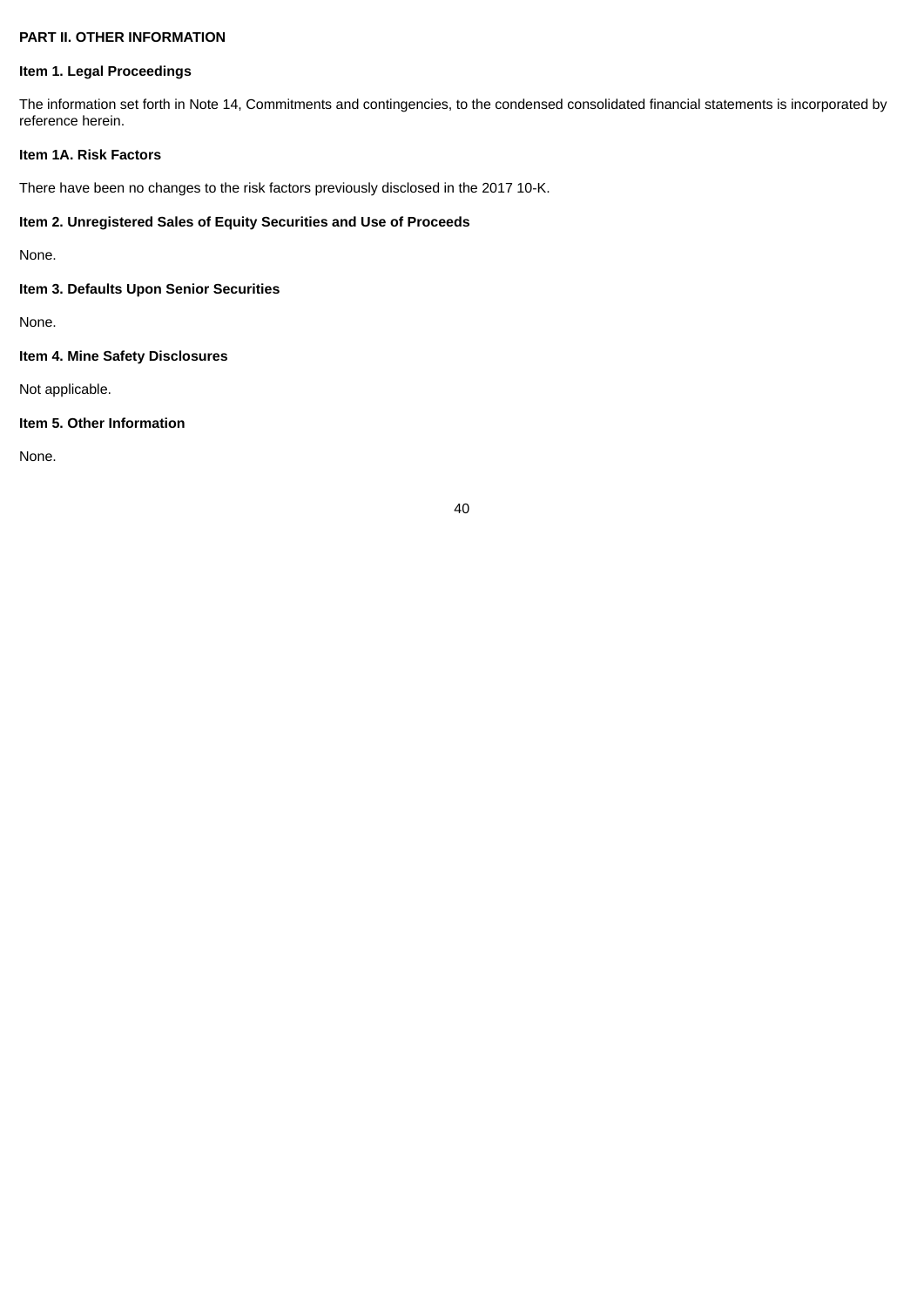# <span id="page-42-0"></span>**Item 6. Exhibits and Financial Statement Schedules**

| <b>Exhibit No.</b> | <b>Description of Exhibit</b>                                                                                                             |           |
|--------------------|-------------------------------------------------------------------------------------------------------------------------------------------|-----------|
| 31.1               | Certification of Chief Executive Officer pursuant to Section 302 of the Sarbanes-Oxley Act of<br>2002.                                    | $\star$   |
| 31.2               | <b>Certification of Chief Financial Officer pursuant to Section 302 of the Sarbanes-Oxley Act of</b><br>2002.                             | $\star$   |
| 32.1               | <u>Certification of Chief Executive Officer and Chief Financial Officer pursuant to Section 906 of the</u><br>Sarbanes-Oxley Act of 2002. | $*\wedge$ |
| 101.INS            | <b>XBRL Instance Document.</b>                                                                                                            | $\star$   |
| 101.SCH            | <b>XBRL Taxonomy Extension Schema Document.</b>                                                                                           | $\star$   |
| 101.CAL            | <b>XBRL Taxonomy Calculation Linkbase Document.</b>                                                                                       | $\star$   |
| 101.DEF            | <b>XBRL Taxonomy Definition Linkbase Document.</b>                                                                                        | $\star$   |
| 101.LAB            | XBRL Taxonomy Label Linkbase Document.                                                                                                    | $\star$   |
| 101.PRE            | <b>XBRL Taxonomy Presentation Linkbase Document.</b>                                                                                      | $\star$   |

\* Filed herewith

^ Exhibit 32.1 shall not be deemed filed with the SEC, nor shall it be deemed incorporated by reference in any filing with the SEC under the Exchange Act or the Securities Act of 1933, as amended, whether made before or after the date hereof and irrespective of any general incorporation language in any filings.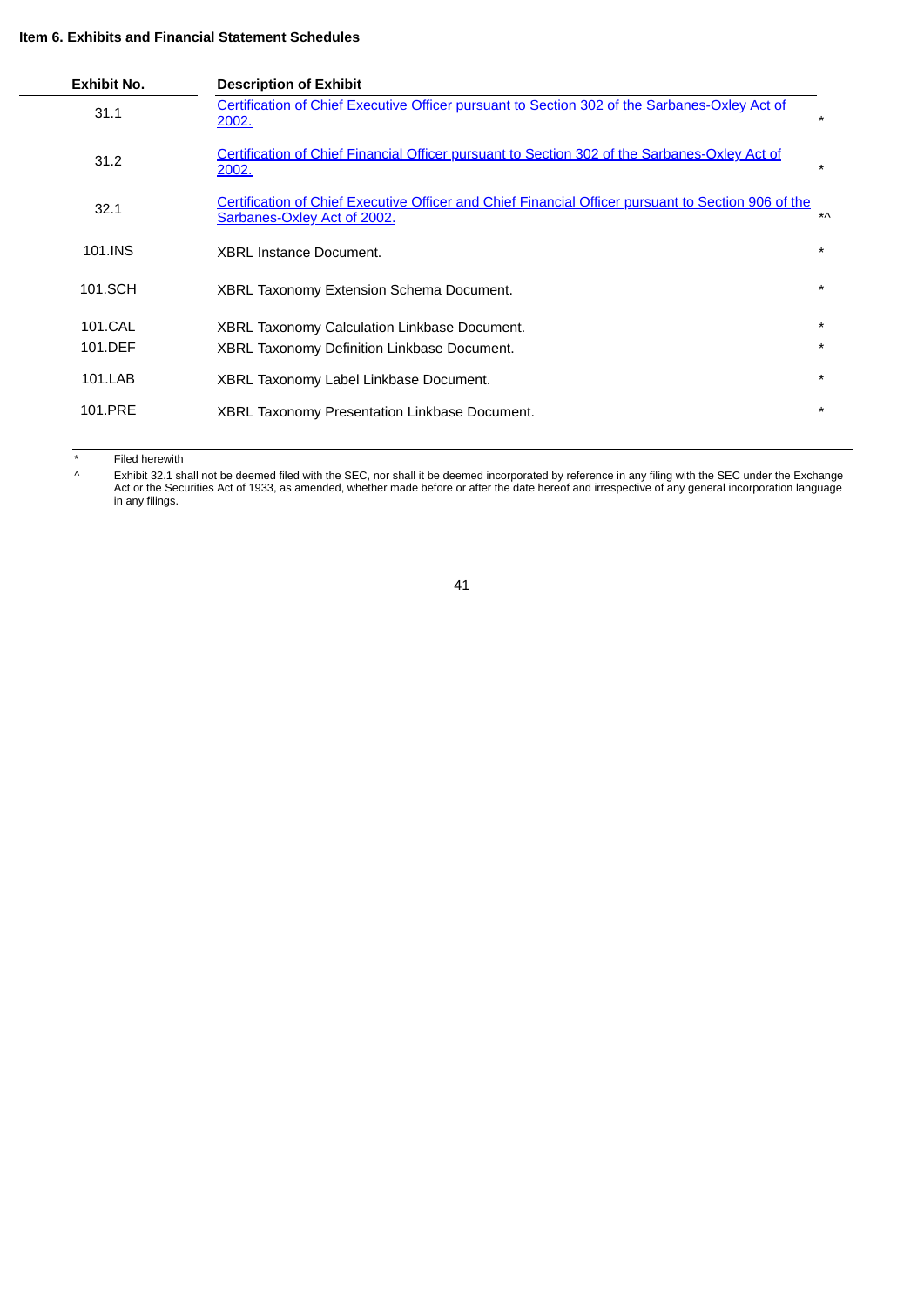# **SIGNATURES**

Pursuant to the requirements of the Securities Exchange Act of 1934, the registrant has duly caused this report to be signed on its behalf by the undersigned thereunto duly authorized.

# **FORTERRA, INC.**

(Registrant)

/s/ Jeff Bradley May 8, 2018

By: Jeff Bradley

President and Chief Executive Officer (Principal Executive Officer)

/s/ Charles R. Brown, II May 8, 2018

By: Charles R. Brown, II Executive Vice President and Chief Financial Officer (Principal Financial Officer)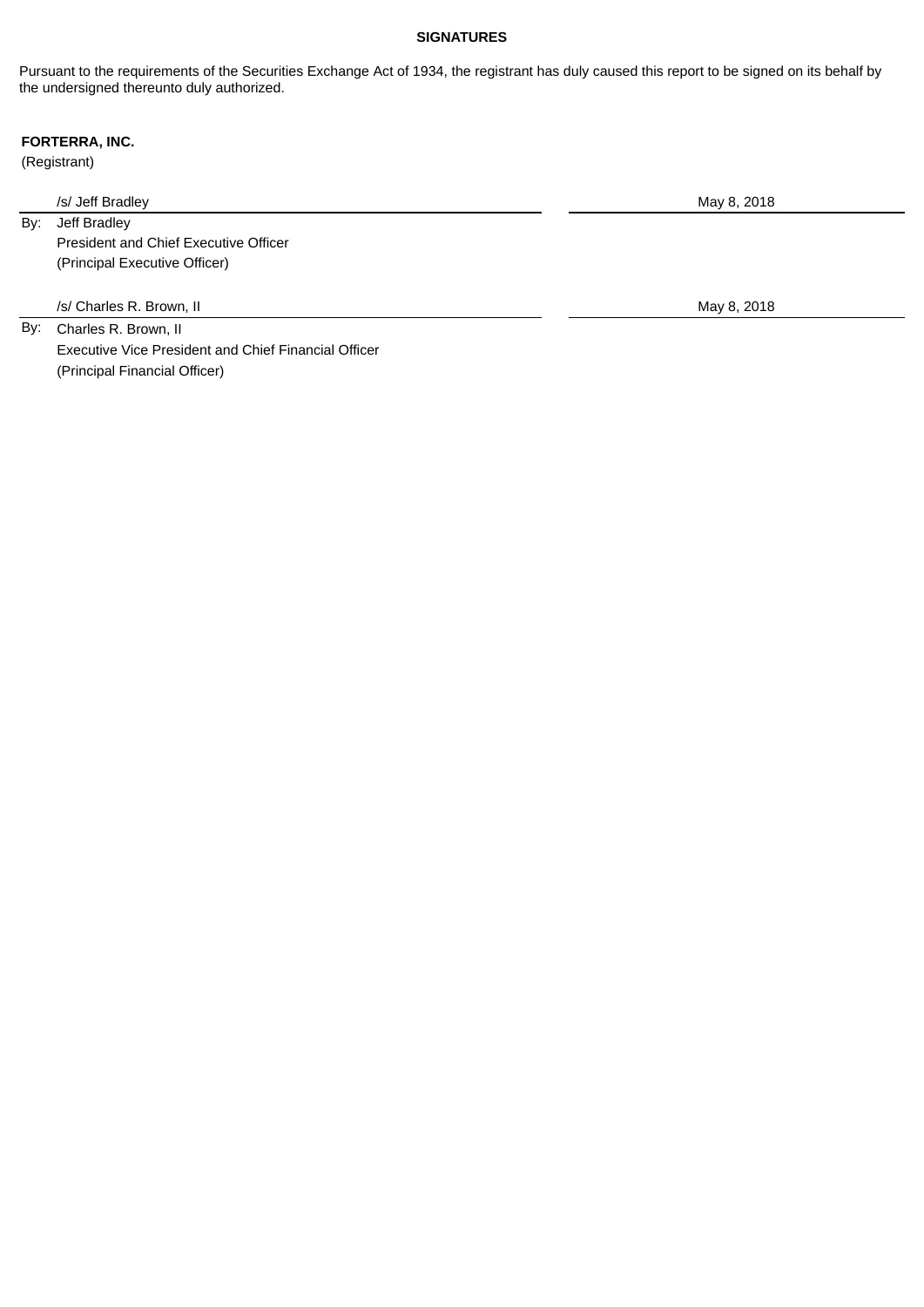### <span id="page-44-0"></span>I, Jeff Bradley, certify that:

- 1. I have reviewed this quarterly report on Form 10-Q of Forterra, Inc.;
- 2. Based on my knowledge, this report does not contain any untrue statement of a material fact or omit to state a material fact necessary to make the statements made, in light of the circumstances under which such statements were made, not misleading with respect to the period covered by this report;
- 3. Based on my knowledge, the financial statements, and other financial information included in this report, fairly present in all material respects the financial condition, results of operations and cash flows of the registrant as of, and for, the periods presented in this report;
- 4. The registrant's other certifying officer(s) and I are responsible for establishing and maintaining disclosure controls and procedures (as defined in Exchange Act Rules 13a-15(e) and 15d-15(e)) and internal control over financial reporting (as defined in Exchange Act Rules 13a-15(f) and 15d-15(f)) for the registrant and have:
	- (a) Designed such disclosure controls and procedures, or caused such disclosure controls and procedures to be designed under our supervision, to ensure that material information relating to the registrant, including its consolidated subsidiaries, is made known to us by others within those entities, particularly during the period in which this report is being prepared;
	- (b) Designed such internal control over financial reporting, or caused such internal control over financial reporting to be designed under our supervision, to provide reasonable assurance regarding the reliability of financial reporting and the preparation of financial statements for external purposes in accordance with generally accepted accounting principles;
	- (c) Evaluated the effectiveness of the registrant's disclosure controls and procedures and presented in this report our conclusions about the effectiveness of the disclosure controls and procedures, as of the end of the period covered by this report based on such evaluation; and
	- (d) Disclosed in this report any change in the registrant's internal control over financial reporting that occurred during the registrant's most recent fiscal quarter (the registrant's fourth fiscal quarter in the case of an annual report) that has materially affected, or is reasonably likely to materially affect, the registrant's internal control over financial reporting; and
- 5. The registrant's other certifying officer(s) and I have disclosed, based on our most recent evaluation of internal control over financial reporting, to the registrant's auditors and the audit committee of the registrant's board of directors (or persons performing the equivalent functions):
	- (a) All significant deficiencies and material weaknesses in the design or operation of internal control over financial reporting which are reasonably likely to adversely affect the registrant's ability to record, process, summarize and report financial information; and
	- (b) Any fraud, whether or not material, that involves management or other employees who have a significant role in the registrant's internal control over financial reporting.

Date: May 8, 2018 *Date:* May 8, 2018

Jeff Bradley *President and Chief Executive Officer*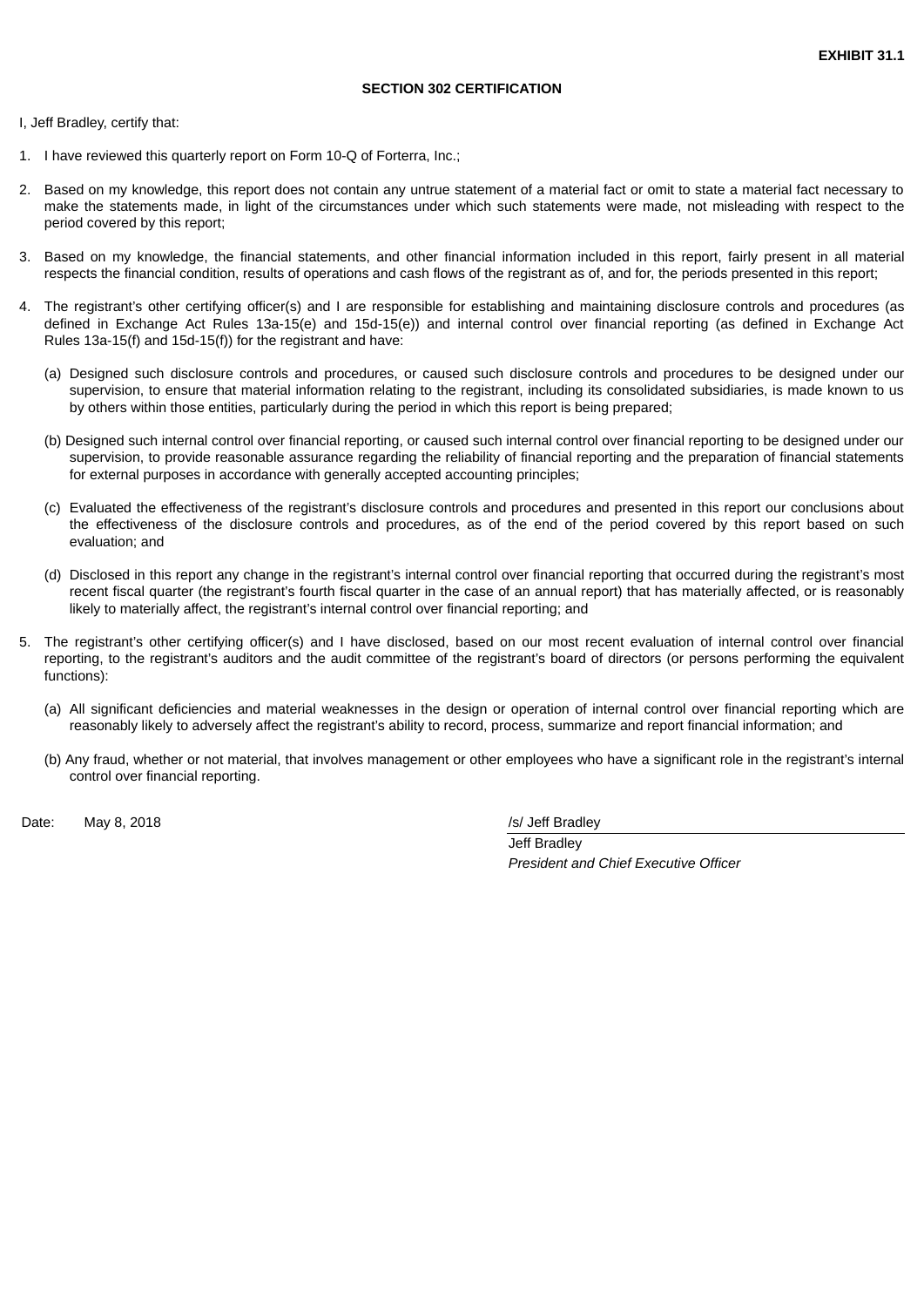<span id="page-45-0"></span>I, Charles R. Brown II, certify that:

- 1. I have reviewed this quarterly report on Form 10-Q of Forterra, Inc.;
- 2. Based on my knowledge, this report does not contain any untrue statement of a material fact or omit to state a material fact necessary to make the statements made, in light of the circumstances under which such statements were made, not misleading with respect to the period covered by this report;
- 3. Based on my knowledge, the financial statements, and other financial information included in this report, fairly present in all material respects the financial condition, results of operations and cash flows of the registrant as of, and for, the periods presented in this report;
- 4. The registrant's other certifying officer(s) and I are responsible for establishing and maintaining disclosure controls and procedures (as defined in Exchange Act Rules 13a-15e) and 15d-15(e)) and internal control over financial reporting (as defined in Exchange Act Rules 13a-15(f) and 15d-15(f)) for the registrant and have:
	- (a) Designed such disclosure controls and procedures, or caused such disclosure controls and procedures to be designed under our supervision, to ensure that material information relating to the registrant, including its consolidated subsidiaries, is made known to us by others within those entities, particularly during the period in which this report is being prepared;
	- (b) Designed such internal control over financial reporting, or caused such internal control over financial reporting to be designed under our supervision, to provide reasonable assurance regarding the reliability of financial reporting and the preparation of financial statements for external purposes in accordance with generally accepted accounting principles;
	- (c) Evaluated the effectiveness of the registrant's disclosure controls and procedures and presented in this report our conclusions about the effectiveness of the disclosure controls and procedures, as of the end of the period covered by this report based on such evaluation; and
	- (d) Disclosed in this report any change in the registrant's internal control over financial reporting that occurred during the registrant's most recent fiscal quarter (the registrant's fourth fiscal quarter in the case of an annual report) that has materially affected, or is reasonably likely to materially affect, the registrant's internal control over financial reporting; and
- 5. The registrant's other certifying officer(s) and I have disclosed, based on our most recent evaluation of internal control over financial reporting, to the registrant's auditors and the audit committee of the registrant's board of directors (or persons performing the equivalent functions):
	- (a) All significant deficiencies and material weaknesses in the design or operation of internal control over financial reporting which are reasonably likely to adversely affect the registrant's ability to record, process, summarize and report financial information; and
	- (b) Any fraud, whether or not material, that involves management or other employees who have a significant role in the registrant's internal control over financial reporting.

Date: May 8, 2018 *Date:* May 8, 2018 *Date:* May 8, 2018

Charles R. Brown, II *Executive Vice President and Chief Financial Officer*